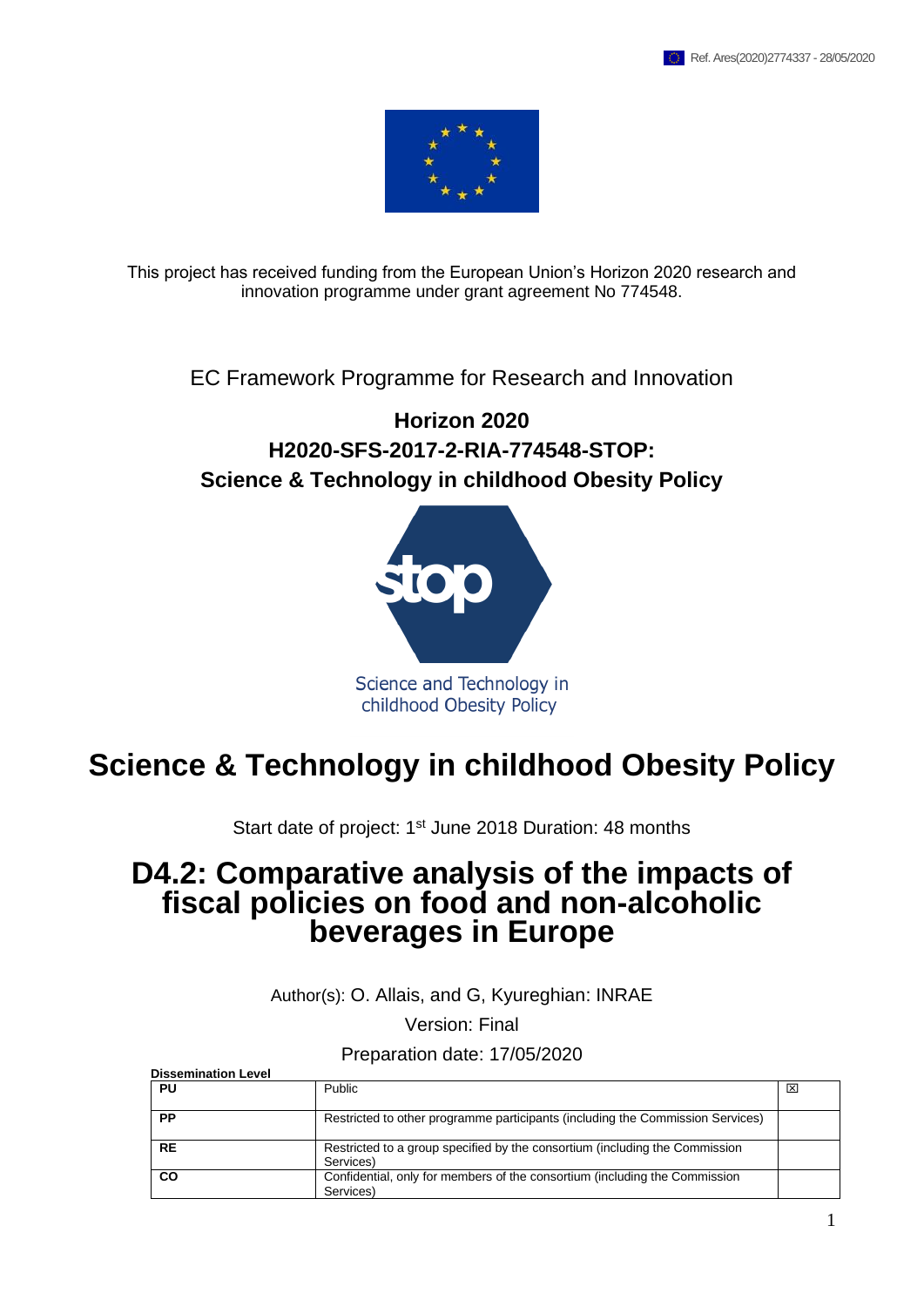

| <b>Abbreviation</b> | <b>Definition</b>                                                |
|---------------------|------------------------------------------------------------------|
| EC                  | <b>European Commission</b>                                       |
| <b>EU</b>           | <b>European Union</b>                                            |
| <b>EFSA</b>         | European Food Safety Authority                                   |
| <b>SUSDIET</b>      | <b>Sustainable Diets</b>                                         |
| <b>SSB</b>          | Sugar-sweetened beverages                                        |
| <b>STOP</b>         | Science & Technology in childhood Obesity Policy (H2020 project) |
| <b>WHO</b>          | <b>World Health Organization</b>                                 |
| WP4                 | Work Package 4 of the STOP project                               |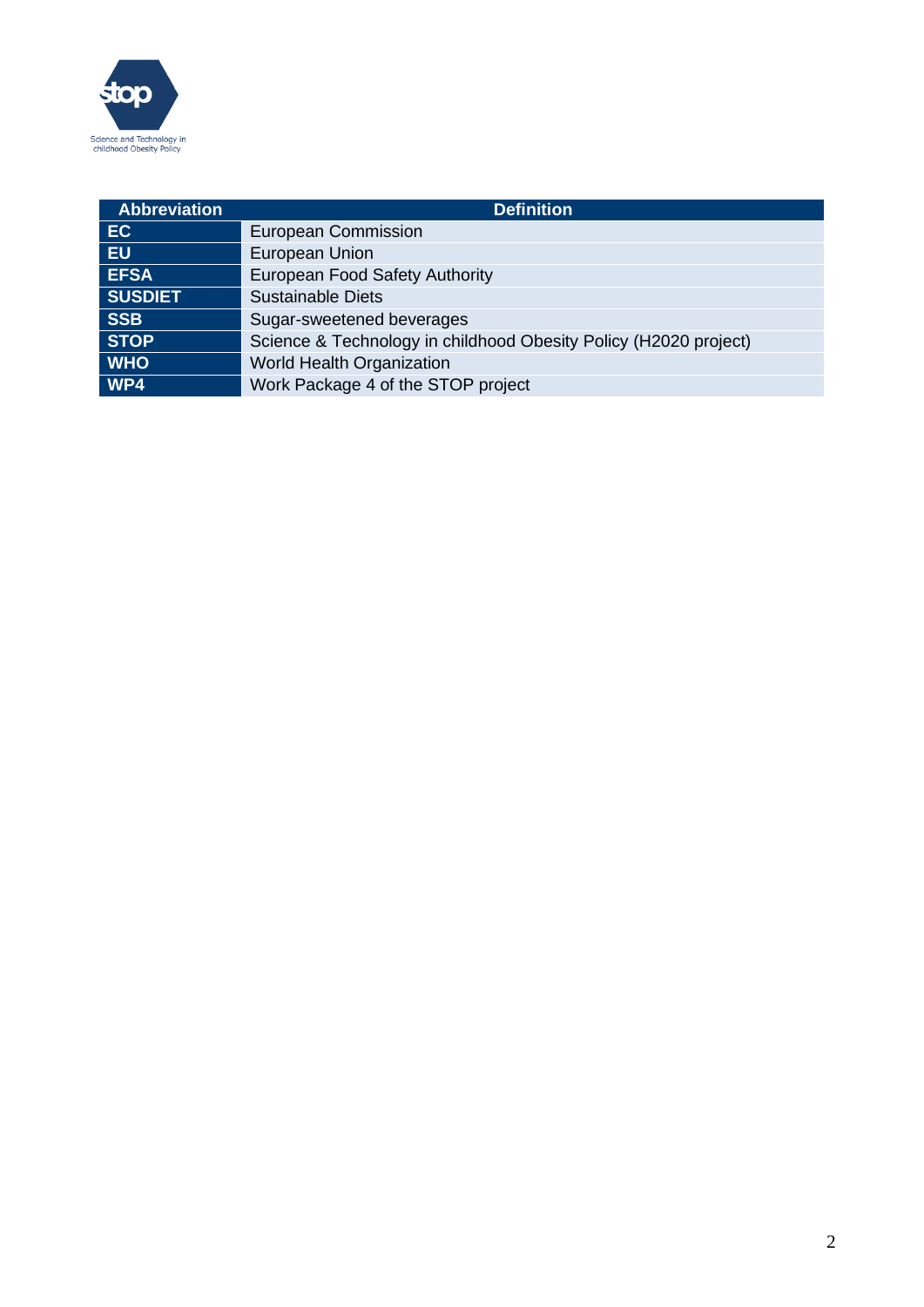

### **Table of contents**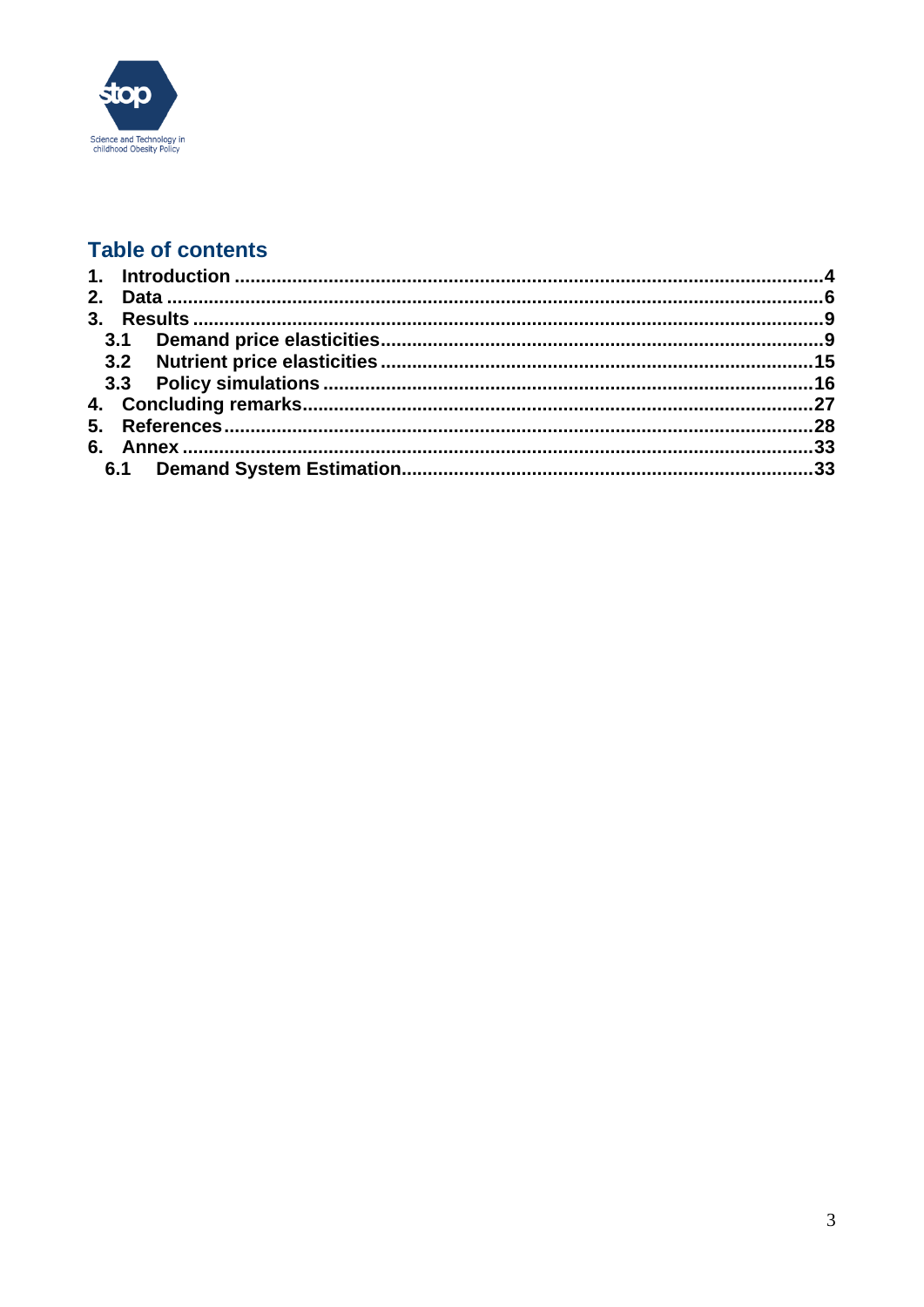

### <span id="page-3-0"></span>**1. Introduction**

Childhood obesity has become one of the most dramatic features of the global obesity epidemic. The rise in childhood obesity with its long term health risks is of growing concern to public health authorities worldwide. The most significant health consequences of childhood overweight and obesity, include: cardiovascular diseases, diabetes, and musculoskeletal disorders and even certain types of cancers, that often do not become apparent until adulthood (WHO, 2016). In many parts of Europe over 10% of children aged 5-19 are now obese, with overweight affecting up to a third of the children in some countries. While the etiology of overweight and obesity is complex, the increasing prevalence has been widely associated with changes in personal, social, economic and built environments that have shaped individual behaviours increasingly conducive to excessive and imbalanced nutrition, sedentary lifestyles, weight gain and ultimately, diseases associated with it (STOP, 2018). Among these factors, poor diets and nutrition are the leading causes of disease and mortality (The Lancet, 2019). Of the top 20 mortality risk factors in Europe, 12 are related to nutrition and diet (Afshin et al., 2019). While under-nutrition and micronutrient deficiencies still pose an important burden in low-income countries, the largest nutrition-related burden, however, comes from forms of malnutrition characterized by energy-rich and often nutrient-poor or imbalanced but there is discussion on their use)diets, characterized by an excess of foods high in salt and sugar, regardless of income level (STOP, 2018).

In response to rising rates of obesity, governments are attempting to develop strategies to improve diets and thus long-term population health. In principle it involves providing incentives to reduce consumption of foods with negative health weight and health implications and increase those with positive health impacts. Two products groups which have gained attention of public health authorities are: sugars and fruit and vegetables. There is particular concern about the role of sugar-sweetened beverages (SSBs) in children's diets. SSBs are now one of the main sources of sugar intake among children (WHO, 2016),  $^1$  significantly contributing to weight gain and type 2 diabetes (Malik et al., 2013; Imamura et al., 2015). Fruit and vegetable consumption is also receiving much attention as they are recognized as important components of a healthy diet, which if consumed daily in sufficient quantities could help prevent non-communicable diseases such as cardiovascular diseases (He et al., 2006; 2007) and certain cancers (Vainio et al., 2006). Approximately 16.0 million (1.0%) disability adjusted life years (DALYs) and 1.7 million (2.8%) of deaths worldwide are attributable to low fruit and vegetable consumption (WHO/FAO, 2013). The World Health Organization (WHO, 2019) recommends a minimum of 400g of fruit and vegetable per day (excluding potatoes and other starchy tubers); and national recommendations are either close to or above this target. To date, studies from Europe indicate that the majority of children and adolescents fail to reach these recommendations (Yngve, et al., 2005; Diethelm et al., 2012).

Given the health risks and socio-economic costs of the obesity governments are trying to devise policies to improve dietary choices. Fiscal policies, in particular taxes and subsidies are seen as the most efficient way to alter consumers' dietary choices while allowing for consumer choice in a market

<sup>1</sup> The percentage of SSBs' contribution to total sugar intakes was 7% (11%) for children aged 1 to 10 (11 to 17) in France (Agence nationale de sécurité sanitaire de l'alimentation, de l'environnement et du travail, 2017); 22% (33%) for children aged 4 to 10 (11 to 18) years in the United Kingdom (Public Health England, 2018); 17% for children aged 13 to 17 in Spain (Ruiz et al., 2016); 21% (25%) for boys (girls) aged 7 to 18 in the Netherlands (National Institute for Public Health and the Environment, 2011); 5% (8%) for boys (girls) aged 10 to 18 in Italy (Sette et al., 2013). A detailed review of sugar consumption across the world is provided by Newens and Walton (2016).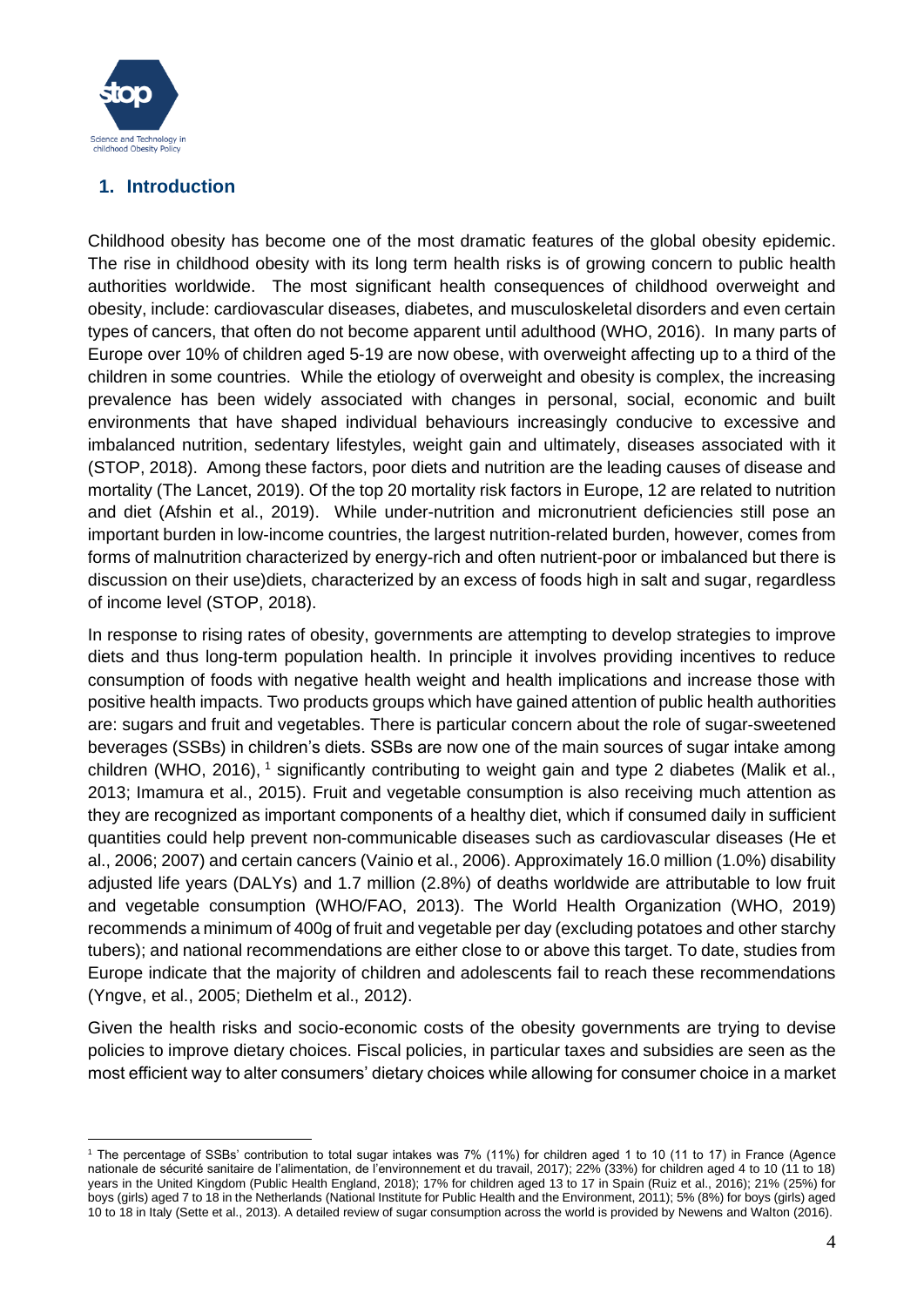

setting. In an over simplified world taxing a commodity raises its prices and should lower demand while subsidizing a product should lower the price and increase consumption. A common policy recommendation for reducing children's sugar intake is the taxation of SSBs. Numerous countries already tax SSBs (see Global Food Research Program, 2019) and the World Health Organization recommends using taxes on SSBs as a key measure for addressing childhood obesity (WHO, 2016). The use of subsidies to increase fruit and vegetable consumption has not been widely recommended or implemented by governments yet, though there is consistent evidence that this intervention may positively influence dietary behaviours (Niebylski et al., 2015).

The objective of this study is to estimate the effects of these two fiscal policies on children's nutrient intake using data from several European countries. Specifically, we estimate and compare the combined change in the calorie, fat and carbohydrate intakes of children in response to a hypothetical tax increase on sugar-sweetened beverages (SSB) and an equivalent subsidy on vegetable and fruit prices in France, Finland, Italy, Spain, and the United Kingdom.<sup>2</sup> For this assessment, we use demand elasticities for Finland, Italy, Spain, and United Kingdom estimated within the SUSDIET project (ERA-Net SUSFOOD Consortium SUSDIET (2014-2017)<sup>3</sup> and estimate demand elasticities for France while also taking into account income distribution. We then derive nutrient elasticities from own and cross price elasticities by applying a method developed by Allais et al. (2010). These nutrient elasticities embody the sensitivity of a nutrient intake in response to a change in price for a food group – SSB, fruit and vegetable, in our case –, while taking into account the consumer's trade-off between all foods. A change in a particular food price will affect all food quantities demanded through interdependent demand relationships, and thus cause a simultaneous change in the level of nutrient availability. Nutrient elasticities are used to calculate the variations in children's nutrient intake using EFSA consumption data (EFSA, 2011) for the selected five countries. Although it seems intuitive that increasing (decreasing) the price of unhealthy (healthy) foods should discourage (encourage) their purchase, the impact of this price variation on nutrients intakes for the diet overall is not clear, given that food purchases are highly interdependent. There may unintended consequences on nutrient consumption due to substitution and complementarity effects between food products.

Unfortunately, we cannot assess the impact of the two interventions on socio-economically disadvantaged children. As obesity prevalence is highest for the socio-economically disadvantaged (Bann et al., 2018; Lissner et al., 2016), assessing the impacts of these policies on this population would be most useful from a policy perspective, however our data do not allow us to do so. In both data sources, namely price elasticities used from the SUSDIET project and individual consumption data from EFSA, the socio-economic dimension was not available or taken into account. To remedy this shortcoming, we estimate French price elasticities across income classes using the French Kantar home-scan data, and provide an overview of the impact of these measures across different income classes for SSBs and fruit and vegetable. We also summarize any available evidence from previous research regarding direct and indirect effects of these 2 policy measures by socioeconomic status of consumers.<sup>4</sup>

<sup>&</sup>lt;sup>2</sup> The impact of SSB tax on product recipe is beyond the scope of WP4. It is partly assessed in WP6.

<sup>&</sup>lt;sup>3</sup> Its objective was to characterize sustainable diets for a sample of the same European countries, using food demand systems similar to the one used in our study.

<sup>4</sup> We exclude low- to middle-income countries due to the varied and often reverse relationship between socioeconomic status and SSB consumption and/or obesity prevalence (Sassi et al., 2018). While Mexico is a middle-income country, studies using Mexico case study are included in the overview. Mexican Household Income and Expenditure Survey indeed reveal a positive relationship between SEP and energy intake from soda (Barquera et al., 2008), as in High-income countries.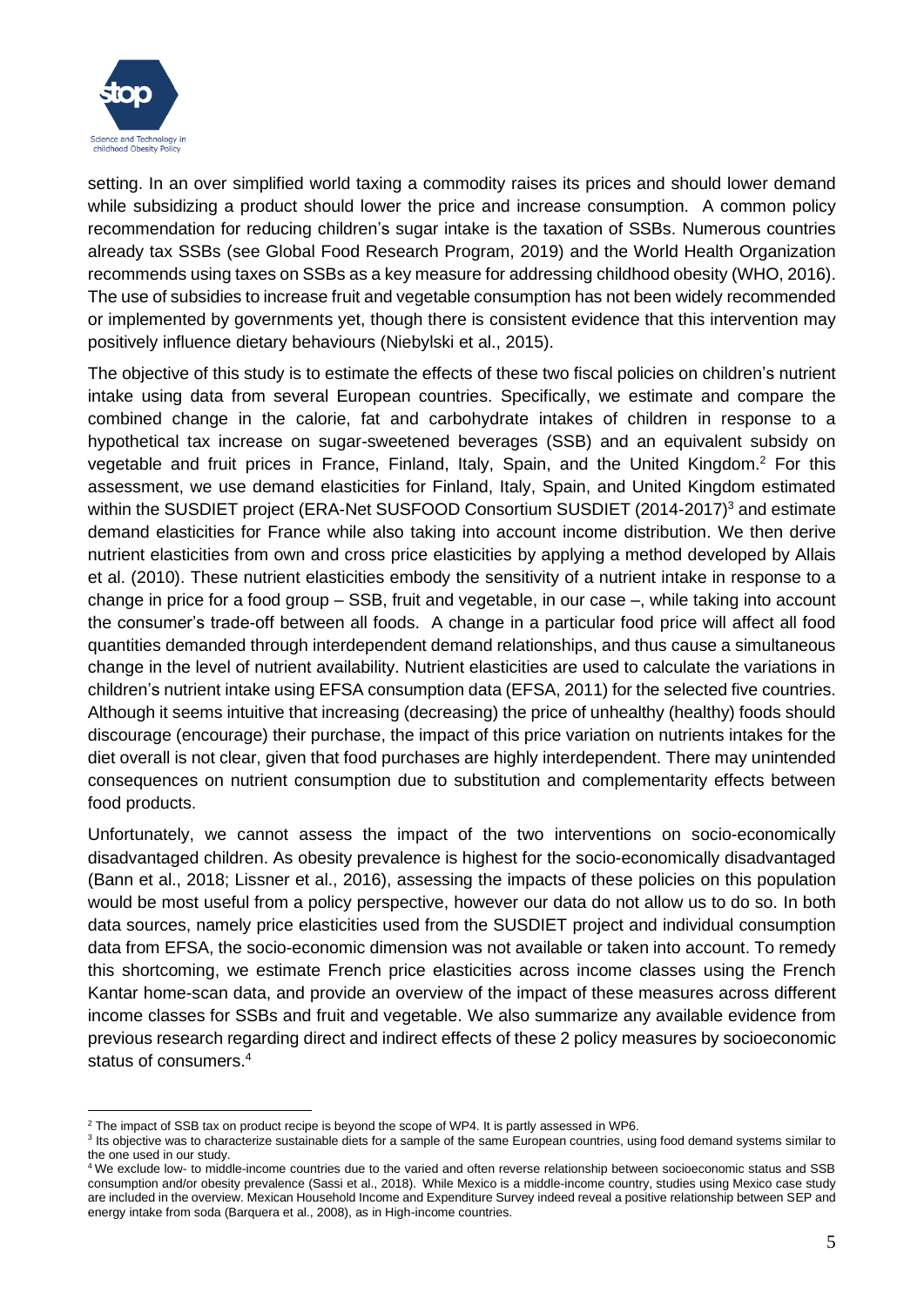

Despite this deficiency, this study makes several important contributions to the literature. First, it provides estimates of the impact of a potential SSB tax and fruit and vegetable price subsidy on children's food intakes by considering their complete diet. Previous studies that assessed the effect of fiscal policies on overall diets have estimated the effects on adults' purchase or consumption only (see Cabrera Escobar et al., 2013), although children and adolescents are high consumers of SSBs and low consumer of fruits and vegetables (see ref above). A few studies have however estimated the effect a SSB tax on children's consumption of SSBs (Lin et al., 2011; Cawley et al., 2019). Second, this study proposes a comparative evaluation of fiscal policies on children's diets in several European countries. Previous studies generally assessed their effects for only one country, while in this study, we use a harmonized product classification and estimation methodology to permit crosscountry comparisons.

This report is organised as follows Part 2 describes the data and methods of analysis including a discussion of parameters and data limitations; Part 3 presents results of the simulations of a 20% tax on SSBs and equivalent price subsidy for fruit and vegetables and Part 4 provides concluding comments.

### <span id="page-5-0"></span>**2. Data**

Two types of data are used in this study: estimated price elasticities, and food consumption and nutrient content data for Finland, France, Italy, Spain and the United Kingdom. Price elasticities for Finland, Italy, Spain, and the United Kingdom elasticities are those estimated in the ERANET SUSDIET project (Akaichi et al, 2017). This project adopted a common aggregation classification across food products to assess diet and a common methodology in the estimation of price elasticities to facilitate the cross-country comparison of results.<sup>5</sup> Overall 16 food categories were constituted: grain products (bread, pasta, rice, wheat flour, and cereals); meat (beef, veal, lamb, and pork); other meats (poultry); cooked meats (ham, pâté, sausages, bacon, etc.); fish and seafood; eggs; animal fat; plant-based fat; fruits and pure fruit juices (fresh, dried and processed); vegetables (fresh, dried and processed); dairy products (milk, cream, butter, yoghurt, dairy desserts, etc.); starchy roots; sugar and similar; coffee, cocoa, tea, infusions and water; soft drinks (sodas, lemonade, fruit flavoured still drinks, flavoured water, iced tea etc.); and composite dishes (pizza, sauerkraut, cassoulet, etc.). Nevertheless, there are several differences in the number and composition of food categories. In particular for our targeted food categories, SSBs were grouped with sugar and confectionary, and prepared desserts for Italy and Spain; and fruit and vegetable juices were not integrated for Finland in fruit category. For the case of France, we estimate price elasticities using the French Kantar World Panel home-scan dataset (Kantar, henceforth), which provides detailed information of products purchased. This detail allows each product to be uniquely identified by quantity purchased, price paid, transaction date, and a rich array of household demographic variables, in particular income classes. The households are selected by stratification according to several socioeconomic variables, and remain in the survey for a mean period of four years. Our data cover the period 2009-2016. We follow the composition of the food category defined in SUSDIET project, except that we group animal and plant-based fat in one group. Methodology and summary statistics are provided in annex 1.

The second source of data is a consumption and nutrient (calorie, carbohydrate, and fat) database,

<sup>&</sup>lt;sup>5</sup> The British, Spanish and Swedish teams in SUSDIET relied on detailed data from panels of consumers collected by market research companies (Kantar, GfK), while the Finnish and Italian teams used less detailed household budget survey data collected by national statistical institutes.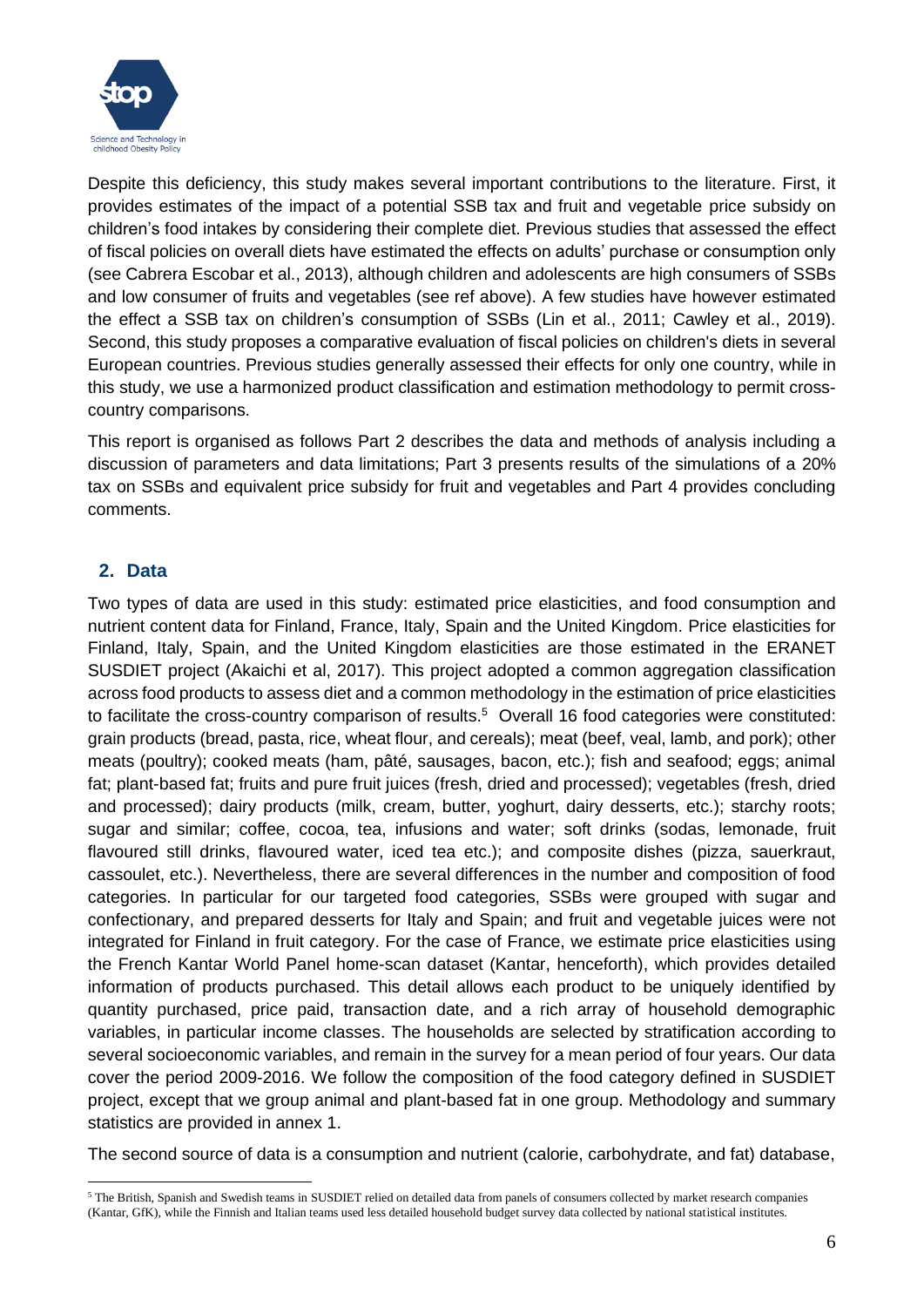

the EFSA Comprehensive Food Consumption Database, from the European Food Safety Authority (EFSA, 2011).<sup>6</sup> It provides individual dietary intake information over wide variety of food categories, built up from existing food consumption surveys throughout Europe. In an effort to homogenize and harmonize the data from different countries and surveys, EFSA coordinated a uniform methodological guidance for data collection, including but not limited to common stratification and sampling, food categorization, and nutrition composition, etc..The current EFSA Comprehensive Food Consumption Database contains survey data from 32 countries with varying number of subjects and age coverage, spanning from 1997 to 2008. We use the product description information for food groups both by following the food categorization scheme built and advocated by EFSA, called FoodEX2,<sup>7</sup> and the SUSDIET definitions of food categories for each country. Unfortunately, no socioeconomic variables were available for our 5 selected countries.

We limit our analysis to food consumption by children from Finland, France, Italy, Spain and the United Kingdom. This allows us to make use of price elasticities estimated using a common method. Table 1 presents summary statistics for SSB, fruit and vegetable, the three food groups in our fiscal scenarios. For a more detailed coverage, we refer the readers to the EFSA website. $8$  The table presents for our three food products, the daily consumption in calories, fat and carbohydrate and their contributions to total caloric, fat and carbohydrate intakes by country and age group category (other children and adolescents).

SSB appears as major contributor to the energy intake for children 3 years or older. The contribution of SSBs to total carbohydrate intake is by far the highest among adolescents in the United Kingdom (7%), but much less so in other countries, varying from 3.9-5.5%. The contribution of fruit and vegetable to total energy intake falls sharply during the period of adolescence in the United Kingdom, from 3.9% for children under 9 years to 2.8% for those over 9 years, on average. This contribution is equal to 3.8% for Finnish adolescents, 4% for Spanish and Italian adolescents and 1.7% for French adolescents. It also keeps decreasing over age, except in Finland where it remains around 3.8%. Moreover, assuming 1g of fat generates 9 Kcal of energy, the contribution of fat consumption to the total energy intake across countries and age groups varies from 30% to 42%. The high level of daily total calorie for Spanish adolescent reported in the Table 1 may be explained by the limited number of observations in the sample.

<sup>&</sup>lt;sup>6</sup> Only these nutrient intakes were available in the EFSA database.

<sup>&</sup>lt;sup>7</sup> We retained 17 of 20 FoodEx2 food groups, leaving out dietetic, supplementary and alcoholic beverage categories as the subjects of this study are children.

<sup>&</sup>lt;sup>8</sup> For a more detailed information on food and nutrient consumption see, EFSA website a[t http://www.efsa.europa.eu/w](http://www.efsa.europa.eu/)e refer the readers to the source.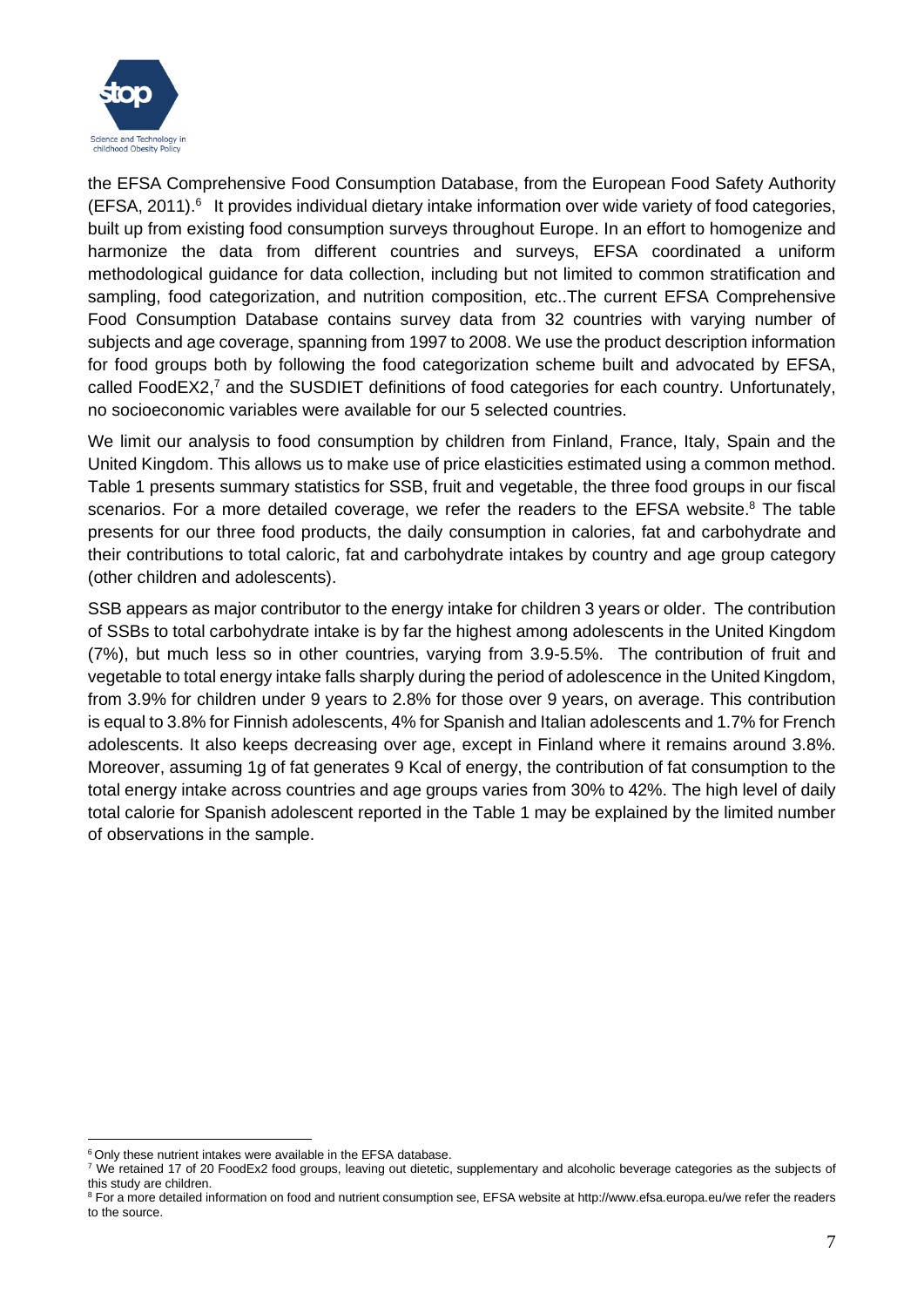

Science and Technology in<br>childhood Obesity Policy Table 1. Summary statistics: Sugar sweetened beverages (SSBs), fruit and vegetable contribution to daily nutrients intakes (Source EFSA data).

| Country   |               | <b>Nobs</b> | Energy                                       | %1   | Fat  | %1   | Carb  | %1   | <b>Nobs</b> | Energy                              | %1   | Fat  | %1          | Carb  | %1   |
|-----------|---------------|-------------|----------------------------------------------|------|------|------|-------|------|-------------|-------------------------------------|------|------|-------------|-------|------|
|           | Food groups   |             | Kcal                                         |      | q    |      | a     |      |             | Kcal                                |      | a    |             | a     |      |
|           |               |             | Other Children: from 36 months up to 9 years |      |      |      |       |      |             | Adolescents: from 10 up to 17 years |      |      |             |       |      |
| Finland   | Total         |             | 1639                                         | 100  | 54   | 100  | 210   | 100  |             | 2166                                | 100  | 73   | 100         | 271   | 100  |
| Finland   | Vegetables    | 747         | 19.44                                        | 1.19 | 0.20 | 0.38 | 2.97  | 1.42 | 306         | 30.16                               | 1.39 | 0.34 | 0.47        | 4.41  | 1.63 |
| Finland   | Fruits        | 726         | 42.40                                        | 2.59 | 0.23 | 0.43 | 8.22  | 3.92 | 272         | 52.55                               | 2.43 | 0.44 | 0.61        | 10.14 | 3.73 |
| Finland   | <b>SSB</b>    | 235         | 28.02                                        | 1.71 | 0.01 | 0.01 | 6.82  | 3.25 | 178         | 61.47                               | 2.84 | 0.00 | 0.01        | 14.95 | 5.51 |
| France    | Total         |             | 2031                                         | 100  | 85   | 100  | 236   | 100  |             | 2375                                | 100  | 96   | 100         | 280   | 100  |
| France    | Vegetables    | 477         | 19.61                                        | 0.97 | 0.30 | 0.35 | 3.19  | 1.35 | 967         | 21.98                               | 0.93 | 0.35 | 0.36        | 3.50  | 1.25 |
| France    | <b>Fruits</b> | 441         | 38.52                                        | 1.90 | 0.36 | 0.42 | 8.10  | 3.43 | 833         | 41.52                               | 1.75 | 0.45 | 0.47        | 8.57  | 3.06 |
| France    | <b>SSB</b>    | 290         | 38.91                                        | 1.92 | 0.04 | 0.05 | 9.52  | 4.03 | 638         | 55.32                               | 2.33 | 0.05 | 0.05        | 13.56 | 4.83 |
| Italy     | Total         |             | 3002                                         | 100  | 120  | 100  | 387   | 100  |             | 3526                                | 100  | 147  | 100         | 440   | 100  |
| Italy     | Vegetables    |             |                                              |      |      |      |       |      | 247         | 41.85                               | 1.19 | 0.59 | 0.40        | 6.52  | 1.48 |
| Italy     | Fruits        | 173         | 67.26                                        | 2.24 | 0.37 | 0.31 | 15.98 | 4.13 | 214         | 77.27                               | 2.19 | 0.61 | 0.41        | 17.90 | 4.07 |
| Italy     | <b>SSB</b>    | 64          | 35.65                                        | 1.19 | 0.01 | 0.00 | 9.51  | 2.46 | 109         | 63.35                               | 1.80 | 0.00 | 0.00        | 16.96 | 3.86 |
| Spain     | Total         |             |                                              |      |      |      |       |      |             | 4515                                | 100  | 208  | 100         | 468   | 100  |
| Spain     | Vegetables    |             |                                              |      |      |      |       |      | 86          | 41.16                               | 0.91 | 1.03 | 0.49        | 4.82  | 1.03 |
| Spain     | Fruits        |             |                                              |      |      |      |       |      | 68          | 113.7                               | 2.52 | 1.18 | 0.57        | 22.49 | 4.80 |
| Spain     | <b>SSB</b>    |             |                                              |      |      |      |       |      | 30          | 91.96                               | 2.04 | 0    | $\mathbf 0$ | 22.99 | 4.91 |
| <b>UK</b> | Total         |             | 2312                                         | 100  | 92   | 100  | 301   | 100  |             | 2922                                | 100  | 115  | 100         | 367   | 100  |
| <b>UK</b> | Vegetables    | 586         | 24.57                                        | 1.06 | 0.63 | 0.69 | 3.58  | 1.19 | 602         | 33.03                               | 1.13 | 1.21 | 1.05        | 3.65  | 0.99 |
| <b>UK</b> | <b>Fruits</b> | 601         | 64.85                                        | 2.80 | 0.24 | 0.27 | 15.78 | 5.24 | 481         | 47.65                               | 1.63 | 0.16 | 0.14        | 11.63 | 3.17 |
| UK        | <b>SSB</b>    | 574         | 37.89                                        | 1.64 | 0.00 | 0.00 | 9.97  | 3.31 | 607         | 96.71                               | 3.31 | 0.00 | 0.00        | 25.52 | 6.96 |

1 Contribution to total calorie, fat or carbohydrate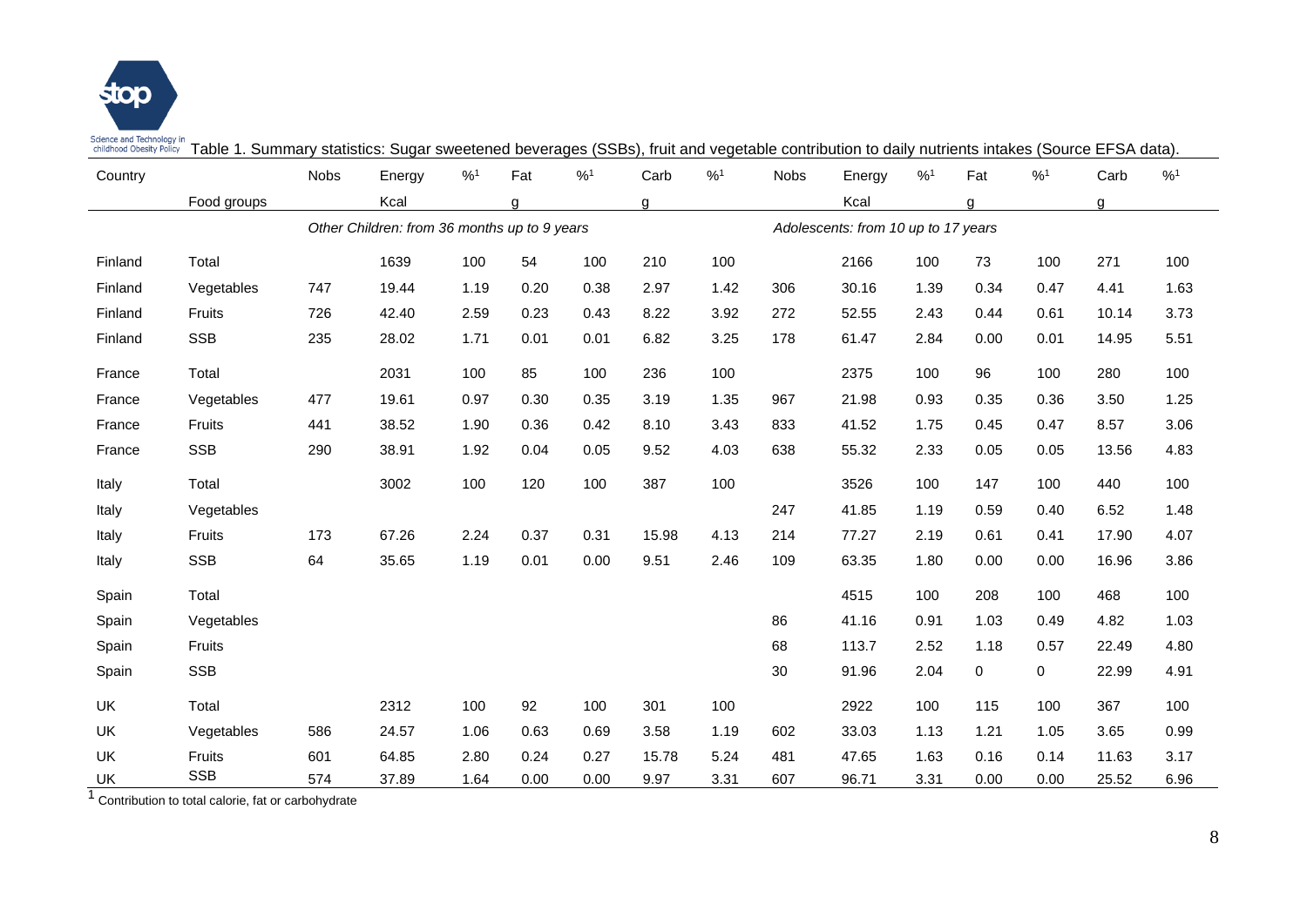

### <span id="page-8-0"></span>**3. Results**

### <span id="page-8-1"></span>**3.1 Demand price elasticities**

To compares the impacts of taxes and subsidies on food consumption across the selected countries, we rely on the price elasticities estimated by SUSDIET project except for France where these are estimated using a similar model but incorporating income classes following Allais et al. (2010). The own-price elasticities for SSBs, fruit and vegetables are reported in Table 2. For the exposition simplicity and brevity, we do not report all cross-price elasticities, but only comment on those that are significant in the subsequent paragraphs.<sup>9</sup>

As expected, these foods are all normal goods with negative and significant own-price elasticities. But with no evidence of any specific pattern across products or countries. We do note that for France all 3 products are elastic (greater than 1), which is also the case for SSBs in the UK and Italy, and for vegetable in Spain. Products with elastic demands are good targets of fiscal policies as government can get a bigger change in demand for a given price change. Thus, in France and Spain with elastic demand a subsidy of 10% for fruits and vegetables, all else being equal, the subsidy should increase consumption by 10.3% a very modest increase. Similarly, own-price elasticities for fruits range from -1.03 (France) to -0.49 (Finland) indicating that in France a price subsidy for fruits could be efficacious to induce higher consumption compared to our other countries. Other research on fruit and vegetable elasticities often find lower values than ours. For example, Powell et al. (2013) report that across 4 studies, the mean price elasticity was -0.49 for fruits, ranging from -0.26 to -0.81, and -0.48 for vegetable, ranging from -0.26 to -0.71, while Green *et al* (2013) find similar magnitude of elasticities for fruit and vegetable: -0.53 − Harding and Lovenheim (2017) find as us that fruit and vegetable responses to be more elastic, with elasticities that range from -0.83 to -1.38. Our estimates for France, as for Harding and Lovenheim (2017), are derived from much larger price variations and over a longer period of time, and employed instruments that more credibly overcome problems associated with price endogeneity. These differences likely explain any divergence of our elasticity estimates from those in the existing literature.

The own-price elasticities of SSBs are negative and vary substantially, ranging from -1.98 (Italy) to - 0.17 (Finland). As before, the countries with higher elasticity – Italy, France and the United Kingdom, are potentially more sensitive to a price hike than the rest of the sample. For Italy, France and the United Kingdom, price elasticities are greater than one thus an SSB tax could in principle be efficacious to reduce SSB consumption. In their review of own-price elasticities for SSBs, Andreyeva et al. (2010) report elasticities that range from -1.0 to -0.8. Cabrera Escobar et al. (2013) report a slightly higher range of -1.09 to -1.51 and in Allcott et al. (2019), the SSB elasticity is about -1.4. The wider range of our estimates could be attributed to the food aggregation levels, as the main outlier in our analysis – Italy with an elasticity of -1.98, may be due to combining sugary and confectionary products with SSBs.

<sup>&</sup>lt;sup>9</sup> Cross price elasticies are available upon request from any of the SUSDIET participants or the authors of the French study.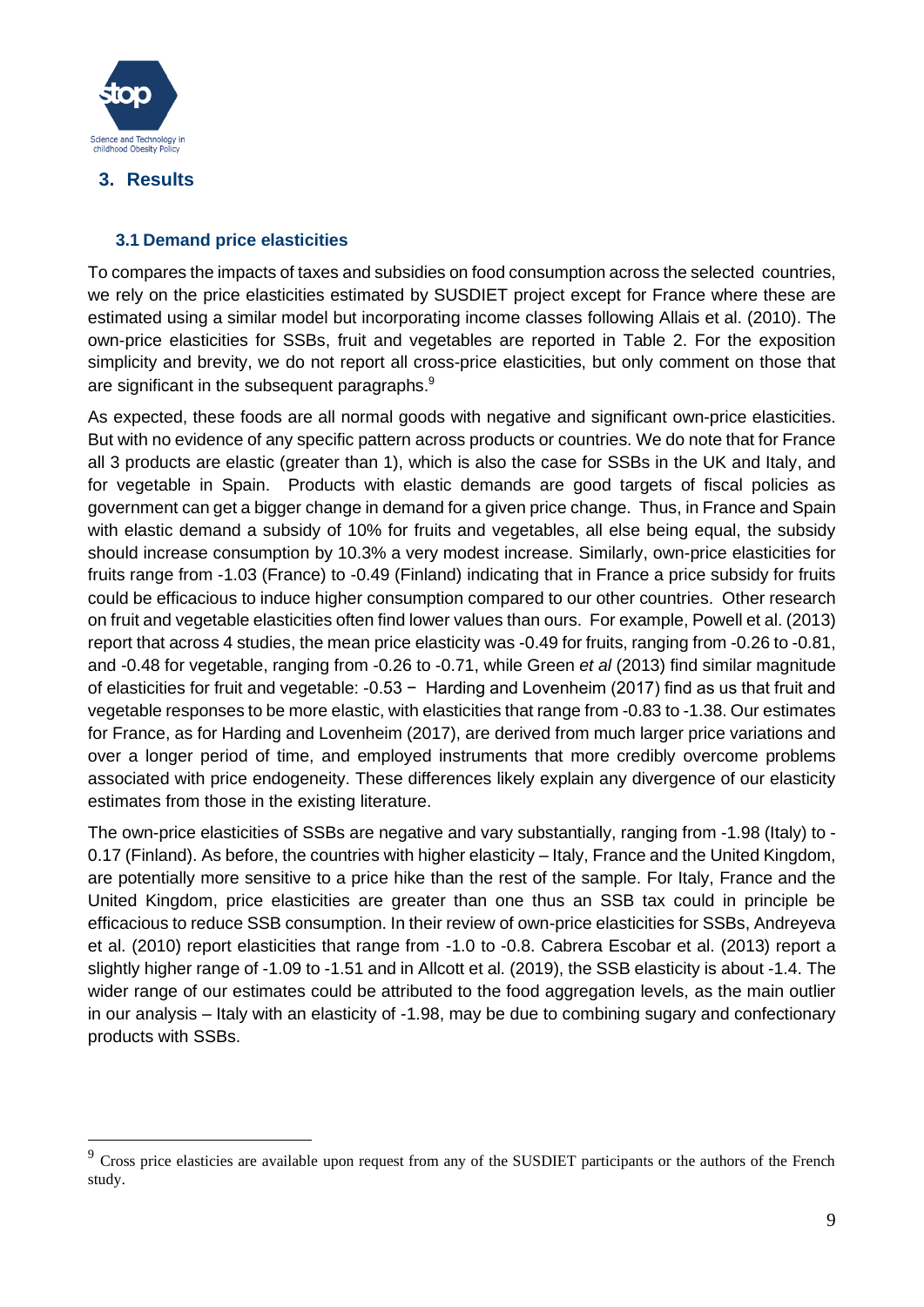

| Table 2. Own-Price Elasticities |                                     |                             |                                                         |                             |                                                                  |                             |  |  |  |
|---------------------------------|-------------------------------------|-----------------------------|---------------------------------------------------------|-----------------------------|------------------------------------------------------------------|-----------------------------|--|--|--|
| Country                         | Food Group                          | <b>Own-Price Elasticity</b> | Food Group                                              | <b>Own-Price Elasticity</b> | Food Group                                                       | <b>Own-Price Elasticity</b> |  |  |  |
| Finland                         | Vegetable and<br>vegetable products | $-0.526$                    | Fruit                                                   | $-0,492$                    | <b>SSB</b>                                                       | $-0.171$                    |  |  |  |
| France                          | Vegetable and<br>vegetable products | $-1.030$                    | Fruit, fruit and vegetable<br>juices                    | $-1,034$                    | <b>SSB</b>                                                       | $-1.145$                    |  |  |  |
| Italy                           | Vegetable and<br>vegetable products | $-0.793$                    | Fruit, fruit products and<br>fruit and vegetable juices | $-0,924$                    | Sugar and confectionary<br>and prepared desserts +<br><b>SSB</b> | $-1.983$                    |  |  |  |
| Spain                           | Vegetable and<br>vegetable products | $-1.033$                    | Fruit, fruit products and<br>fruit and vegetable juices | $-0,869$                    | Sugar and confectionary<br>and prepared desserts +<br><b>SSB</b> | $-0.846$                    |  |  |  |
| UK                              | Vegetable and<br>vegetable products | $-0.488$                    | Fruit, fruit products and<br>fruit and vegetable juices | $-0,79$                     | <b>SSB</b>                                                       | $-1.117$                    |  |  |  |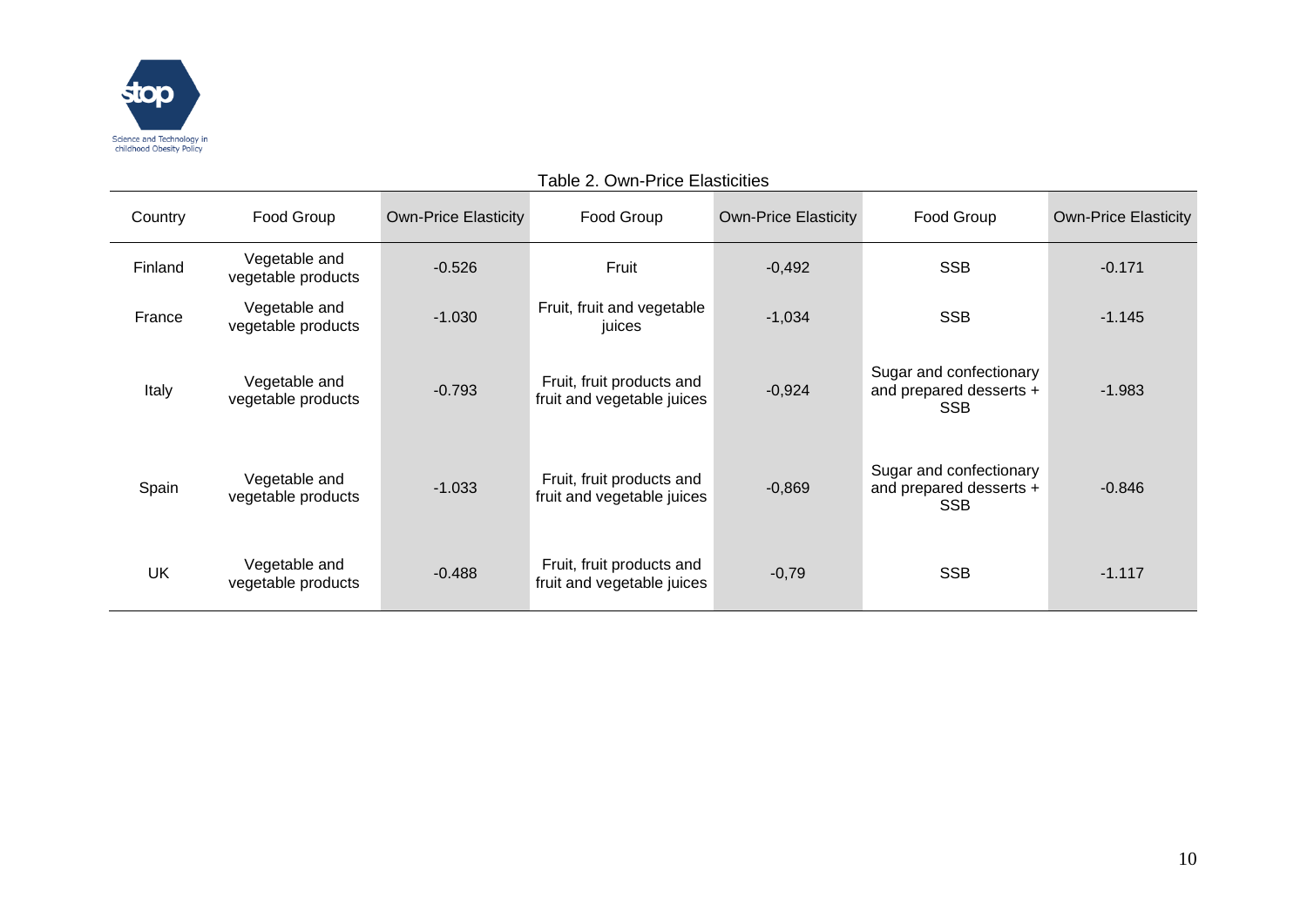

### *Demand price elasticities and income classes*

We also estimate price elasticities across income classes for France using a socioeconomic classification of the households constructed by Kantar. This variable is based on a household's monthly income with respect to its number of members and to consumption units defined by the Organisation for Economic Co-operation and Development (OECD). This classification scheme comprises four categories of income: well-off, those households with the highest levels of income (above €3,000); average upper, households whose income is above the national average (between €2,000 and €2,999); average lower (between €1,000 and €1,999), households whose income is below the national average; and modest, households with low income levels (below €999). They are displayed in Table 3. We find that price sensitivity decreases as income rises for SSBs. Thus, modest-income households are significantly more sensitive to price in consumption of SSBs than well-off households. The former are also more sensitive to price than well-off households for fruit and vegetable, but the difference is not significant.

| Country | Income class  | Vegetable and vegetable product | Fruit, fruit and vegetable juice | SSB      |
|---------|---------------|---------------------------------|----------------------------------|----------|
| France  | Well-off      | $-1.030$                        | $-1.029$                         | $-1.135$ |
| France  | Average upper | $-1.031$                        | $-1.031$                         | $-1.144$ |
| France  | Average lower | $-1.033$                        | $-1.036$                         | -1.205   |
| France  | Modest        | $-1.034$                        | $-1.041$                         | $-1.277$ |

#### Table 3. Own-Price Elasticities across income class for France

Overall, the result that **modest income households would be more sensitive to changes in the price of SSBs than well-off households** therefore seems more meaningful for considering efficiency of policies. It would result that modest income households would reduce SSB consumption in higher proportion than well-off households when price rises. This has major consequences on the quantity consumed of SSBs by modest income households. Because modest income households usually consume greater amounts of SSBs, the absolute amounts of their reductions would be much larger than those obtained for the well-off households, and the health benefits generated would be largest.

A number of studies have explored quantitatively the link between income and consumers response to price changes, own and cross price elasticities, through different modelling approaches. Data, methodologies and findings of a selected set of these studies focusing on price elasticities for SSBs, fruits and vegetables across income classes are presented in Table 4. Five studies out of eleven (Dong and Lin, 2009; Finkelstein et al., 2010; Huang and Lin, 2000; Lin et al., 2011; and Zhen et al, 2011) find that modest income households are less sensitive to price than well-off households. Green et al (2013) in their systematic review also find similar results (see Table 3 in Green et al, 2013)<sup>10</sup>.

However, all these studies do not correct for price endogeneity. One exception is Lin et al. (2011), but the efficiency of their instrument, monthly temperature, to isolate quasi-random price variation

 $10$  In particular, the own-price elasticities for fruit and vegetable are estimated to be  $-0.86$ ,  $(95%$  confidence interval  $-0.97$  to  $-0.76$ ) among modest income households v.s. -0.73 (95% confidence interval -0.84 to -0.62) among well-off income households (-0.87, 95% confidence interval -1.06 to -0.70, v.s. -0.73, 95% confidence interval -0.91 to -0.55, for sweets, confectionery, and sweetened beverages).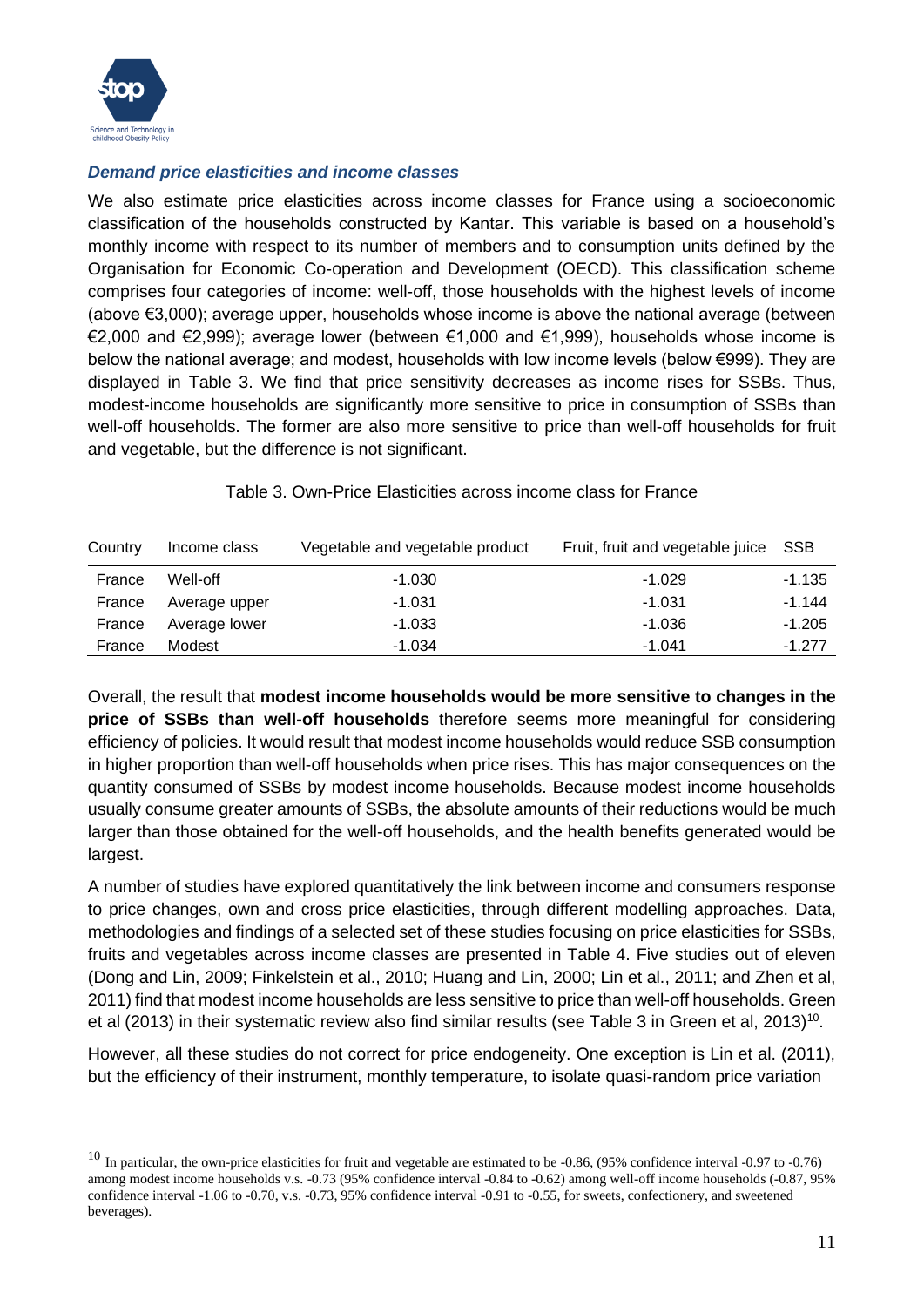

can be questioned. Another exception is Allais et al. (2010) for fresh vegetables. <sup>11</sup> However, ignoring price endogeneity biases price elasticity estimates, and can sometimes even generate positive correlations between price and quantity demanded. Price endogeneity can arise from both consumers' decisions and price retailers' strategies. Low-income households often pay a lower price for food than high-income households. A variety of reasons such as the shopping place chosen, the allocation of time to find food promotions, to cook, often unobserved by the econometrician, can explain this fact. Second, retailers naturally charge higher prices for higher-quality goods, as well as higher prices for the same good in periods of high demand.

### *Substitution and complementarity patterns*

The effects of fiscal policy measures are determined not only by the degree to which consumers respond to a price change, as described above, but also by the trade-offs that consumers make in response to the change in price. When consumers cut back on sugar-sweetened beverages due to the tax or increase their consumption of fruits and vegetables due to the price subsidy, they may also raise or lower their consumptions of other unhealthy goods. Analysing the substitution/complementarity patterns among products is therefore crucial to assess how fiscal policy affects purchase and consumption overall.

Our analysis does not show any common patterns of significant product substitution/complementarity across the 5 countries examined; Finland, France, Italy, Spain and the United Kingdom.<sup>12</sup> Most of our cross price elasticities are inelastic, that is less than one and generally quite small with absolute values between 0.02 to 0.56. We only comment on some of those that are statistically significant. For example, we find that decreasing the price of vegetables significantly increases consumption of starchy vegetables in Finland (-0.07) and the United Kingdom (-0.09) but decreases their consumption in Spain (0.29). Decreasing vegetable prices also significantly increases meat consumption in United Kingdom (-0.10 for beef; -0.09 for pork; -0.16 for poultry) and Spain (-0.13 for beef; -0.21 for pork), as these are complements in consumption. In France, decreasing vegetable prices significantly increases the demand of red meat (-0.10) and SSB (-0.09). We find, as in Bertail and Caillavet (2008), a substitution between fruit and vegetables in France (0.22). Regarding the impacts of decreasing the price of fruit, we find that the purchase of meat increase in Spain (-0.24 for beef; -0.06 for pork; and -0.10 for poultry). In France, increasing fruit prices would cause an increase in milk products (-0.56) and SSBs (-0.06) purchases.

Regarding the impacts of increasing the price of SSBs, we find that the category of fruit, fruit products and fruit and vegetable juices, and SSBs are substitutes in children 's diets, except in the United Kingdom (-0.08) and Finland (no significant). However, the magnitude of the effects is weak (around 0.02). We also find that SSBs are a substitute for milk products in France (0.15), Italy (0.12) and the United Kingdom (0.04); and snack products in Spain (0.15). In France, we also find a significant substitution with red meat (0.10).

As cross price elasticity numbers are quite small in general, the final impacts can only be had in examining the aggregate impact of the change. Nutrient price elasticities presented in next subsection provide the impact of price changes on total dietary consumption through variations in nutrient intakes.

<sup>11</sup> Mhurchu et al. (2013) also find that modest income households have a larger elasticity for SSB, fruit and vegetable, although they do not correct for endogeneity. However, they take into account the censored nature of their data in their estimation method.

<sup>&</sup>lt;sup>12</sup> From an economics perspective a goods are complements if an increase(decrease) in the price of good j causes a decrease(increase) in consumption of good i, while goods are substitutes if an increase(decrease) in the price of good j causes an increase (decrease) in the consumption of good i.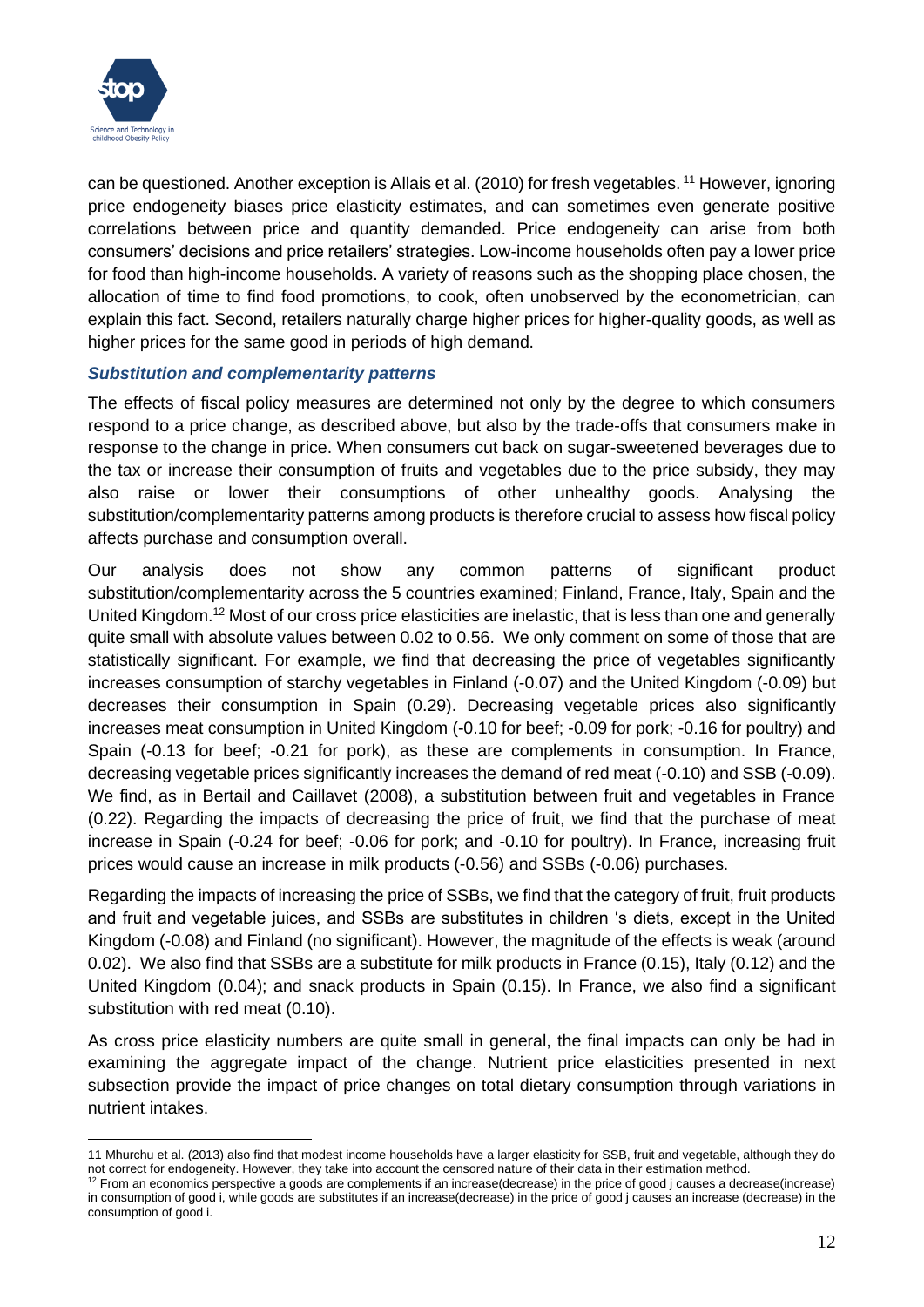

### Table 4: Own and cross price elasticities across income class

|                                        | Data                                                              | <b>Model/Price</b><br>endogeneity                                                                                                                                                     | <b>Food groups</b>                                                                            | <b>Own-price elasticity</b><br>(modest; well-off)                                                                                                                                                                                                             | <b>Cross-price elasticity</b><br>(modest; well-off)                                                                                                                                                                        |
|----------------------------------------|-------------------------------------------------------------------|---------------------------------------------------------------------------------------------------------------------------------------------------------------------------------------|-----------------------------------------------------------------------------------------------|---------------------------------------------------------------------------------------------------------------------------------------------------------------------------------------------------------------------------------------------------------------|----------------------------------------------------------------------------------------------------------------------------------------------------------------------------------------------------------------------------|
| Allcott et al (2019 b)                 | US home-scan<br>data, Nielsen,<br>2006-2016                       | Purchase<br>quantity<br>model /Yes,<br>time-<br>varying prices that the<br>same retailer charges<br>the<br>for<br>same<br>other<br>beverages at<br>other<br>in.<br>stores<br>counties | All<br>beverages,<br>foods,<br>sugary<br>alcohol<br>and<br>(13)<br>cigarettes<br>food groups) | SSBs: (-1.40; -1.34)                                                                                                                                                                                                                                          | SSBs and diet drinks are the unique<br>substitutes: 0.25                                                                                                                                                                   |
| Allais et al. (2010)                   | French home-<br>scan data,<br>Kantar                              | AIDS/Yes, quality-<br>adjusted prices                                                                                                                                                 | All food and<br>beverages                                                                     | SSBs: (-0.99; -0.98)<br>Fresh fruit: (ns; ns)<br>Proces fruit: (-0.61; -0.56)<br>Fresh vegetable: (-0.20; -0.44)<br>Proces vegetable: (-0.95; ns)                                                                                                             | Substitutions between:<br>SSBs and fruit juice: (0.16; 0.32)<br>Fresh fruit and SSBs: (0.05; 0.04)<br>Proces vegetables and SSBS:<br>(0.06; 0.09)                                                                          |
| <b>Bertail and Caillavet</b><br>(2008) | French home-<br>scan data,<br>Secodip, 1997                       | Finite mixture AIDS<br>/No                                                                                                                                                            | All Fruits and<br>vegetables by<br>degree of<br>processing                                    | Fresh fruit: (-1.73; ns)<br>Fruit juice: (-1.22; -1.16)<br>Fresh vegetable: (ns; -0.81)<br>Canned vegetable: (ns; -0.83                                                                                                                                       | Modest income class: substitution<br>effects only between fresh products                                                                                                                                                   |
| Briggs et al. (2013)                   | UK, Living Costs<br>and Food<br><b>Survey, 2010</b>               | AIDS/No directly but<br>Bayesian approach<br>uses                                                                                                                                     | All food and<br>beverages                                                                     | SSBs concentrated: (-1.03; -<br>0.91)<br>SSBs non concentrated: (-0.79; -<br>0.85)<br>Diet concentrated: (-1.12; -0.88)<br>Diet non concentrated: (-0.92; -<br>0.89)<br>Fresh fruit: (-1.04; -1.03)<br>Fruit: (-0.52; -0.61)<br>Vegetable:<br>$(-0.83,-0.78)$ | Substitutions between:<br>SSBs non concentrated and fruit<br>juice: (0.14; 0.13)<br>Diets non concentrated and fruit juice:<br>(0.04; 0.08)<br>All SSBs and diets with tea and coffee<br>(very close across income groups) |
| <b>Colchero</b><br>et<br>al.<br>(2015) | Mexico, MNHIES<br>cross-sectional<br>surveys, 2006,<br>2008, 2010 | AIDS/No                                                                                                                                                                               | All beverages<br>and candies.<br>snacks, sugar,<br>and traditional<br>Mexican snacks          | SSBs (-1.16; -1.06)<br>Soft drinks (-1.12; -1.06)                                                                                                                                                                                                             | <b>NA</b>                                                                                                                                                                                                                  |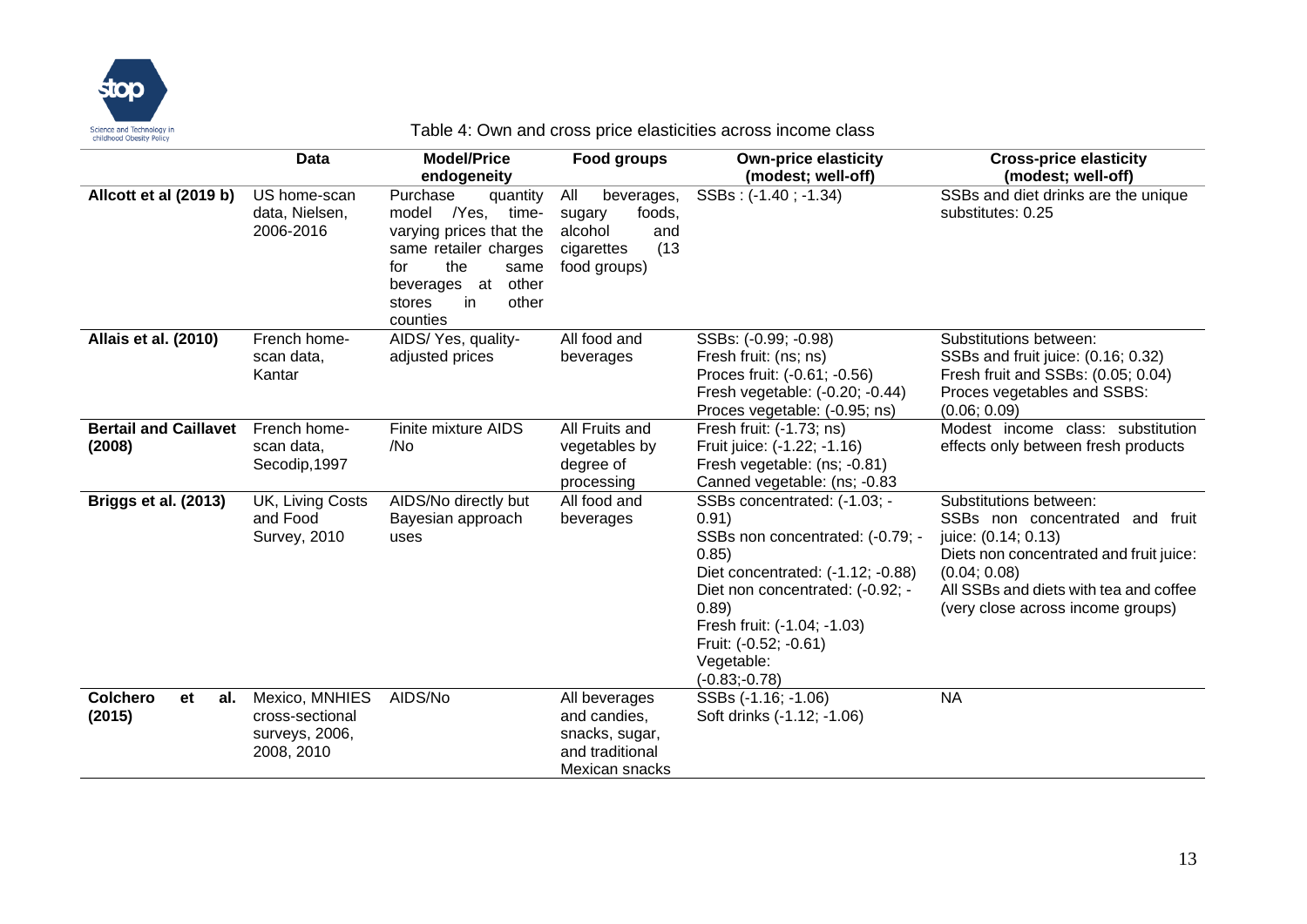

| Dong and Lin (2009)                       | US home-scan<br>data, Nielsen,<br>2004                                       | Purchase quantity<br>model/No                                                     | All fruits and<br>vegetables                              | Fruit: (-0.52; -0.58)<br>Vegetable: (-0.69; -0.57)                                                                                                 | <b>NA</b>                                                                                 |
|-------------------------------------------|------------------------------------------------------------------------------|-----------------------------------------------------------------------------------|-----------------------------------------------------------|----------------------------------------------------------------------------------------------------------------------------------------------------|-------------------------------------------------------------------------------------------|
| <b>Finkelstein</b><br>al.<br>et<br>(2010) | US home-scan<br>data, Nielsen,<br>2006                                       | Two-stage analysis<br>(decision on whether<br>to buy/linear quantity<br>model)/No | Regular soda,<br>fruit drinks,<br>sports energy<br>drinks | No detailed results: -1.02 for<br>households in the 50% to 75%<br>income quartile to $-0.49$ for the<br>0% to 25% income quartile of<br>households | <b>NA</b>                                                                                 |
| Huang<br>and<br>Lin<br>(2000)             | Nationwide Food<br>Consumption<br><b>Survey (1987-</b><br>88)                | Purchase quantity<br>model/No                                                     | All food and<br>beverages                                 | Fruits: (-0.65; -0.75)<br>Vegetables: (-0.70; -0.71)                                                                                               | <b>NA</b>                                                                                 |
| Lin et al. (2011)                         | US home-scan<br>data, Nielsen,<br>1998-2007                                  | AIDS /Yes, use<br>monthly temperature                                             | All beverages<br>(SSBs, milk,<br>coffee/tea               | SSBs: (-0.9; -1.3)<br>Diet SSBs (-0.7; -0.5)                                                                                                       | Substitutions between:<br>SSBs/fruit juice: (0.16; 0.25)<br>SSBs /diet SSB: (-0.08; 0.06) |
| <b>Mhurchu</b><br>et<br>al.<br>(2013)     | New Zealand<br>National<br>household<br>economic<br>surveys<br>(07/08;09/10) | Two-stage analysis<br>(decision on whether<br>to buy/quantity:<br>AIDS)/No        | All food and<br>beverages                                 | SSBs (-2.2; -1.26)<br>Fruit: (-0.8; -0.7)<br>Vegetable: (-1.1; -0.6)                                                                               | Not documented, but cross-price-<br>elasticities are less than zero                       |
| Zhen et al. (2011)                        | US home-scan<br>data, Nielsen,<br>2004-2006                                  | AIDS/No                                                                           | All beverages<br>(SSBs, milk,<br>coffee/tea)              | SSBs: (-1.06; -1.54)                                                                                                                               | No significant substitution<br>between beverages                                          |

Note: "ns" stands for no significant elasticities, "SSB" for Sugar Sweetened Beverage and "proces" for processed.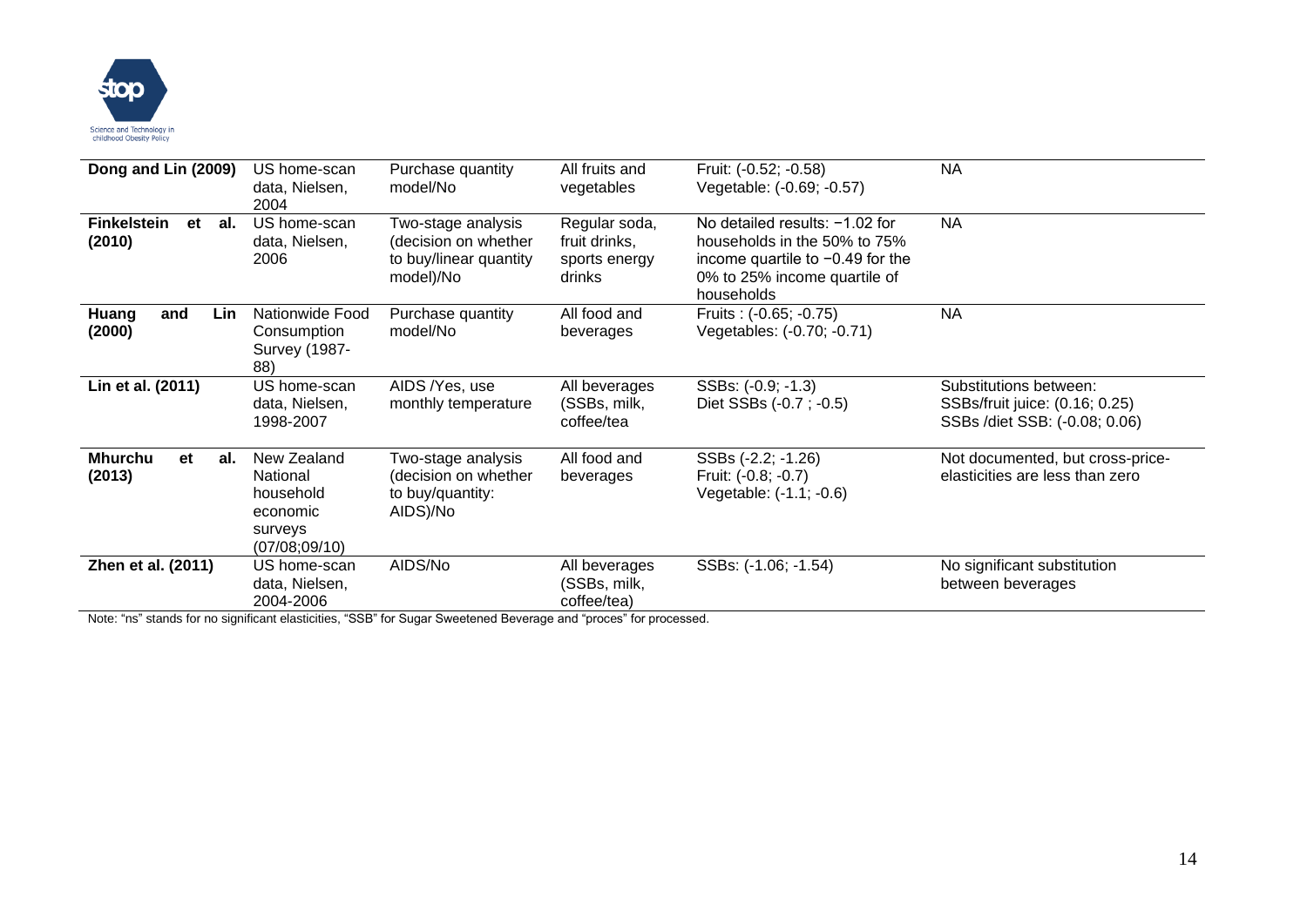

These rather disparate findings are also found in the numerous other studies on the topic of price elasticity and food demand. Indeed, there is very little agreement in the literature on common substitution patterns, and sometimes unexpected substitutions are estimated. This is possibly due to the challenges in data quality, variation in identification strategies, and different modelling approaches. Table 4 (last column), summarizes the substitutions/complementarities between SSBs, fruits and vegetables. For example. Lin et al. (2011) find that SSBs and diet drinks are substitutes for well-off households but complements for modest income households. Whereas Allcott et al. (2019 b) find these two beverage categories are substitutes, but do not present any income class effects. Allais et al. (2010) and Lin at al. (2011) find that SSBs and fruit juices are substitutes, but such substitutions are stronger for well-off households than for other income groups. Regarding fruits and vegetables, Bertail and Caillavet (2008) find substitution effects only between fresh fruits and fresh vegetables for modest income households. Allais et al. (2010) estimate that fresh fruits and processed vegetables are substitutes, and the substitution is larger for well-off households. Briggs et al. (2013a) do not find any significant substitution between fruits and vegetables. If we extend the analysis to the substitution patterns between food categories, conflicting and sometimes counterintuitive results exist. Although it is plausible to think that fresh fruits and high content salt-fat products could be substitutes for SSBs (Allais, et al., 2010; Duffey et al. 2010), significant substitutions between SSBs and canned soups (Finkelstein et al., 2013), or between fresh fruits and salt-fat products or cheese may be questionable. Briggs et al. (2013a) find significant substitutions only within beverage categories, but not with foods, while Mhurchu et al. (2013) find that all food categories are complements. The diversity of substitutions and complementarities found indicate that food choices and their determinants remain complex and diverse across time and countries.

#### <span id="page-14-0"></span>**3.2 Nutrient price elasticities**

To assess how taxes and subsidies on specific foods affect the nutrient composition of the diet, we estimate nutrient elasticities. These measure the change of the calories, fats and carbohydrates in the diet for change in price of vegetables, fruit and SSBs due to either a tax or subsidy. The relationship between the nutrients and food prices has been identified in the literature notably by Huang (1996) and Allais et al. (2010) who show that the demand elasticities can be combined with the nutritional composition of food to derive the price elasticity of each nutrient  $n$ . The nutrient  $n$ elasticity to food category j price,  $NUT_{nj}$  is computed as follow:

$$
NUT_{nj} = S'_n \times \varepsilon_j,
$$

where  $\varepsilon_j$  is a (J x 1) vector whose element  $\varepsilon_{ij}$  is the price elasticity of food group i with respect to food group j price.  $S_n = (S_{nj}, j = 1, ..., J)$  is a vector where  $S_{nj}$  stands for the jth food group's contribution to the *n*th nutrient, so that  $\sum_{i=1}^{\infty} S_{ij}$ J  $S_{nj} = 1$ . Thus,  $NUT_{nj}$  summarizes the change on the consumption of the nth nutrient in response to a change in the jth food price. Note that a change in the price of any given food affects all food quantities demanded through the interdependent demand relationships and thus causes a simultaneous change in the levels of nutrient intakes. A detailed discussion of this derivation is presented in Allais et al. (2010). In our study, the  $S_n$  vector summarizes the contributions of the J food categories to total calorie, fat or carbohydrate intake calculated using EFSA data. These are reported for fruit, vegetable and SSB in Table 1 (columns denoted with %). Below  $S_n$  is calculated for all children and adolescents. We focus on adolescents as a special age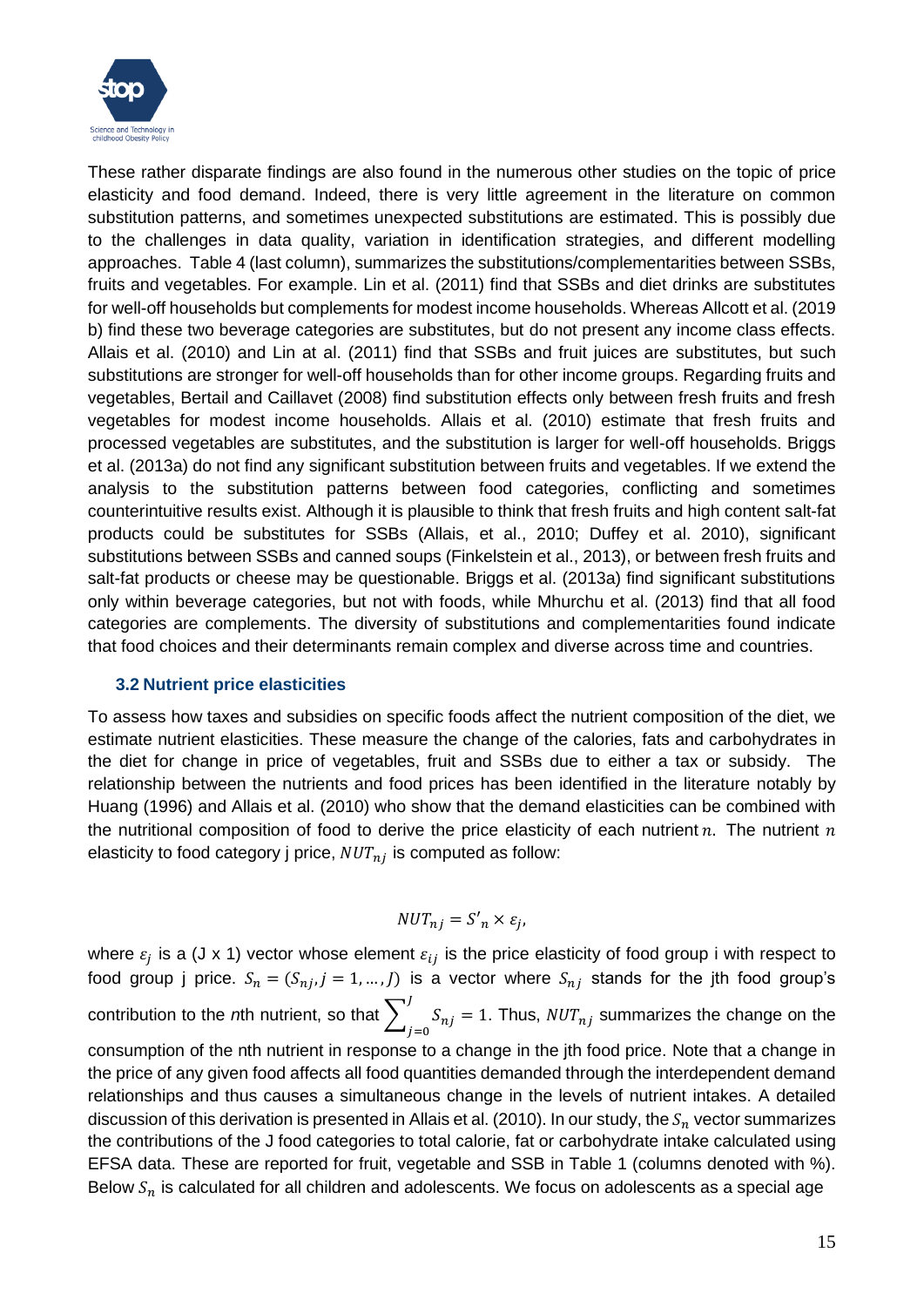

group of all children in analyzing nutrient intake as it is a period of major dietary changes for them: they drink more SSBs and eat less fruit and vegetables compared to earlier childhood (see Table1).

### <span id="page-15-0"></span>**3.3 Policy simulations**

We examine the impacts of taxes and subsidies on nutrition content of diets for all children and adolescents by simulating a 20% tax on SSBs and equivalent subsidy for fruit and vegetables. The value of the tax and subsidy was chosen based on recommendation of the British Medical Association to the government to introduce a 20% tax on sugary drinks to subsidise the cost of fruit and vegetables (Torjesen, 2015). In Table 5, we report the results of these simulations in terms of the percentage change in calories, fats, and carbohydrates on intakes for all children and adolescents. Given how nutrient elasticities are constructed, the percentage quantity change in nutrient n caused by a price variation  $\tau$  in food category j is equal to  $\tau NUT_{ni}$ . If the fiscal policy affects a subset I of food categories, then the latter value is equal to  $\tau \sum_{i \in I} NUT_{ni}$ . Nutrient price elasticities are not reported in Table 5, but they can be deduced from the magnitude of the percentage of quantity divided by  $\tau$ . <sup>13</sup> Nutrient elasticities are found to be inelastic in our study as in other research. One can also assess the percentage of change in nutrient content brought about by alternative tax and subsidy rates. For instance, applying a 10% tax effects would be halved compared to the 20% tax or subsidy.

We expect that a subsidy of fruit and vegetable prices would, all else equal, increase consumption of fruit and vegetables by substituting away from other foods. Considering that fruit and vegetables are generally associated with lower levels of energy and fat, this should translate into decrease in calorie and fat intakes. Of the five countries examined, the expected effect however occurs for all children only in Italy, and Finland with -2.1% and -0.5% calorie reductions and -3.8% and -1.9% fat intake reductions respectively. France and Spain however exhibit unexpected increases in fat and carbohydrates intakes. The increase in fats may likely be due to an increase of SSB and milk product consumption in France, and all meats in Spain, as highlighted in the substitution and complementarity patterns analysis above. In the United Kingdom there is almost no impact on caloric intake of children though fats are reduced, while there is slight increase in calorie intake for adolescents, mainly explained by an increase in carbohydrates intakes and a smaller decline in fat consumption than for all children (-0.5% vs. -0.8%).

We find that a 20% increase of the SSB prices results in much larger effects than either of the fruit and vegetable price subsidy on carbohydrates in all countries and greater declines in caloric intakes in the UK, Finland and France with relatively larger declines for adolescents. Carbohydrate intakes fall by -1.98% in Finland; -5.21% in Italy; -0.50% in the United Kingdom and -1.81% in France. The fall in carbohydrate intake in the United Kingdom is minimal given the contribution of SSBs to carbohydrate intake is among the highest among our 5 countries. In response to SSB price increase children in France and Italy increase their fat intakes, while Finish, Spanish and British children decrease theirs. The former variations are explained by an increase in the consumption of milk products both in France and Italy (see the substitution and complementarity patterns analysis above. When we combine the two policies to derive a net effect of the policies, there is a drop in the caloric intake for children, ranging from -0.54% (UK) to -2.13% (Italy), and for adolescents from -0.35% (UK) to -2.35% (Italy). France again is an outlier among the five countries, only France experiences an

<sup>&</sup>lt;sup>13</sup> The combined nutrient price elasticities of fruit and vegetable are obtained using this calculation. The complete set of nutrient price elasticities is available upon request from the authors.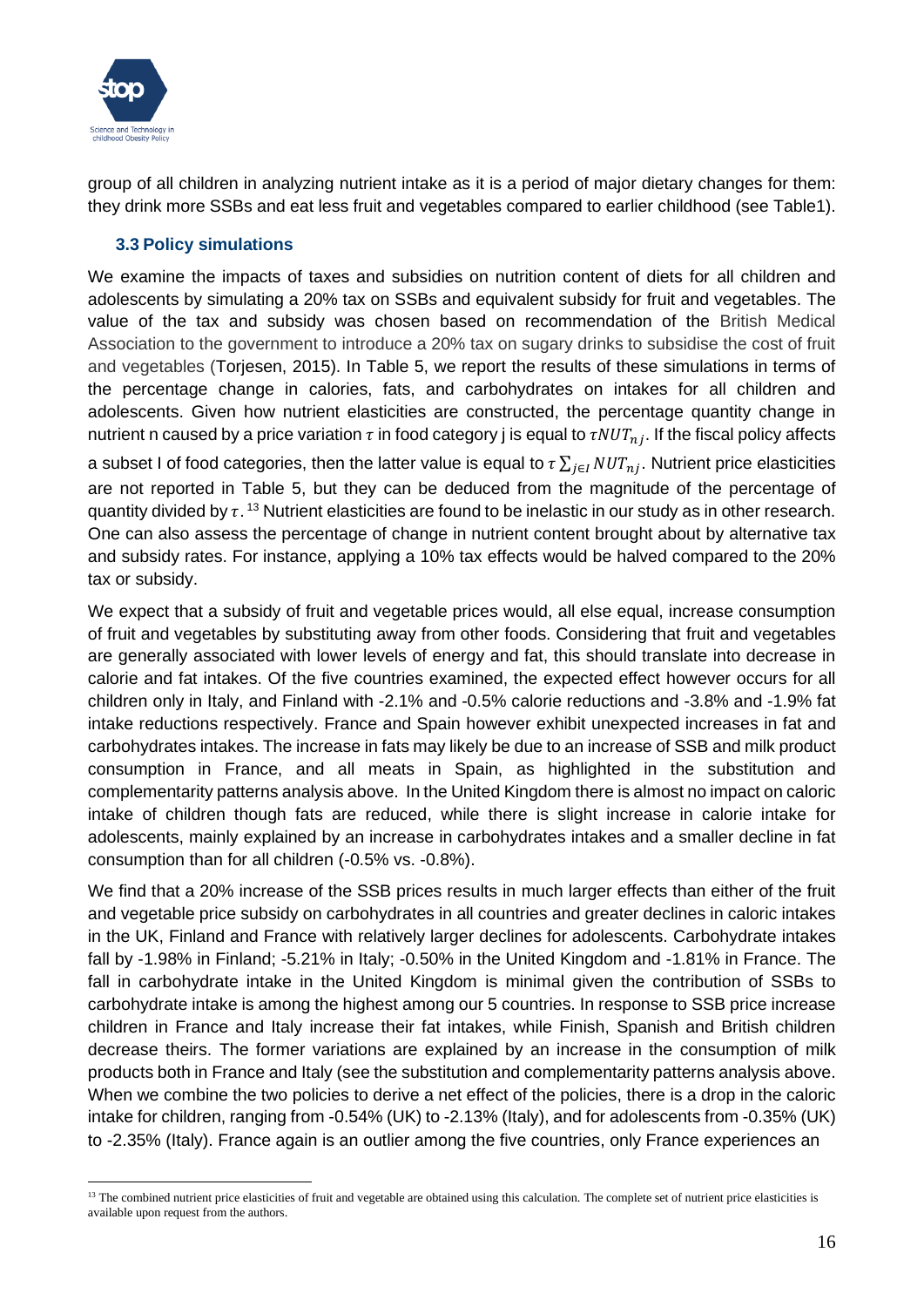

increase in caloric intake (0.49% for children and 0.35% for adolescents linked to the increase in fat intakes of 2.46%, and 2.43% respectively. French children appear to substitute SSB, fruit and vegetables with red meat and milk products which have a higher fat content on average. Results confirm our expectations when both a tax on SSBs and subsidy to fruit and vegetables in applied for all countries except for France. Overall, the net effect of the policies decreases intakes of fat, carbohydrates and calories, except for France.

#### *Impact of the fiscal policies across income class*

We also analyse the impact of SSB tax, and fruit and vegetable price subsidy across income class for France using the socioeconomic classification of household defined above. We qualitatively find similar results as for the average French household, but the magnitude of the effect varies across income class. Table 6 shows that decreasing the prices of fruit and vegetable increases calorie, fat and carbohydrate intakes across all income groups (due to the increase in the purchases of SSBs and milk products as for the average household). The policy's impact are less negative on diets for children of well-off households compared to modest ones in the sense that the policies increase consumption of fats, carbohydrates and calories by less than those with modest incomes, (1.89% vs. 2.70% for fats; 2.16% vs. 2.43% for carbohydrates and 1.94% vs. 3.47% for calories. The effects are qualitatively the same for children and adolescents, except that the magnitude of the increases is smaller for adolescents whatever the income class.

We find that a tax on SSBs would be more efficient in improving the quality of the diet of modest income households than other income groups. We estimate that the fall in caloric intake would be greater for modest income households than for well-off income households (-1.84% vs. -1.66%), although the increase in fat intakes is greater in the former (0.20% vs. 0.14%). This is due to greater decrease in carbohydrate intake for modest income households (-4.59% vs. -4.13%). These effects are stronger for adolescents whatever the income class. The impact of applying both an SSB tax and a subsidy to fruits and vegetables does not have the expected negative impact on calories, fats, or carbohydrates over any of the income classes for children or adolescents. As it was highlighted before, French children of each income class substitute SSB, fruit and vegetables with red meat and milk products which have a higher fat content on average.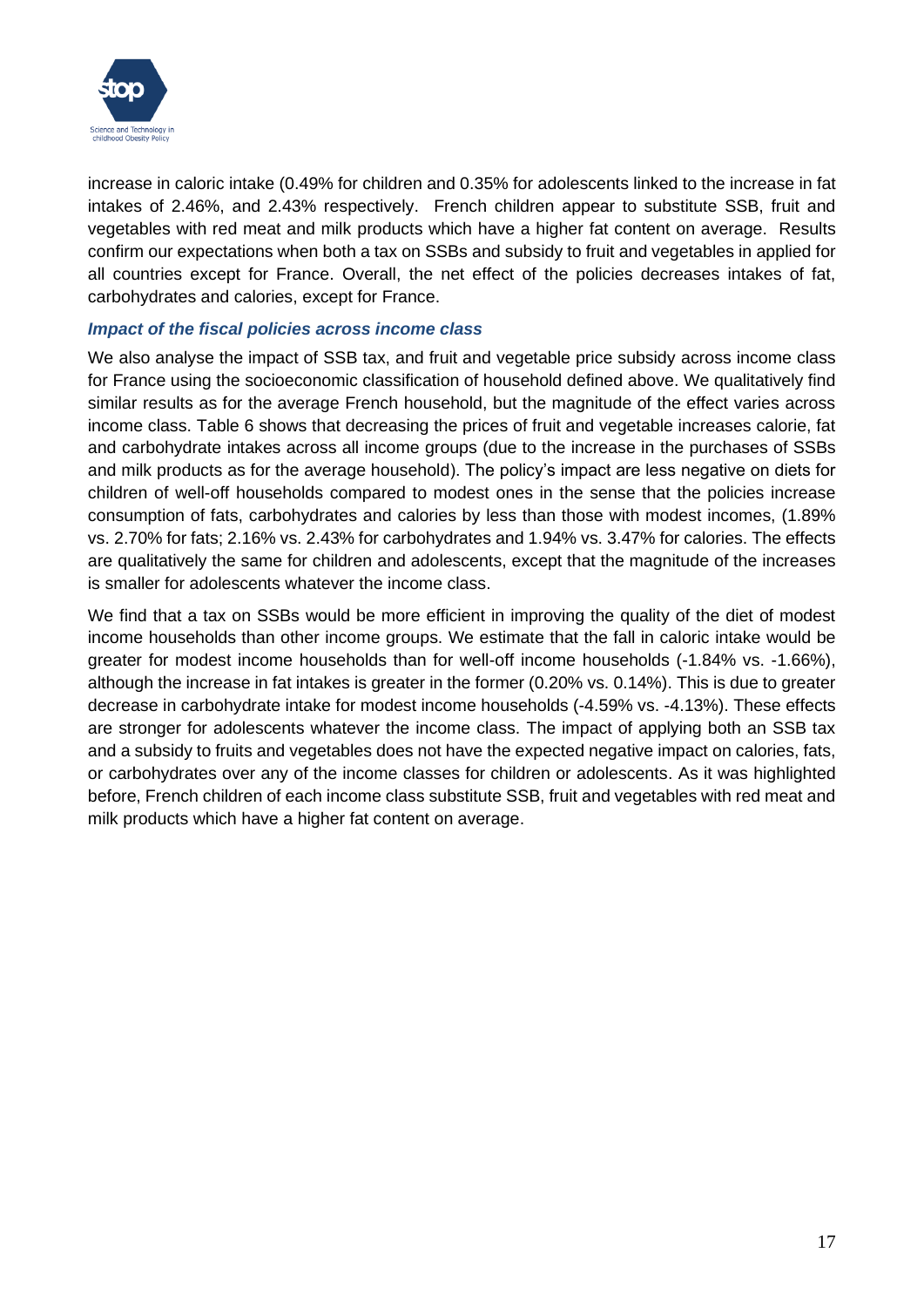

Table 5. Percentage of quantity change in calorie, fat and carbohydrate intake for all children and adolescents if SSBs tax, fruit and vegetable price subsidy of 20% was implemented

|           |                  |                       | All children    |                      |                                     | Adolescents               |                                |
|-----------|------------------|-----------------------|-----------------|----------------------|-------------------------------------|---------------------------|--------------------------------|
|           |                  | Fruit<br>vegetables   | <b>SSBs Tax</b> | <b>Both Policies</b> | Fruit                               | <b>SSBs Tax</b><br>Effect | <b>Both</b><br><b>Policies</b> |
| Country   | <b>Nutrients</b> | <b>Subsidy Effect</b> | Effect          | <b>Effects</b>       | vegetables<br><b>Subsidy Effect</b> |                           | <b>Effects</b>                 |
|           |                  | -20% in               | +20% in         |                      | -20% in                             | +20% in                   |                                |
|           |                  | price                 | price           |                      | price                               | price                     |                                |
| Finland   | Calorie          | $-0.482$              | $-1.282$        | $-1.765$             | $-0.382$                            | $-1.814$                  | $-2.120$                       |
| Finland   | Fat              | $-1.894$              | $-1.553$        | $-3.447$             | $-1.778$                            | $-2.423$                  | $-4.120$                       |
| Finland   | Carbohydrates    | 0.797                 | $-1.504$        | $-0.707$             | 0.993                               | $-1.980$                  | $-0.987$                       |
|           |                  |                       |                 |                      |                                     |                           |                                |
| France    | Calorie          | 2.234                 | $-1.742$        | 0.493                | 2.156                               | $-1.812$                  | 0.345                          |
| France    | Fat              | 2.301                 | 0.162           | 2.463                | 2.258                               | 0.176                     | 2.434                          |
| France    | Carbohydrates    | 2.551                 | $-4.399$        | $-1.848$             | 2.478                               | $-4.456$                  | $-1.978$                       |
|           |                  |                       |                 |                      |                                     |                           |                                |
| Italy     | Calorie          | $-2.097$              | $-0.029$        | $-2.127$             | $-2.271$                            | $-0.080$                  | $-2.352$                       |
| Italy     | Fat              | $-3.845$              | 3.655           | $-0.189$             | $-3.885$                            | 3.812                     | $-0.073$                       |
| Italy     | Carbohydrates    | $-0.299$              | $-4.960$        | $-5.259$             | $-0.695$                            | $-5.211$                  | $-5.907$                       |
|           |                  |                       |                 |                      |                                     |                           |                                |
| Spain     | Calorie          |                       |                 |                      | 1.980                               | $-2.988$                  | $-1.008$                       |
| Spain     | Fat              |                       |                 |                      | 1.412                               | $-3.172$                  | $-1.760$                       |
| Spain     | Carbohydrates    |                       |                 |                      | 2.431                               | $-2.500$                  | $-0.069$                       |
|           |                  |                       |                 |                      |                                     |                           |                                |
| <b>UK</b> | Calorie          | $-0.047$              | $-0.496$        | $-0.543$             | 0.365                               | $-0.716$                  | $-0.352$                       |
| <b>UK</b> | Fat              | $-0.823$              | $-0.026$        | $-0.848$             | $-0.539$                            | $-0.194$                  | $-0.733$                       |
| UK        | Carbohydrates    | 0.361                 | $-1.631$        | $-1.270$             | 1.001                               | $-2.201$                  | $-1.219$                       |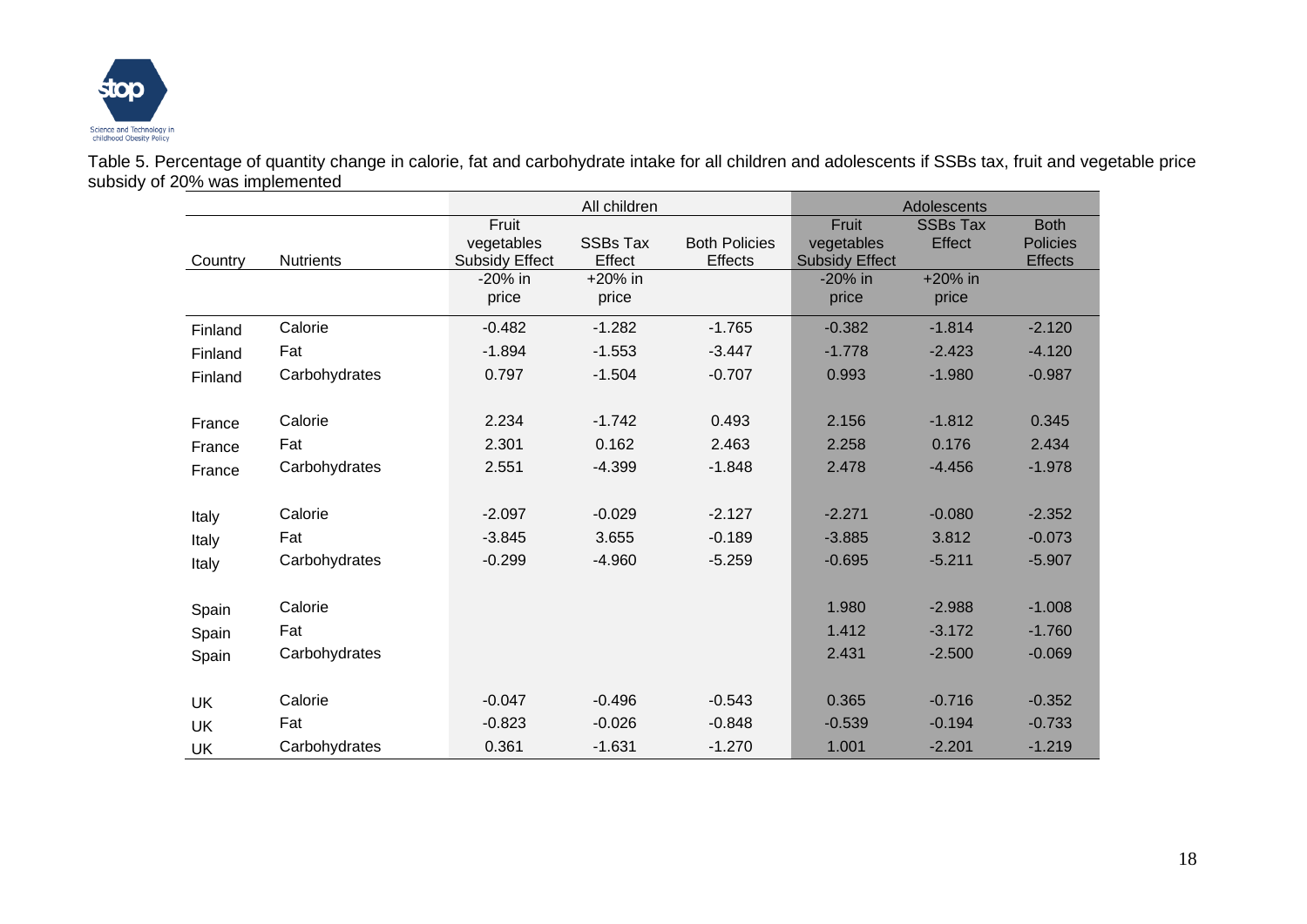

We complete the analysis of the impact of SSB tax, and fruit and vegetable subsidy across income classes by extending and updating the systematic review of Backholer et al. (2016). We integrate studies from 2016 onwards as well as those that assess fruit and vegetables price subsidies. This review also complements our previous discussion of price elasticities summarised in Table 4, by focusing on fiscal policy impacts. It is important to note that differences in price elasticity estimates across income groups do not automatically translate to similar differences in food and nutrient intakes. The difference in responses among socioeconomic groups also depends on SSB, fruit, vegetable, and other food products consumed prior to the tax. As in Backholer et al. (2016), we distinguish the modelling studies assessing hypothetical policy changes from studies evaluating existing fiscal policies. A summary of each study's characteristics (data used, and type and level of fiscal policy) and the likely effects of a SSB tax or a fruit and vegetables price subsidy on differences by socioeconomic group in the purchase, consumption of SSB, fruit and vegetable; variation in energy intakes; and health outcome are presented in Table 7.

Our overview of the results from modelling studies confirms the evidence found by Backholer et al. (2016). We also find that both policies lead, in a majority of the studies, to improvements in the quality of diet. Regarding fruit and vegetable price subsidy policy, two out of three studies show an increase in the purchases of fruit and vegetable. However, Nnoaham, et al. (2010) estimate a similar magnitude of effects across income groups. Considering SSB tax, the impacts are globally of a larger magnitude for modest income households.<sup>14</sup> This result can also be relevant even when low-income demand for SSB is less price elastic than high-income demand. For example, Lin et al. (2011) show that a 20% tax on SSB translates into a larger reduction of all beverage energy intake among adults from low-income households compared with adults from high-income households. However, the policy did translate into a reduction of 33 and 45 kcal/day for children from low- and high-income households, respectively. It is noteworthy that all studies, except Briggs et al. (2013a), that include all food and beverages in their analyses show that decreases in energy intake are greater for lowincome households than for high-income households.

<sup>&</sup>lt;sup>14</sup> There are three exceptions. Brigg (2013a) for non-concentrated sugar sweetened drinks, Brigg (2013b), and Zhen et al. (2011) in one estimation procedure.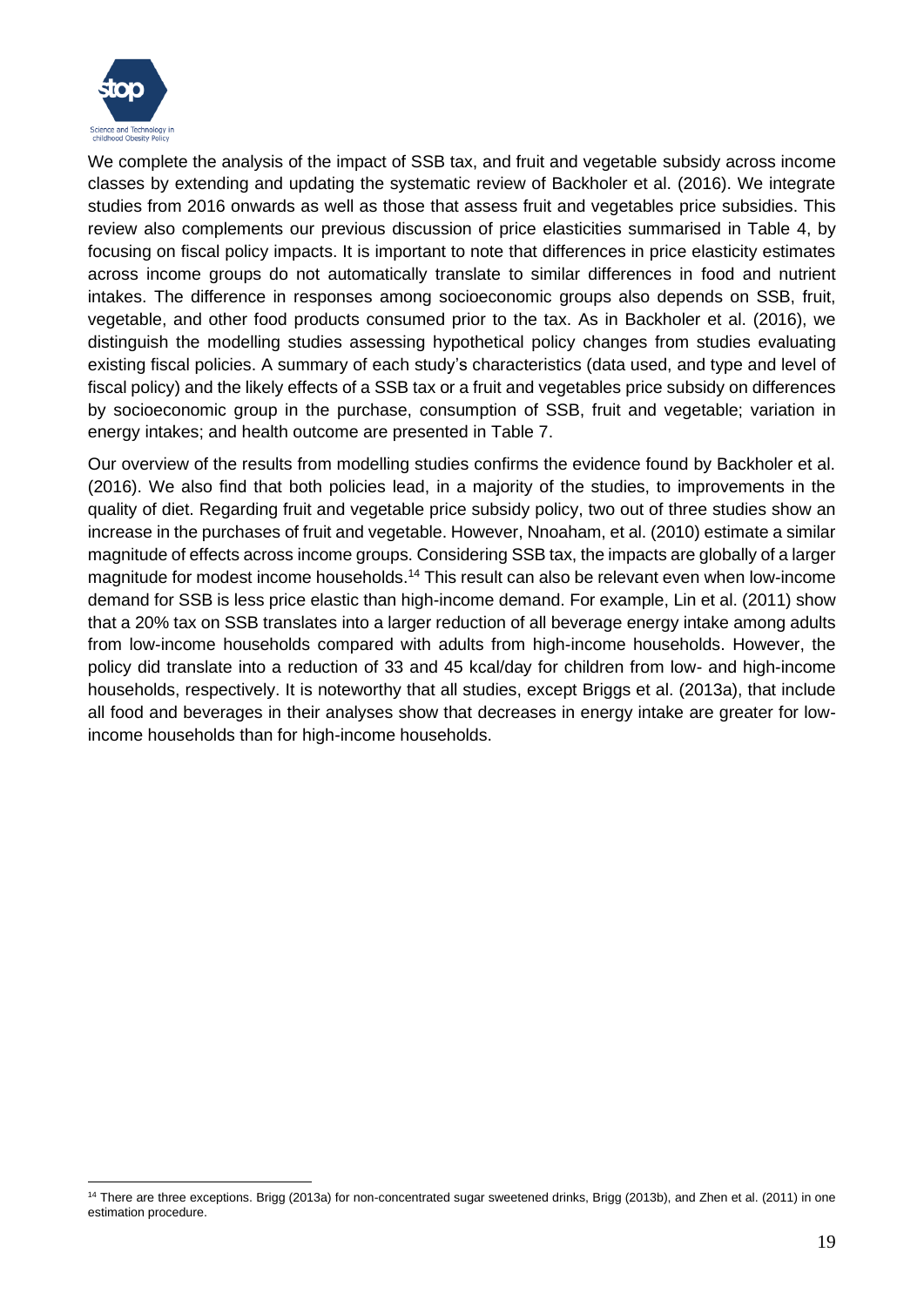

Table 6. Percentage of quantity change in calorie, fat and carbohydrate intake for all children and adolescents across income class if SSBs tax, fruit and vegetable price subsidy of 20% was implemented in France

| <b>France</b> |                  |                                              | All children              |                                 |                                              | Adolescents               |                                        |
|---------------|------------------|----------------------------------------------|---------------------------|---------------------------------|----------------------------------------------|---------------------------|----------------------------------------|
| Income Class  | <b>Nutrients</b> | Fruit<br>vegetables<br><b>Subsidy Effect</b> | <b>SSBs Tax</b><br>Effect | <b>Both Policies</b><br>Effects | Fruit<br>vegetables<br><b>Subsidy Effect</b> | <b>SSBs Tax</b><br>Effect | <b>Both Policies</b><br><b>Effects</b> |
|               |                  | $-20\%$ in<br>price                          | $+20%$<br>in price        | Net change 20%<br>tax scenario  | -20% in price                                | +20% in<br>price          | Net change<br>20% tax<br>scenario      |
| All           | Calorie          | 2.234                                        | $-1.742$                  | 0.493                           | 2.156                                        | $-1.812$                  | 0.345                                  |
|               | Fat              | 2.301                                        | 0.162                     | 2.463                           | 2.258                                        | 0.176                     | 2.434                                  |
|               | Carbohydrates    | 2.551                                        | $-4.399$                  | $-1.848$                        | 2.478                                        | $-4.456$                  | $-1.978$                               |
| Modest        | Calorie          | 2.703                                        | $-1.840$                  | 0.864                           | 2.640                                        | $-1.926$                  | 0.714                                  |
|               | Fat              | 2.433                                        | 0.204                     | 2.637                           | 2.394                                        | 0.214                     | 2.609                                  |
|               | Carbohydrates    | 3.474                                        | $-4.582$                  | $-1.108$                        | 3.424                                        | $-4.721$                  | $-1.297$                               |
| Average lower | Calorie          | 2.338                                        | $-1.749$                  | 0.589                           | 2.263                                        | $-1.830$                  | 0.433                                  |
|               | Fat              | 2.353                                        | 0.170                     | 2.523                           | 2.312                                        | 0.179                     | 2.491                                  |
|               | Carbohydrates    | 2.711                                        | $-4.336$                  | $-1.626$                        | 2.641                                        | $-4.468$                  | $-1.827$                               |
| Average upper | Calorie          | 2.014                                        | $-1.682$                  | 0.332                           | 1.929                                        | $-1.759$                  | 0.170                                  |
|               | Fat              | 2.258                                        | 0.128                     | 2.386                           | 2.214                                        | 0.136                     | 2.350                                  |
|               | Carbohydrates    | 2.075                                        | $-4.152$                  | $-2.077$                        | 1.990                                        | $-4.277$                  | $-2.287$                               |
| Well-off      | Calorie          | 1.881                                        | $-1.656$                  | 0.225                           | 1.793                                        | $-1.732$                  | 0.061                                  |
|               | Fat              | 2.160                                        | 0.135                     | 2.295                           | 2.112                                        | 0.143                     | 2.256                                  |
|               | Carbohydrates    | 1.944                                        | $-4.126$                  | $-2.182$                        | 1.858                                        | $-4.250$                  | $-2.392$                               |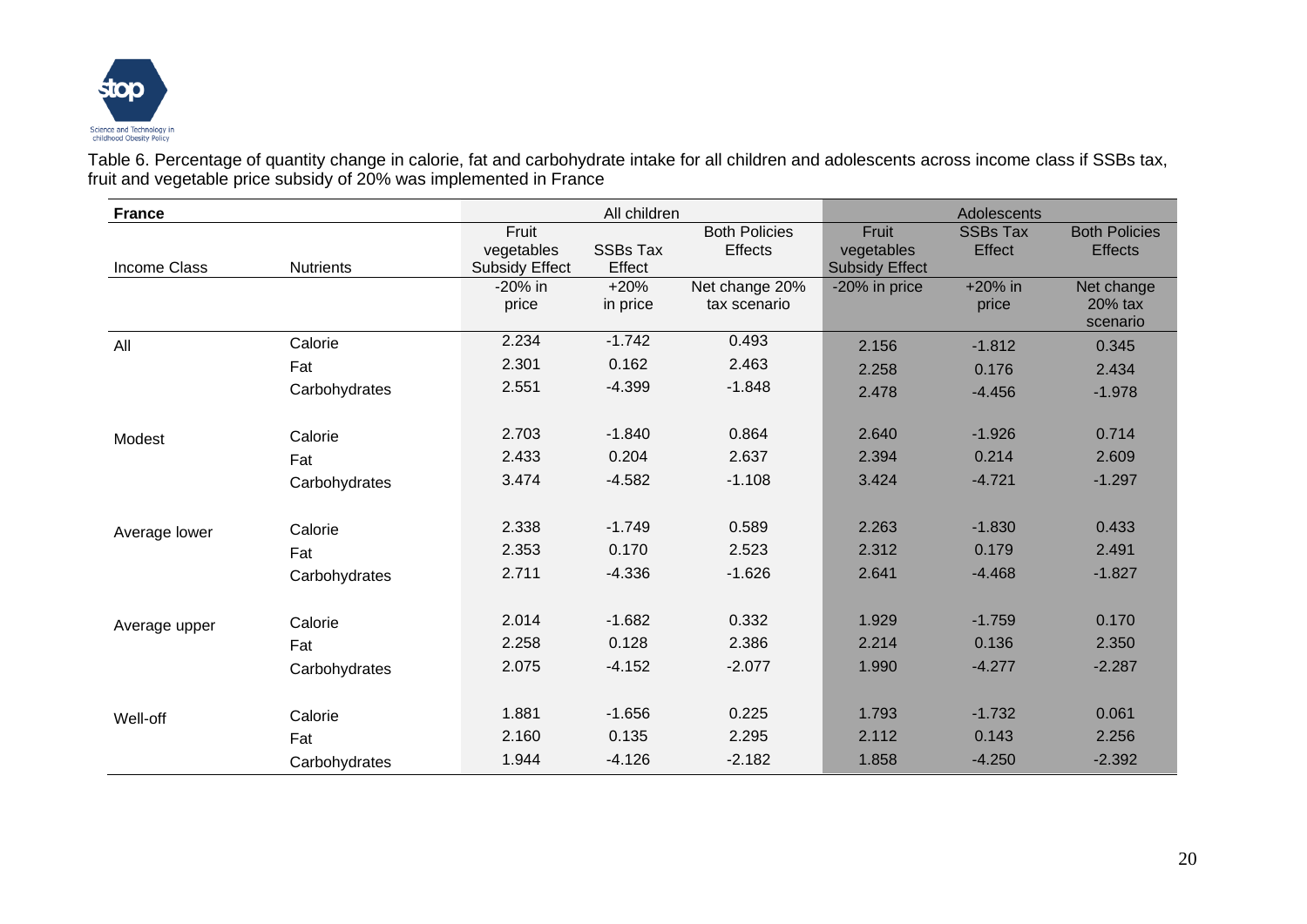

In addition, the difference between the decreases in energy consumption of modest and well-off households is generally greater in the series of studies covering diets overall than when only beverages are included in the analysis. The difference in energy consumption of modest and welloff households in studies in which only beverages are considered is negative (i.e. the fall is larger for well-off households) in Briggs et al. (2013b), not significant in Finkelstein et al. (2010) and equal to 4 kcal/day in Lin et al. (2011). Whereas it ranges from 3.3 to 7.6 kcal/day in Zhen et al. (2014), and 0.95 percentage point in Nnoaham, et al. (2010). The result in the latter studies means that drop in SSB purchase or consumption would not be offset by the increases in purchase and consumption of other sugary foods. Our overview of the results from modelling studies also confirms the evidence found by Backholer et al. (2016) that a tax on SSBs is likely to lead to improvements in population weight of a similar magnitude across socioeconomic groups or of a greater magnitude for lower compared with higher socioeconomic groups.<sup>15</sup>

All these results suggest that modest income households, in terms of SSBs purchase and consumption, and body weight, benefit from taxes on SSBs and support the potential progressivity of the SSB tax found in Allcott et al (2019). These households may even benefit more than highincome households according to Allcott et al (2019). This quantitative evidence and the internality benefits of the tax (i.e. the mitigation of consumer's self-control and time-inconsistency issue, and imperfect information) imply that internality-reduction benefits are highly progressive for modest income households. On the other hand, as modest income households usually consume more SSBs in high-income countries, it means that modest income households pay more tax. However, Backholer et al. (2016) find in the literature a relatively minor difference in the monetary burden of the tax between higher- and lower-income households (0.10–1.0% and 0.03–0.60% of annual household income paid in SSB tax for low- and high income households, respectively, equating to less than \$US 5 per year). Putting that evidences together, reinforces the result of **the potential progressivity of an SSB tax** found in Allcott et al. (2019).

We get a less optimistic picture of the impact of an SSB tax for studies evaluating existing SSB taxes in Philadelphia, Berkeley, or Mexico.<sup>16</sup> Since the systematic review of Backholer et al. (2016), six more evaluations of SSB tax impact across socioeconomic strata were published. The evidence found by Backholer et al. (2016) of no significant variation in consumption frequency of taxed beverages for children and adults is again validated by the studies evaluating the SSB tax in Philadelphia and Berkeley. Only Falbe et al (2016) find SSB consumption falls in Berkeley (–21%) in low-income neighbourhoods. However, their analyses are based entirely on repeated crosssections (as opposed to longitudinal data as in Cawley et al., 2018 or Seiler et al., 2019).

The result of no significant variation in SSB consumption, even for modest households, does not play in favour of the potential progressivity of the SSB tax found in modelling studies. Furthermore, the evidence found by Backholer et al. (2016) of a relatively minor difference in the monetary burden of the tax between higher- and lower-income households is questioned in studies evaluating existing SSB taxes. In particular, Seiler al (2019) estimate that the tax imposes a relatively larger financial burden on low-income households. They are more likely to continue purchasing sweetened beverages even with the tax because they are less likely to engage in cross-shopping. As in Backholer et al. (2016), however there is evidence that children from low-income families are positively affected by the tax in studies evaluating existing SSB taxes. Cawley et al. (2018) find a

 $15$  Except in Brigg (2013b).

<sup>&</sup>lt;sup>16</sup> No study was found for fruit and vegetable subsidy policy. To the best of our knowledge, no country has implemented this policy.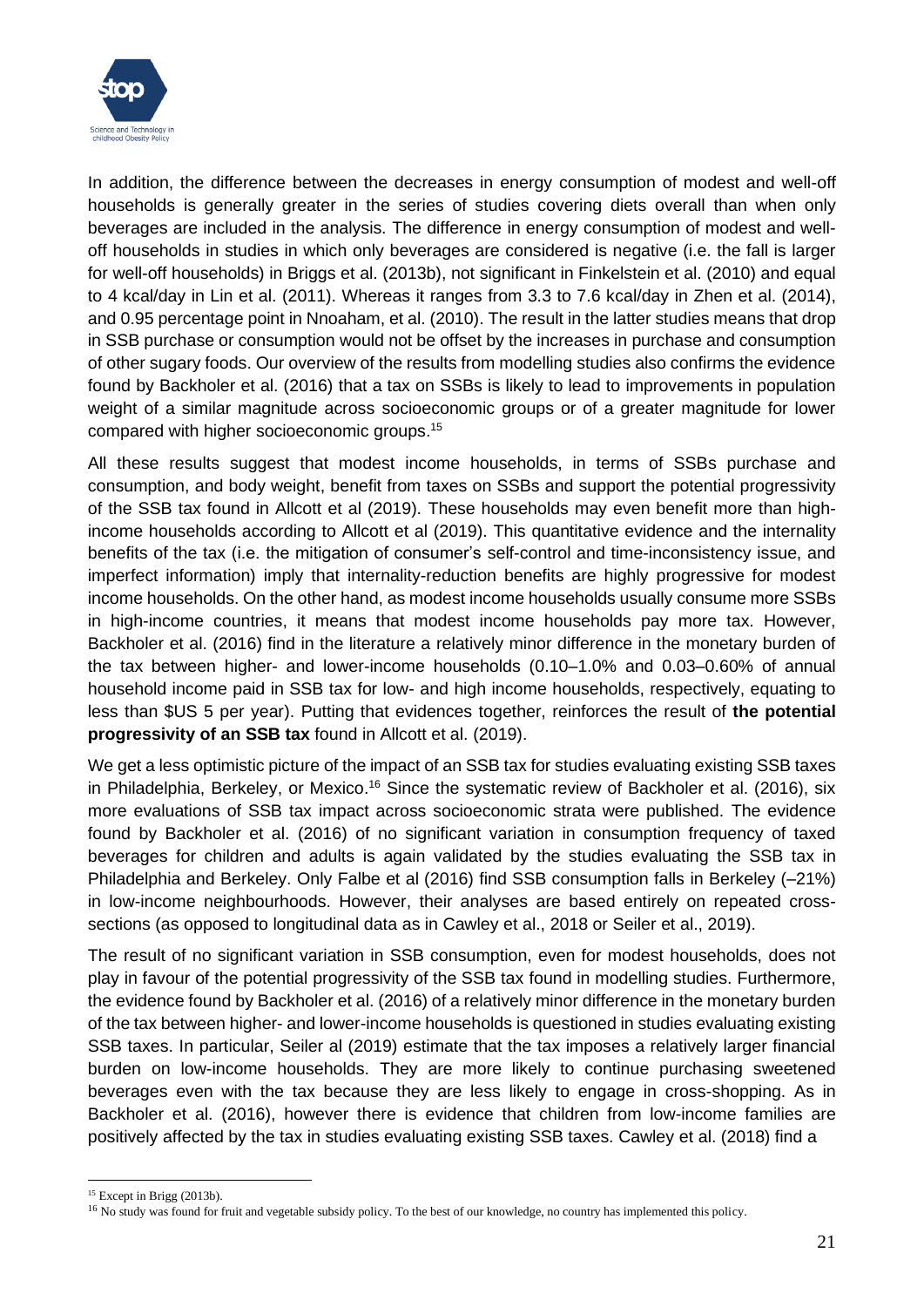

significant reduction of added sugars for African-American children (-8.0 g/day) and children who consumed at least one 20-ounce bottle of regular soda each day prior to the tax (-14.7 g /day). The evaluations of the Mexican SSB tax using household scanner data seem more encouraging. Batis et al. (2016), Colchero et al. (2016) and Aguilar et al. (2019) estimate that low socioeconomic status households reduce their purchases of taxed foods by up to 10.2%. However, Aguilar et al. (2019) find that the tax also causes a small but positive effect in total calories purchased of 3.6% due to substitution away from taxed to untaxed foods, though the increase was not statistically significant for modest income households.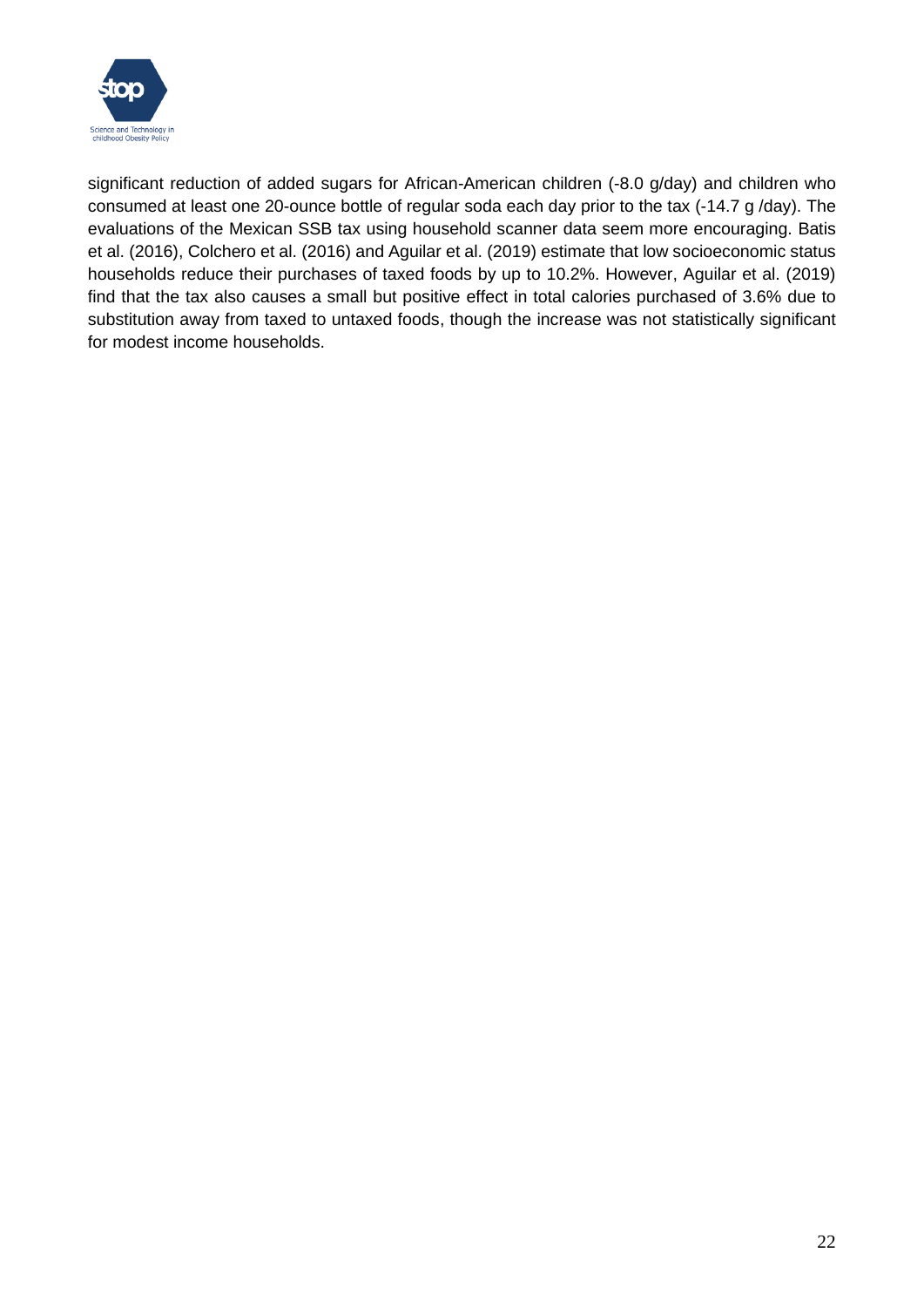

Table 7: Impact of a fiscal policy on socio-economic inequalities in SSB, fruit and vegetable purchase, consumption, calorie intake, and various health outcomes

|                                                     |                                                                    |                                                                                            |                                                            |                                                                                                                                                                                                                                                             | <b>Outcomes</b>                                                                                                                              |                                                                                                                                                  |
|-----------------------------------------------------|--------------------------------------------------------------------|--------------------------------------------------------------------------------------------|------------------------------------------------------------|-------------------------------------------------------------------------------------------------------------------------------------------------------------------------------------------------------------------------------------------------------------|----------------------------------------------------------------------------------------------------------------------------------------------|--------------------------------------------------------------------------------------------------------------------------------------------------|
|                                                     | Data                                                               | Size and type of<br>policy                                                                 | Food groups                                                | Variations in purchase or<br>consumption<br>(Modest/Well-off)                                                                                                                                                                                               | Variations in calorie intake<br>(Modest/Well-off)                                                                                            | <b>Health outcomes</b><br>(Modest/Well-off)                                                                                                      |
| <b>Modelling studies</b>                            |                                                                    |                                                                                            |                                                            |                                                                                                                                                                                                                                                             |                                                                                                                                              |                                                                                                                                                  |
| <b>Bertail</b><br>and<br><b>Caillavet</b><br>(2008) | France, home-scan<br>data, Secodip, 1997                           | Subsidy on fresh<br>fruit and<br>vegetables: No<br>level of price<br>decrease<br>specified | All fruits and<br>vegetables by<br>degree of<br>processing | No or modest effect: Only<br>changes in the allocation of<br>purchases between fruit and<br>vegetables, or between fresh<br>and processed products; Well-<br>off<br>groups increase<br>their<br>purchase of fresh vegetables                                | - NA                                                                                                                                         | <b>NA</b>                                                                                                                                        |
| Briggs et al.<br>(2013a)                            | UK, Living Costs and<br>Food Survey, 2010                          | SSB tax: 20%<br>increase in prices<br>(concentrated and<br>non-concentrated)               | All food and<br>beverages                                  | Sugar sweetened drink<br>(concentrated):<br>(-15.9%; -15.0%)<br>Sugar sweetened drink (non-<br>concentrated):<br>(-15.2%; -16.8%)<br>Diet soft drink (concentrated):<br>$(11.8\%; 6.4\%)$<br>Similar increase in pure fruit<br>juice across income tertiles | Reduction in calorie intake from<br>all foods and beverages<br>kcal/person/day: (-4.6; -5.5)                                                 | No significant difference in<br>the prevalence of obesity<br>between income groups                                                               |
| Briggs et al.<br>(2013b)                            | Ireland, survey on<br>Lifestyle and Attitude<br>to Nutrition, 2007 | SSB tax: 10%<br>increase in prices<br>(90% pass-<br>through)                               | <b>SSBs</b>                                                | <b>NA</b>                                                                                                                                                                                                                                                   | Reduction in calorie intake from<br>SSBs (kcal/person/day):<br>$(-1.9; -2.3)$                                                                | Reduction in the prevalence<br>of obese:<br>$(-1.1\%; -1.4\%)$                                                                                   |
| Dong and Lin<br>(2009)                              | US, home-scan data,<br>Nielsen, 2004                               | Subsidy on fruit<br>and vegetables:<br>20% decreases in<br>prices                          | All fruits and<br>vegetables                               | Effect on modest only reported<br>$(q/\text{person}/\text{day})$ :<br>Vegetable: 24.5<br>Fruit: 15.75                                                                                                                                                       | <b>NA</b>                                                                                                                                    | <b>NA</b>                                                                                                                                        |
| Finkelstein et<br>al. (2010)                        | US, home-scan data,<br>Nielsen, 2006                               | Tax on<br>carbonated SSBs;<br>tax on all SSBs:<br>20% or 40%<br>increase in prices         | Regular soda,<br>fruit drinks.<br>sports energy<br>drinks  | <b>NA</b>                                                                                                                                                                                                                                                   | significant<br><b>No</b><br>statistically<br>reduction<br>calories<br>for<br>in<br>households in the lowest- and<br>highest income quartiles | significant<br>No<br>statistically<br><b>BMI</b><br>reduction<br>in<br>for<br>in<br>households<br>the<br>lowest-<br>and highest income quartiles |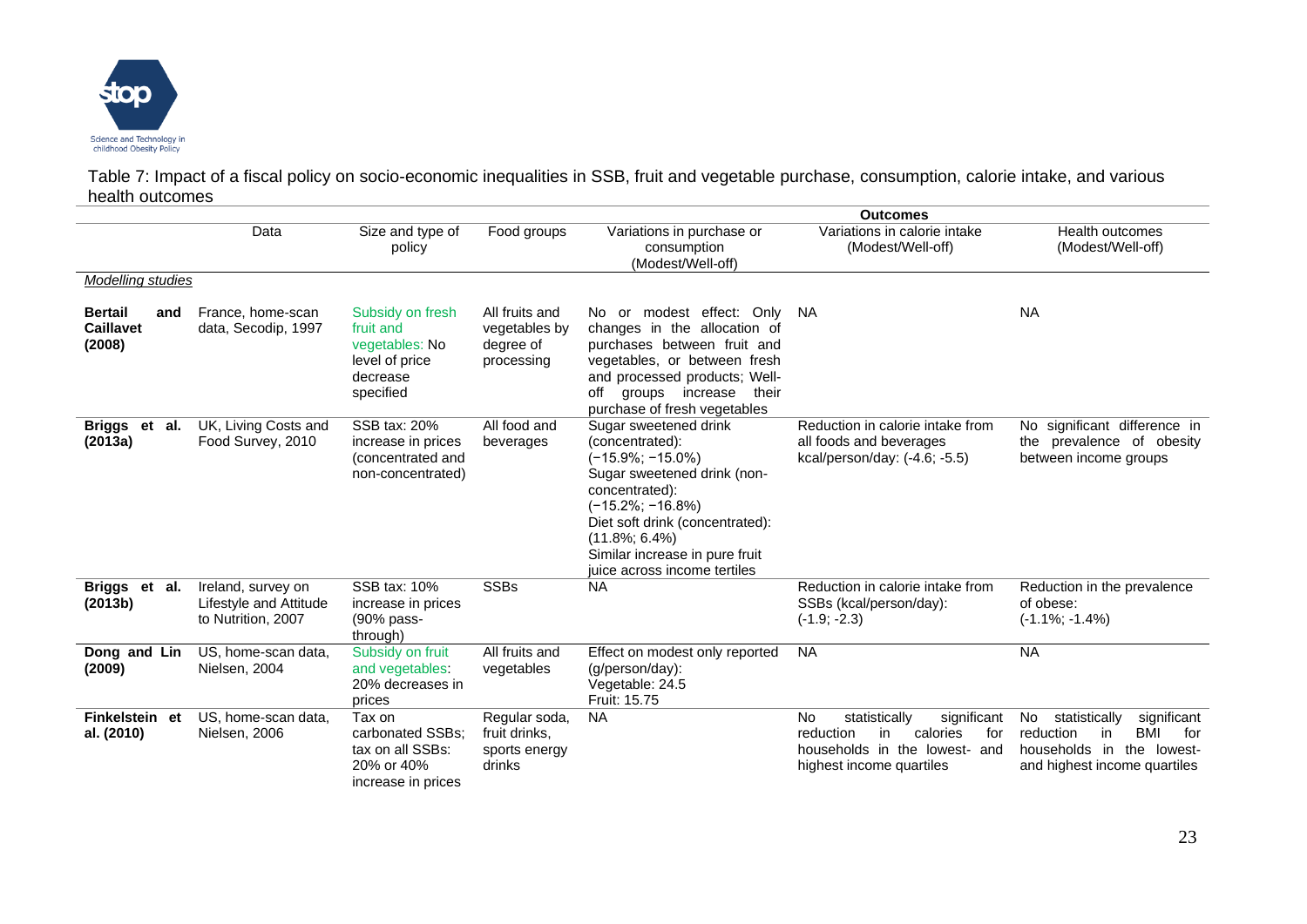

| Lin<br>et<br>al.<br>(2011)   | US, home-scan data,<br>Nielsen, 1998-2007                                 | SSB tax: 20%<br>increase in prices                                                                                     | All beverages<br>(SSBs, milk,<br>coffee/tea) | <b>NA</b>                                                                                                                                                                 | Reduction in energy intake<br>(kcal/day):<br>Adults: (-37; -33)<br>Children: (-33; -45)                                                                      | 10-year weight change (kg),<br>adults only:<br>$(-1.96; -1.80)$<br>%<br>10-year<br>change<br>in<br>prevalence of<br>obesity (%-<br>points), adults only:<br>(-3.58; -3.46) |
|------------------------------|---------------------------------------------------------------------------|------------------------------------------------------------------------------------------------------------------------|----------------------------------------------|---------------------------------------------------------------------------------------------------------------------------------------------------------------------------|--------------------------------------------------------------------------------------------------------------------------------------------------------------|----------------------------------------------------------------------------------------------------------------------------------------------------------------------------|
| Nnoaham,<br>et<br>al. (2010) | UK, expenditure and<br>Food Survey, 2003-<br>2006                         | Subsidy on fruits<br>and vegetables:<br>17.5% price<br>decrease                                                        | All food and<br>beverages                    | Fruit and vegetable purchases:<br>$(4.75\%; 4.75\%)$                                                                                                                      | Reduction in energy intake:<br>(-1.53%;-0.58%)                                                                                                               | Total<br>deaths<br>(excluding<br>obesity related CVD deaths):<br>$([-327; -627]; ([-323; -571])$                                                                           |
| Sharma, et al.<br>(2014)     | Australia (Victoria<br>State), ACNielsen<br>home-scan panel<br>Data, 2013 | SSB (regular soft<br>drinks, cordial and<br>fruit drinks) tax:<br>20% increase in<br>prices and a 20<br>cent/Liter tax | All non-<br>alcoholic<br>beverages           | 20% tax:<br>Regular soft drink:<br>$(-15.1\%; -13.1\%)$<br>Cordial: (-45.6%; -29.0%)<br>Fruit drink: (-3.1%; -11.8%)<br>20 cents per liter tax.<br>Not reported by income | <b>NA</b>                                                                                                                                                    | Total net change in weight<br>$(kg)$ :<br>20% tax: (-0.40; -0.23);<br>20 cents per liter tax:<br>$(-0.56,-0.35)$                                                           |
| Zhen<br>et<br>al.<br>(2011)  | US, home-scan data,<br>Nielsen,<br>2004-2006                              | SSB tax:                                                                                                               | All beverages<br>(SSBs, milk,<br>coffee/tea) | Drops in regular SSB<br>(liter/year):<br>$([-2.45, -3.03]; [-2.63, -2.73])$                                                                                               | <b>NA</b>                                                                                                                                                    | <b>NA</b>                                                                                                                                                                  |
| Zhen<br>et<br>al.<br>(2014)  | US home-scan data,<br>Nielsen, 2006                                       | SSB tax: 26%<br>increase in prices                                                                                     | All food<br>products                         | Fall in purchase quantities<br>(liter/quarter):<br>SSB: (-1.9; -1.4)<br>Pure juice: (-0.35; -0.67)<br>Diet drink: (0.12; 0.25)                                            | Fall in daily energy<br>(kcal/person/day):<br>From SSBs:<br>$([-17.5, -16.2]; [-13.9, -12.1])$<br>From all food groups:<br>$([-13.2, -18.2]; [-5.6, -14.1])$ | <b>NA</b>                                                                                                                                                                  |

#### *Studies evaluating existing SSB tax*

| Aquilar et al.<br>(2019) | Mexico, home-scan<br>panel dataset, Kantar<br>Worldpanel (2013-<br>2014); Hand-coded<br>product-level<br>nutritional information | Tax on drinks with<br>added sugars in<br>Mexico.<br>January 1, 2014<br>Tax level: 1 peso<br>per liter tax<br>(corresponding to<br>a 10% price<br>increase) | All food<br>products and<br>beverages | Fall in purchase of sugary<br>drinks: (-6.4%; -8.1%) | Total calorie intake (NS;<br>$+0.05\%)$ | <b>NA</b> |
|--------------------------|----------------------------------------------------------------------------------------------------------------------------------|------------------------------------------------------------------------------------------------------------------------------------------------------------|---------------------------------------|------------------------------------------------------|-----------------------------------------|-----------|
|--------------------------|----------------------------------------------------------------------------------------------------------------------------------|------------------------------------------------------------------------------------------------------------------------------------------------------------|---------------------------------------|------------------------------------------------------|-----------------------------------------|-----------|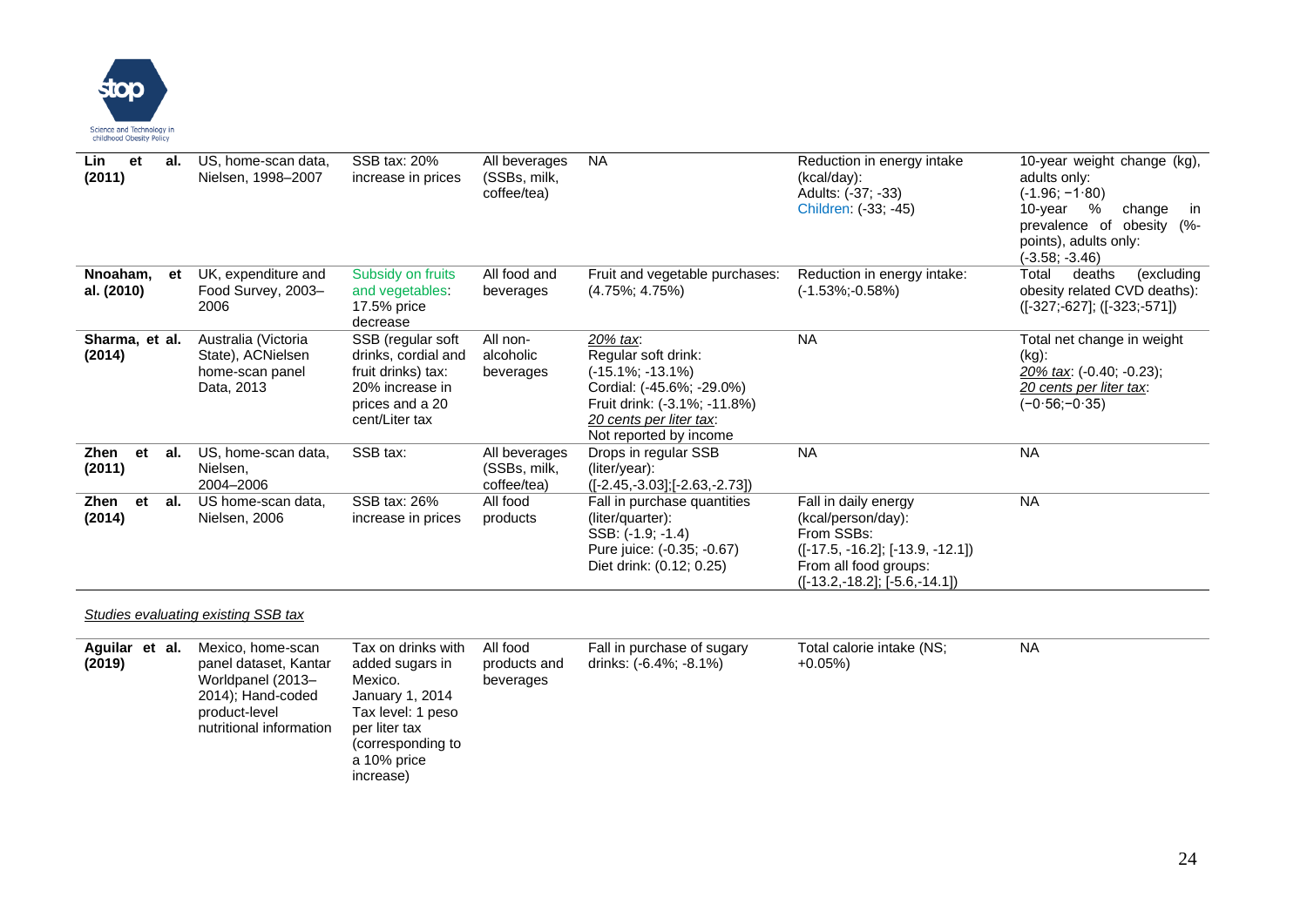

| Batis<br>et<br>al.<br>(2016) | Mexico, Consumer<br>Panel Services,<br>Nielsen.<br>Jan 2012 to Dec 2014                                                                  | Tax on<br>nonessential<br>foods (energy<br>density>275<br>kcal/100 g): 8%;<br>Tax on drinks with<br>added sugars: 1<br>peso per liter tax<br>(corresponding to<br>a 10% price<br>increase);<br>January 1, 2014                               | All food<br>products and<br>beverages                                                           | Purchases of taxed foods:<br>$(-10.2\%; NS).$                                                                                                                                                                                                                                                                                                                                                                                                                                                                                                                                                       | <b>NA</b>                                           | <b>NA</b> |
|------------------------------|------------------------------------------------------------------------------------------------------------------------------------------|----------------------------------------------------------------------------------------------------------------------------------------------------------------------------------------------------------------------------------------------|-------------------------------------------------------------------------------------------------|-----------------------------------------------------------------------------------------------------------------------------------------------------------------------------------------------------------------------------------------------------------------------------------------------------------------------------------------------------------------------------------------------------------------------------------------------------------------------------------------------------------------------------------------------------------------------------------------------------|-----------------------------------------------------|-----------|
| Cawley et al.<br>(2019)      | US (Philadelphia),<br>cross-sectional data<br>from consumers at<br>stores; household<br>survey of beverage<br>consumption, 2016-<br>2017 | SSB tax in<br>Philadelphia.<br>Taxed beverages:<br>regular and diet<br>soda, sports<br>drinks, energy<br>drinks, juice<br>drinks (less than<br>50 percent juice),<br>and sweetened<br>tea.<br>June, 2016<br>Tax rate: 1.5<br>cents per ounce | All taxed and<br>untaxed<br>(bottled<br>water, and<br>pure juice)<br>non-alcoholic<br>beverages | No significant variation in<br>consumption of added sugars<br>from SSBs and the frequency<br>consuming<br>all taxed<br>of<br>beverages for children and<br>adults;<br>No significant effects of the tax<br>by poverty level, participation in<br>SNAP or WIC, or education;<br>Significant reduction of added<br>sugars for African-American<br>Children (8.0 g/day) and<br>Children who consumed at<br>least 67 grams of added sugars<br>in the baseline period (14.7 g<br>/day);<br>African-American<br>Adult<br>reduces the frequency of<br>regular soda consumption by<br>14.6 times per month; | African-American:<br>children: -32 calories per day | <b>NA</b> |
| Colchero et al.<br>(2016)    | Mexico, Consumer<br>Panel Services,<br>Nielsen.<br>Jan 2012 to Dec 2014                                                                  | Tax on drinks with<br>added sugars in<br>Mexico.<br>January 1, 2014.<br>Tax rate: 1 peso<br>per liter tax                                                                                                                                    | All taxed and<br>untaxed<br>(without)<br>added sugar)<br>beverages                              | Consumption<br>of<br>taxed<br>beverages: (-9.1%; -5.6%).<br>Consumption<br>of<br>untaxed<br>beverages: (2.4%; 1.5%)                                                                                                                                                                                                                                                                                                                                                                                                                                                                                 | <b>NA</b>                                           | <b>NA</b> |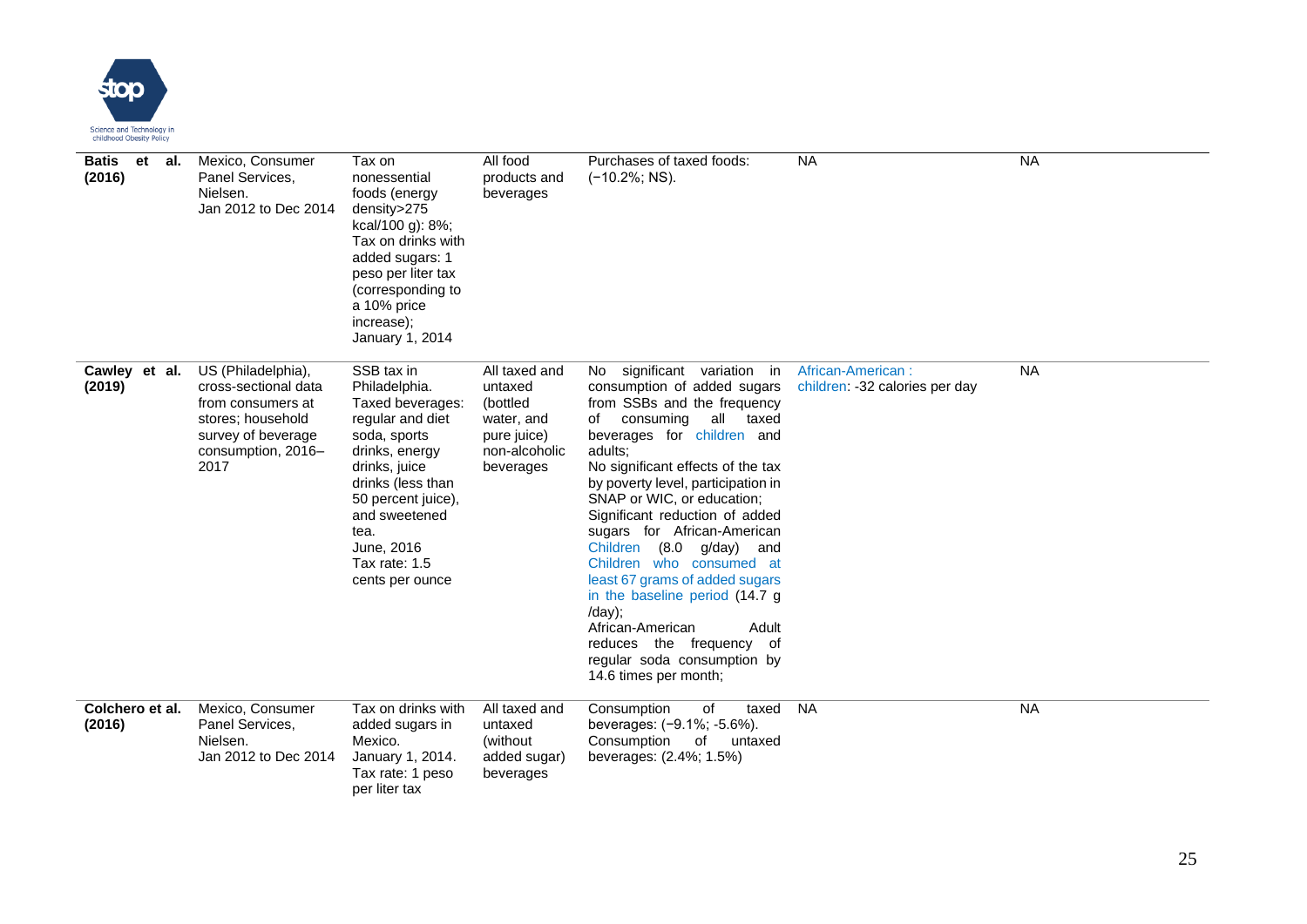

| Falbe<br>et<br>al<br>(2016)       | US (Berkeley, San<br>Francisco, Oakland),<br>interviewer-<br>administered<br>beverage frequency<br>questionnaire in, low-<br>income<br>neighbourhood before<br>and after<br>implementation of the<br>tax, (April through<br>July 2014 and April<br>through August 2015) | <b>SSB</b><br>tax<br>in<br>Taxed<br>Berkeley.<br>beverages:<br>regular<br>soda,<br>drinks,<br>sports<br>drinks,<br>energy<br>juice drinks (less<br>than 50 percent<br>juice),<br>and<br>sweetened tea.<br>Nov, 2014<br>Tax rate: 1 cent<br>per ounce | All taxed and<br>untaxed (diet<br>soda, bottled<br>water, and<br>pure juice)<br>non-alcoholic<br>beverages | SSBs consumption decreased<br>in Berkeley (-21%) vs. (+4%) in<br>the comparison cities of San<br>Francisco and Oakland (+4%).<br>Water consumption increased<br>more in Berkeley (+63%) than<br>in comparison cities (+19%). | <b>NA</b>                                                                                                                                                                                                                         | <b>NA</b>                                                                                                                                                                                                                                                                                                     |
|-----------------------------------|-------------------------------------------------------------------------------------------------------------------------------------------------------------------------------------------------------------------------------------------------------------------------|------------------------------------------------------------------------------------------------------------------------------------------------------------------------------------------------------------------------------------------------------|------------------------------------------------------------------------------------------------------------|------------------------------------------------------------------------------------------------------------------------------------------------------------------------------------------------------------------------------|-----------------------------------------------------------------------------------------------------------------------------------------------------------------------------------------------------------------------------------|---------------------------------------------------------------------------------------------------------------------------------------------------------------------------------------------------------------------------------------------------------------------------------------------------------------|
| Fletcher et al.<br>(2010)         | US, survey from<br><b>Behavioural Risk</b><br><b>Factor Surveillance</b><br>System (BFRSS),<br>1990-2006                                                                                                                                                                | State-level SSB<br>sales taxes (mean<br>tax rate range<br>$3.5 - 4.7\%)$                                                                                                                                                                             | All taxed and<br>untaxed<br>(bottled<br>water, and<br>pure juice)<br>non-alcoholic<br>beverages            | <b>NA</b>                                                                                                                                                                                                                    | <b>NA</b>                                                                                                                                                                                                                         | A one percent increase in<br>existing SSB tax rates was<br>associated with decreases<br>obesity by 0.08 pp and<br>overweight by 0.10 pp for low<br>income. For individuals with<br>the highest category of<br>income, the corresponding<br>decreases are 0.05 pp for<br>obesity and 0.08 pp for<br>overweight |
| <b>Seiler</b><br>et al.<br>(2019) | US (Philadelphia),<br>cross-sectional data<br>at retail point-of-sale<br>data, IRI (01/2015-<br>09/2018); Local<br>demographic<br>Information; Hand-<br>coded product-level<br>nutritional information                                                                  | SSB tax in<br>Philadelphia.<br>Taxed beverages:<br>regular and diet<br>soda, sports<br>drinks, energy<br>drinks, juice<br>drinks (less than<br>50 percent juice),<br>and sweetened<br>tea.<br>June, 2016<br>Tax level: 1.5<br>cents per ounce        | All taxed and<br>untaxed<br>beverages<br>(bottled<br>water, and<br>pure juice)                             | Purchase quantity decreases<br>10% more in the highest-<br>income area relative to the<br>lowest-income area;<br>Demand is more elastic in high<br>income areas                                                              | No significant variation<br>Note: A noon through in the paulibrium concumer price minus the initial concumer price divided by the price increase due to the toy. A 000 noon through means that 4.000 of toy in observing by firme | <b>NA</b>                                                                                                                                                                                                                                                                                                     |

Note: A pass-through is the equilibrium consumer price minus the initial consumer price divided by the price increase due to the tax. A 90% pass-through means that 10% of tax is absorbed by firms. A cordial drink is a non-alcoholic drink that is very sweet and flavoured to taste like various fruits, such as lemon, strawberry, kiwi, and peach. "pp" stands for percentage points.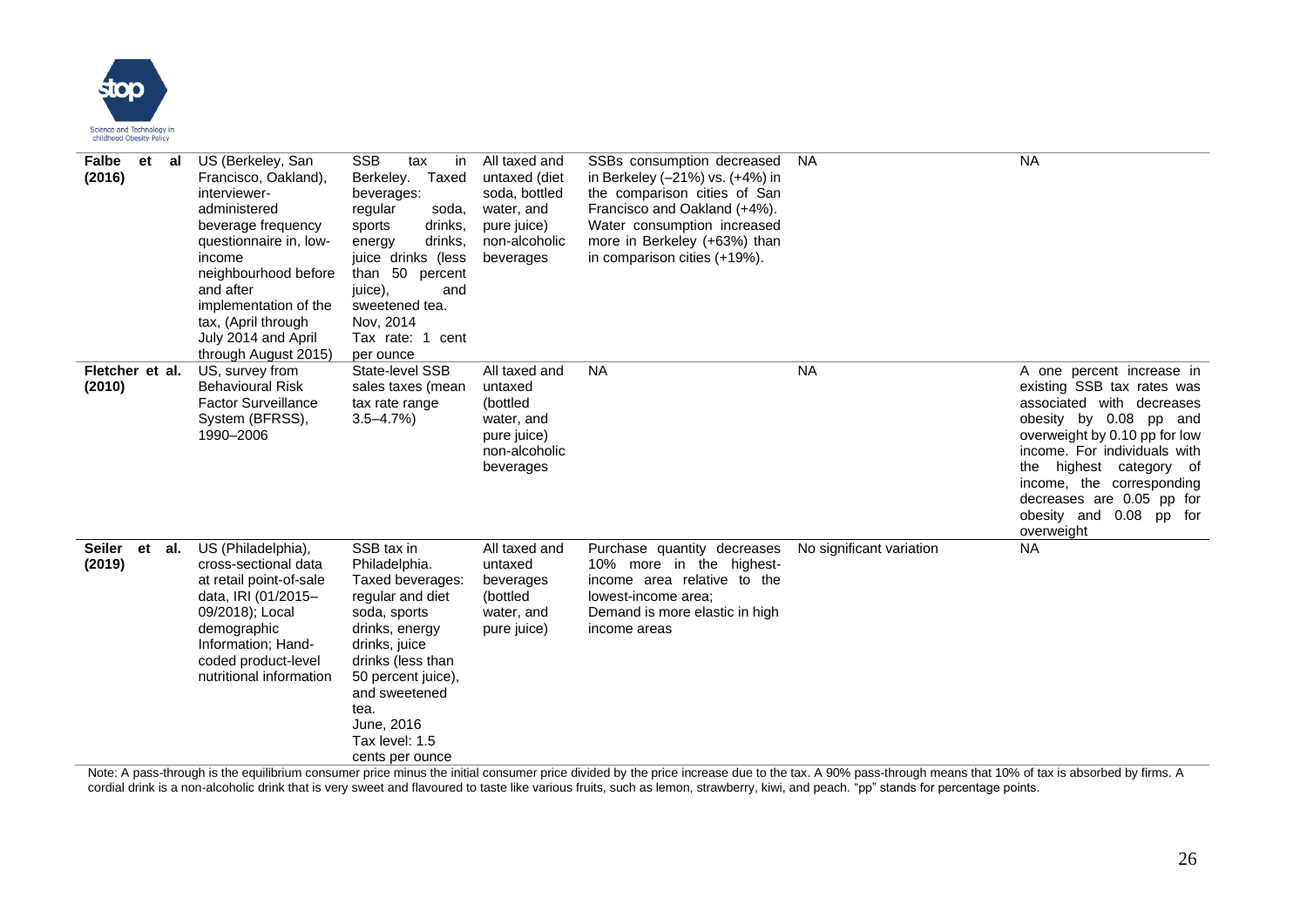

### <span id="page-26-0"></span>**4. Concluding remarks**

Childhood obesity has become one of the most dramatic features of the global obesity epidemic. The use of fiscal policy measures, such as specific food taxes and subsidies to modify food choices and diets in the fight against obesity is widely advocated in academic and public health circles worldwide. The objective of this study was to estimate the effects of fiscal policies – a hypothetical 20% tax increase on sugar-sweetened beverages (SSB) and an equivalent subsidy on fruit and vegetable prices, on children nutrient intakes in five European countries – Finland, France, Italy, Spain and the United Kingdom. To complete our analysis, we also examine the impacts of the tax and subsidy across socio-economic (income classes) categories.

Our results indicate that:

- Modest income households would be more sensitive to changes in the price of SSBs, fruits and vegetables than well-off households. However, mixed substitution patterns, and sometimes unexpected substitutions estimated do not enable us to predict the whole impact of the interventions on the nutritional quality of diet;
- SSB tax generates much larger effects than a fruit and vegetables price subsidy. The SSB tax causes an unmistakable fall in carbohydrate intakes and calories. The magnitude of the reduction in caloric intake however will depend on how much consumers substitute SSBs for high fat products;
- Adolescents and children from low-income families are the children who benefit the most, in terms of reductions in calorie and carbohydrate intakes, from the imposition of a SSB tax;
- The quantitative evidence for children from low-income families; the internality benefits of the tax (i.e. the mitigation of consumer's self-control and time-inconsistency issues, and imperfect information), and the weak monetary burden of the tax resolutely challenge the significance of the regressivity argument commonly put forth to oppose an SSB tax implementation.
- Combining the two policies would generally have the desired effect on calorie intakes.

The evaluations conducted in this report are based upon the extreme assumption that household and child sensitivity to price are the same. This usual assumption is made because there is still no food price elasticity for children in the literature (see Lin et al., 2011). A likely solution would be to estimate children stated preferences using surveys and online or laboratory shopping experiences. However, the analysis would rely on self-reported data about hypothetical purchasing decisions on a limited set of products. Using real purchases would be a preferable way of proceeding. However, food products purchased are generally consumed by all or a part of the members of the household. It is so difficult to assess which quantity is consumed by the child in the household. It results that it is hard to detangle children price sensitivities to those of the whole household.

This issue will be coped with by focusing the analysis on food products specifically marketed to children and so almost exclusively consumed by children. Estimating the demand of these products using food purchases data will provide child's price elasticity. This is the aim of future work in WP4.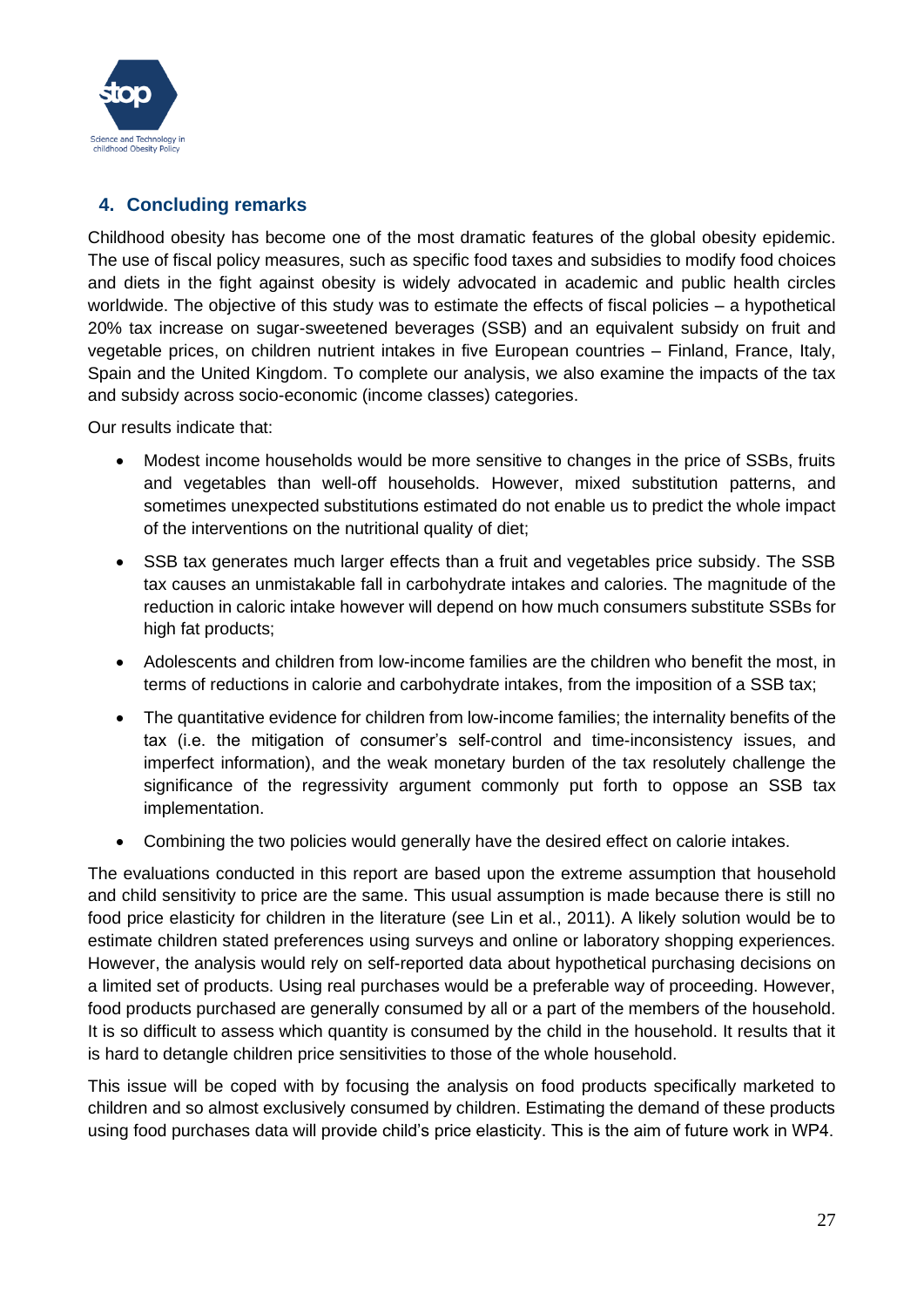

### <span id="page-27-0"></span>**5. References**

Afshin, A., Sur, P. J., Fay, K. A., Cornaby, L., Ferrara, G., Salama, J. S., ... and Afarideh, M. (2019). Health effects of dietary risks in 195 countries, 1990–2017: a systematic analysis for the Global Burden of Disease Study 2017. *The Lancet*, 393(10184), 1958-1972.

Aguilar, A., Gutierrez, E., and Seira, E. (2019). The effectiveness of sin food taxes: evidence from Mexico. Instituto Tecnológico Autónomo de México (ITAM) Working Paper.

Akaichi, F., Caillavet, F., Castellari, E., Dogbe, W., Fadhuile, A, ….and Varacca, A. (2017) A comparative analysis of food demand and its determinants in six EU countries, ERANET SUSDIET, final report. Available online at [https://www6.inra.fr/sustainablediets/Media/Images/Final-report-](https://www6.inra.fr/sustainablediets/Media/Images/Final-report-SUSDIET-octobre-2017)[SUSDIET-octobre-2017,](https://www6.inra.fr/sustainablediets/Media/Images/Final-report-SUSDIET-octobre-2017) accessed on March 2019.

Allcott, H., Lockwood, B. B., and Taubinsky, D. (2019). Regressive sin taxes, with an application to the optimal soda tax. *The Quarterly Journal of Economics*, 134(3), 1557-1626.

Allais, O., Bertail, P., Nichele, V., (2010). The effects of a fat tax on French households' purchases: A nutritional approach. *American Journal of Agricultural Economics,* (92), 228-245.

Andreyeva, T., Long, M.W., Brownell, K.D., (2010). The impact of food prices on consumption: a systematic review of research on price elasticity of demand for food. *American Journal of Public Health,* (100), 216-222.

Agence nationale de sécurité sanitaire de l'alimentation, de l'environnement et du travail (2017). Evolution des habitudes et modes de consommation : de nouveaux enjeux en matière de sécurité sanitaire et de nutrition. Technical report. Available online at https://www.anses.fr/en/content/inca-3 changes-consumption-habits-and-patterns-new-issues-areas-food-safety-and-nutrition, accessed March, 2019.

Backholer, K., Sarink, D., Beauchamp, A., Keating, C., Loh, V., Ball, K., ... and Peeters, A. (2016). The impact of a tax on sugar-sweetened beverages according to socio-economic position: a systematic review of the evidence. *Public health nutrition*, 19(17), 3070-3084.

Banks, J., Blundell, R., Lewbel, (1997). A. Quadratic Engel curves and consumer demand. *The Review of Economics and Statistics* (79), 527-529.

Bann, D., Johnson, W., Li, L., Kuh, D., and Hardy, R., (2018). Socioeconomic inequalities in childhood and adolescent body-mass index, weight, and height from 1953 to 2015: an analysis of four longitudinal, observational, British birth cohort studies. *The Lancet Public Health*, *3*(4), e194 e203.

Barquera, S., Hernandez-Barrera, L., Tolentino, M. L., Espinosa, J., Ng, S. W., Rivera, J. A., and Popkin, B. M. (2008). Energy intake from beverages is increasing among Mexican adolescents and adults. *The Journal of nutrition*, 138(12), 2454-2461.

Batis, C., Rivera, J. A., Popkin, B. M., and Taillie, L. S. (2016). First-year evaluation of Mexico's tax on nonessential energy-dense foods: an observational study. *PLoS medicine*, 13(7).

Bertail, P., and Caillavet, F. (2008). Fruit and vegetable consumption patterns: a segmentation approach. *American Journal of Agricultural Economics*, 90(3), 827-842.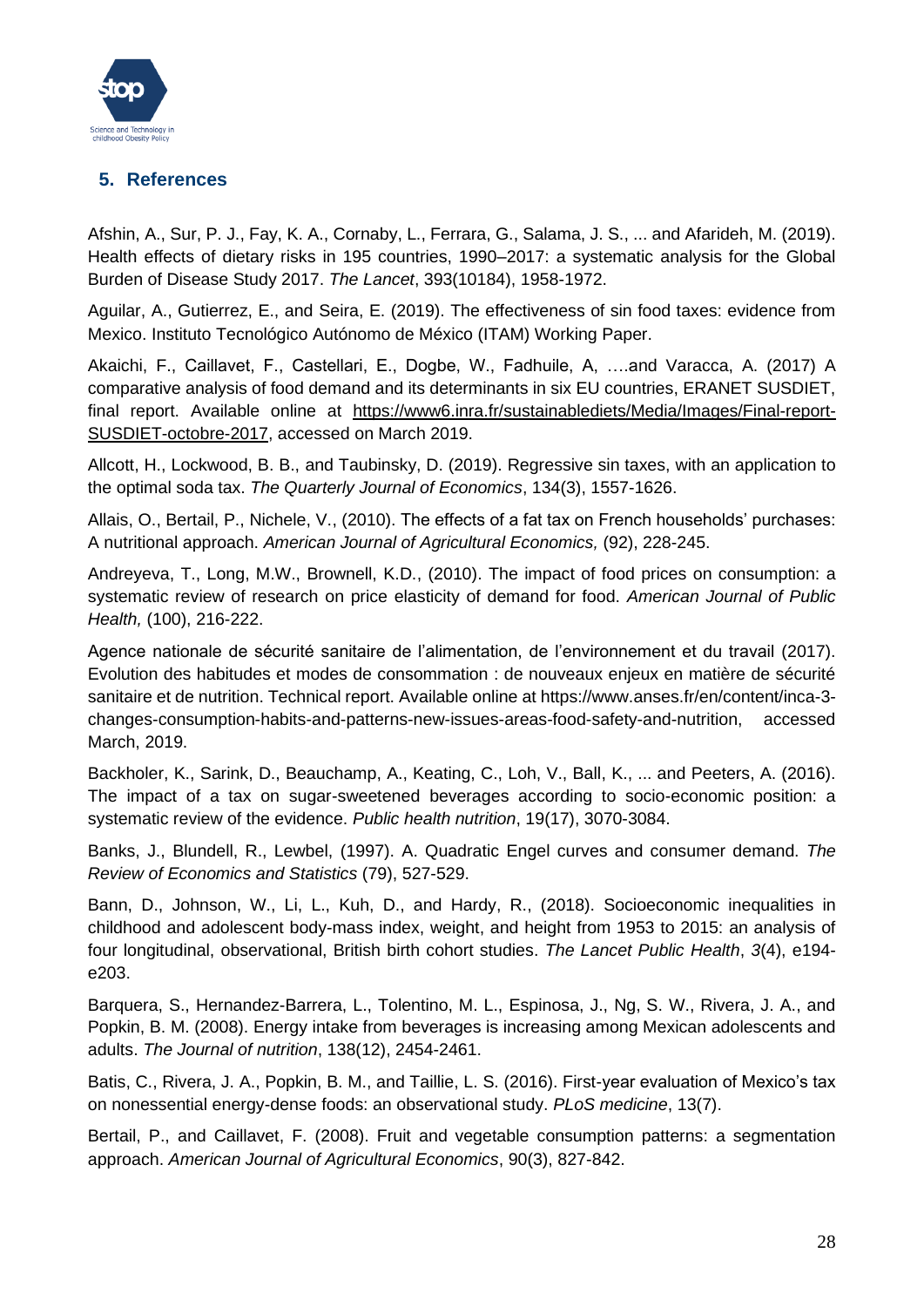

Briggs, A. D., Mytton, O. T., Kehlbacher, A., Tiffin, R., Rayner, M., and Scarborough, P. (2013a). Overall and income specific effect on prevalence of overweight and obesity of 20% sugar sweetened drink tax in UK: econometric and comparative risk assessment modelling study. *Bmj*, 347, f6189.

Briggs, A. D., Mytton, O. T., Madden, D., O'Shea, D., Rayner, M., and Scarborough, P. (2013b). The potential impact on obesity of a 10% tax on sugar-sweetened beverages in Ireland, an effect assessment modelling study. *BMC public health*, 13(1), 860.

Cabrera Escobar MA, Veerman JL, Tollman SM, Bertram MY, Hofman KJ. (2013) Evidence that a tax on sugar sweetened beverages reduces the obesity rate: a meta-analysis. *BMC Public Health,* 13:1072.

Cawley, J., Frisvold, D., Hill, A., and Jones, D. (2019). The impact of the Philadelphia beverage tax on purchases and consumption by adults and children. *Journal of Health Economics*, *67*, 102225.

Colchero, M. A., Salgado, J. C., Unar-Munguía, M., Hernandez-Avila, M., and Rivera-Dommarco, J. A. (2015). Price elasticity of the demand for sugar sweetened beverages and soft drinks in Mexico. *Economics and Human Biology*, 19, 129-137.

Colchero, M. A., Popkin, B. M., Rivera, J. A., and Ng, S. W. (2016). Beverage purchases from stores in Mexico under the excise tax on sugar sweetened beverages: observational study. *bmj*, 352.

Deaton, A.S., Muellbauer, J. An Almost Ideal Demand System. *American Economic Review,* (70) 1980; 312-326.

Diethelm, K., Jankovic, N., Moreno, L. A., Huybrechts, I., De Henauw, S., De Vriendt, T., ... and Dallongeville, J. (2012). Food intake of European adolescents in the light of different food-based dietary guidelines: results of the HELENA (Healthy Lifestyle in Europe by Nutrition in Adolescence) Study. *Public health nutrition*, *15*(3), 386-398.

Dong, D., and Lin, B. H. (2009). Fruit and vegetable consumption by low-income Americans: would a price reduction make a difference? (No. 1477-2016-121112). U.S. Department of Agriculture, Economic Research Service.

Duffey, K. J., Gordon-Larsen, P., Shikany, J. M., Guilkey, D., Jacobs, D. R., and Popkin, B. M. (2010). Food price and diet and health outcomes: 20 years of the CARDIA Study. *Archives of internal medicine*, 170(5), 420-426.

European Food Safety Authority. (2011). Use of the EFSA comprehensive European food consumption database in exposure assessment. *EFSA Journal*, *9*(3), 2097.

Falbe, J., Thompson, H. R., Becker, C. M., Rojas, N., McCulloch, C. E., and Madsen, K. A. (2016). Impact of the Berkeley excise tax on sugar-sweetened beverage consumption. *American journal of public health*, 106(10), 1865-1871.

Fletcher, J. M., Frisvold, D., and Tefft, N. (2010). Can soft drink taxes reduce population weight?. *Contemporary Economic Policy*, 28(1), 23-35.

Finkelstein, E. A., Zhen, C., Nonnemaker, J., and Todd, J. E. (2010). Impact of targeted beverage taxes on higher-and lower-income households. *Archives of internal medicine*, 170(22), 2028-2034.

Finkelstein, E. A., Zhen, C., Bilger, M., Nonnemaker, J., Farooqui, A. M., and Todd, J. E. (2013). Implications of a sugar-sweetened beverage (SSB) tax when substitutions to non-beverage items are considered. *Journal of Health Economics*, 32(1), 219-239.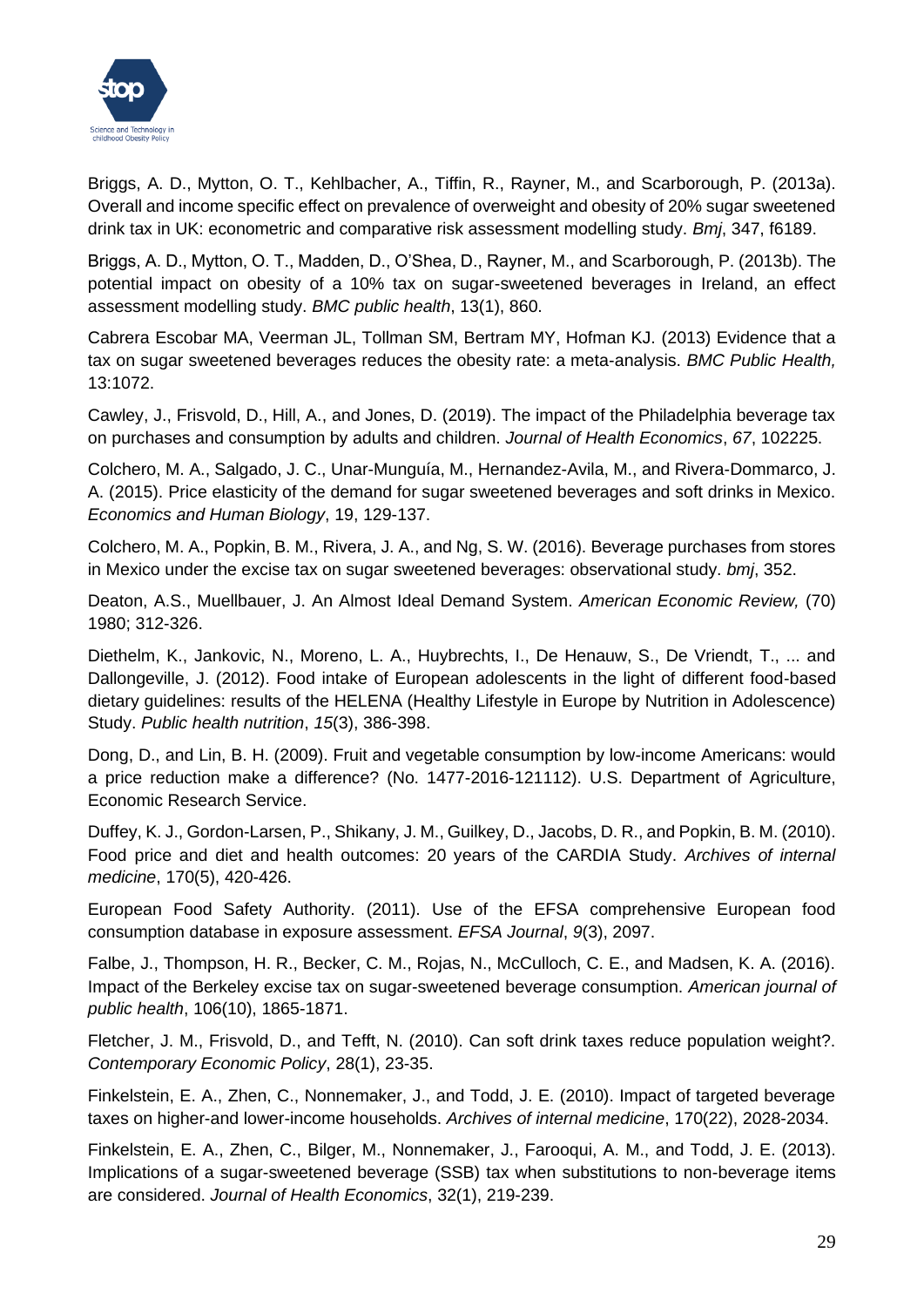

Global Food Research Program, "Sugary drink taxes around the world" (2019); [www.dropbox.com/s/bqbj501wgocor24/UNCGFRP\\_SSB\\_tax\\_maps.pdf?dl=0](http://www.dropbox.com/s/bqbj501wgocor24/UNCGFRP_SSB_tax_maps.pdf?dl=0)

Green, R., Cornelsen, L., Dangour, A. D., Turner, R., Shankar, B., Mazzocchi, M., and Smith, R. D. (2013). The effect of rising food prices on food consumption: systematic review with meta-regression. *Bmj*, 346, f3703.

Harding, M., and Lovenheim, M. (2017). The effect of prices on nutrition: comparing the impact of product-and nutrient-specific taxes. *Journal of Health Economics*, 53, 53-71.

He, F. J., Nowson, C. A., and MacGregor, G. A. (2006). Fruit and vegetable consumption and stroke: meta-analysis of cohort studies. *The Lancet*, 367(9507), 320-326.

He, F. J., Nowson, C. A., Lucas, M., and MacGregor, G. A. (2007). Increased consumption of fruit and vegetables is related to a reduced risk of coronary heart disease: meta-analysis of cohort studies. *Journal of human hypertension*, *21*(9), 717.

Huang, K. Nutrient elasticities in a complete food demand system. (1996) *American Journal of Agricultural Economics,* (78), 21-29.

Huang, K. S., and Lin, B. H. (2000). Estimation of food demand and nutrient elasticities from household survey data (No. 1488-2016-123635).

Imamura, F., O'Connor, L., Ye, Z., Mursu, J., Hayashino, Y., Bhupathiraju, S. N., and Forouhi, N. G. (2015). Consumption of sugar sweetened beverages, artificially sweetened beverages, and fruit juice and incidence of type 2 diabetes: systematic review, meta-analysis, and estimation of population attributable fraction. *Bmj*, *351*, h3576.

Lecocq, S., Robin, J-M. (2015) Estimating almost-ideal demand systems with endogenous repressors. *The Stata Journal,* (15), 554-573.

Lin, B-H., Smith, T.A., Lee, J-Y., Hall, K.D. (2011) Measuring weight outcomes for obesity intervention strategies: The case of a sugar-sweetened beverage tax. *Economics and Human Biology,* (9), 329-341.

Lissner, L., Wijnhoven, T. M. A., Mehlig, K., Sjöberg, A., Kunesova, M., Yngve, A., ... and Breda, J. (2016). Socioeconomic inequalities in childhood overweight: heterogeneity across five countries in the WHO European Childhood Obesity Surveillance Initiative (COSI–2008). *International Journal of Obesity*, *40*(5), 796-802.

Malik, V. S., Pan, A., Willett, W. C., and Hu, F. B. (2013). Sugar-sweetened beverages and weight gain in children and adults: a systematic review and meta-analysis. *The American journal of clinical nutrition*, 98(4), 1084-1102.

National Institute for Public Health and the Environment (2011). Food consumption survey 2007– 2010. Technical report. Available online at http://www.rivm.nl/Onderwerpen/V/Voedselconsumptiepeiling/Aanvraag\_gegevens, accessed March, 2019.

Nnoaham, K. E., Sacks, G., Rayner, M., Mytton, O., and Gray, A. (2009). Modelling income group differences in the health and economic impacts of targeted food taxes and subsidies. *International journal of epidemiology*, 38(5), 1324-1333.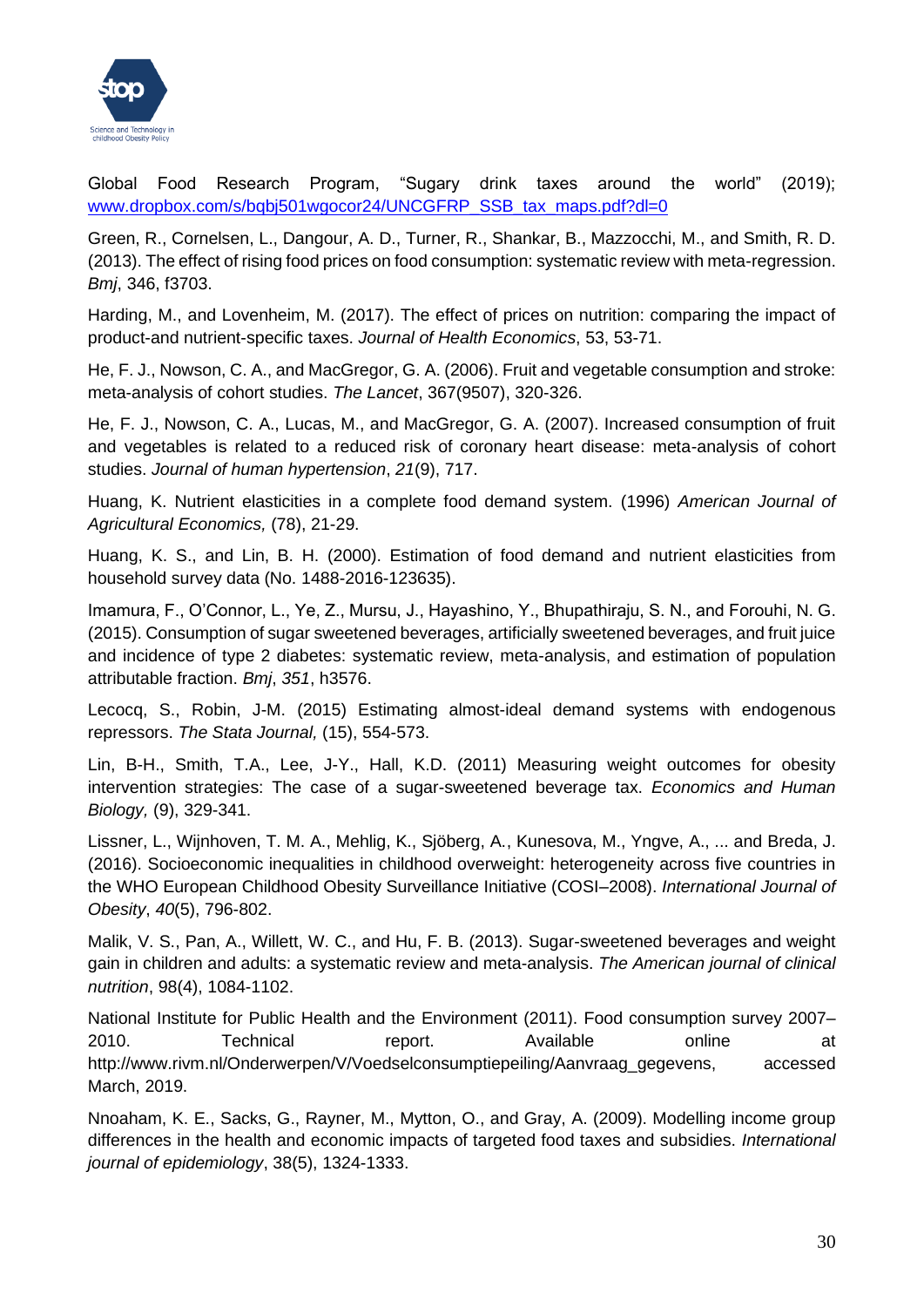

Niebylski, M. L., Redburn, K. A., Duhaney, T., and Campbell, N. R. (2015). Healthy food subsidies and unhealthy food taxation: A systematic review of the evidence. *Nutrition*, 31(6), 787-795.

Newens, K. J., and Walton, J. (2016). A review of sugar consumption from nationally representative dietary surveys across the world. *Journal of Human Nutrition and Dietetics*, *29*(2), 225-240.

Mhurchu, C. N., Eyles, H., Schilling, C., Yang, Q., Kaye-Blake, W., Genç, M., and Blakely, T. (2013). Food prices and consumer demand: differences across income levels and ethnic groups. *PloS one*, 8(10).

Powell, L. M., Chriqui, J. F., Khan, T., Wada, R., and Chaloupka, F. J. (2013). Assessing the potential effectiveness of food and beverage taxes and subsidies for improving public health: a systematic review of prices, demand and body weight outcomes. *Obesity reviews*, 14(2), 110-128.

Public Health England (2018). Results of the national diet and nutrition survey (ndns) rolling programme for 2014 to 2015 and 2015 to 2016. Technical report. Available online at https://assets.publishing.service.gov.uk/government/uploads/system/uploads/attachment\_data/file/ 699241/NDNS\_results\_years\_7\_and\_8.pdf, accessed March, 2019.

Ruiz, E., Ávila, J., Valero, T., Del Pozo, S., Rodriguez, P., Aranceta-Bartrina, J., ... and Varela-Moreiras, G. (2016). Macronutrient distribution and dietary sources in the Spanish population: Findings from the ANIBES study. *Nutrients*, *8*(3), 177.

Sassi, F., Belloni, A., Mirelman, A. J., Suhrcke, M., Thomas, A., Salti, N., ... and Nugent, R. (2018). Equity impacts of price policies to promote healthy behaviours. *The Lancet*, 391(10134), 2059-2070.

Sette, S., Le Donne, C., Piccinelli, R., Mistura, L., Ferrari, M., and Leclercq, C. (2013). The third National Food Consumption Survey, INRAN-SCAI 2005–06: major dietary sources of nutrients in Italy. *International journal of food sciences and nutrition*, *64*(8), 1014-1021.

Science and Technology in childhood Obesity Policy (STOP), (2018). Proposal to H2020-SFS-2016- 2017 call. Coordinator Franco Sassi, Imperial College of Science Technology and Medicine.

Sharma, A., Hauck, K., Hollingsworth, B., and Siciliani, L. (2014). The effects of taxing sugar‐ sweetened beverages across different income groups. *Health economics*, 23(9), 1159-1184.

Seiler, S., Tuchman, A., and Yao, S. (2019). The impact of soda taxes: pass-through, tax avoidance, and nutritional effects.

The Lancet. (2019). The Global Syndemic of Obesity, Undernutrition and Climate Change: The Lancet Commission Report.

Torjesen, I. (2015). BMA calls for 20% sugar tax to subsidise cost of fruit and vegetables. *BMJ* 351, h3803.

Vainio, H., and Weiderpass, E. (2006). Fruit and vegetables in cancer prevention. *Nutrition and cancer*, 54(1), 111-142.

World Health Organization. (2019). Increasing fruit and vegetable consumption to reduce the risk of no communicable diseases. Elibrary of Evidence for Nutrition Actions (eLENA).

World Health Organization. (2016). Report of the commission on ending childhood obesity. World Health Organization.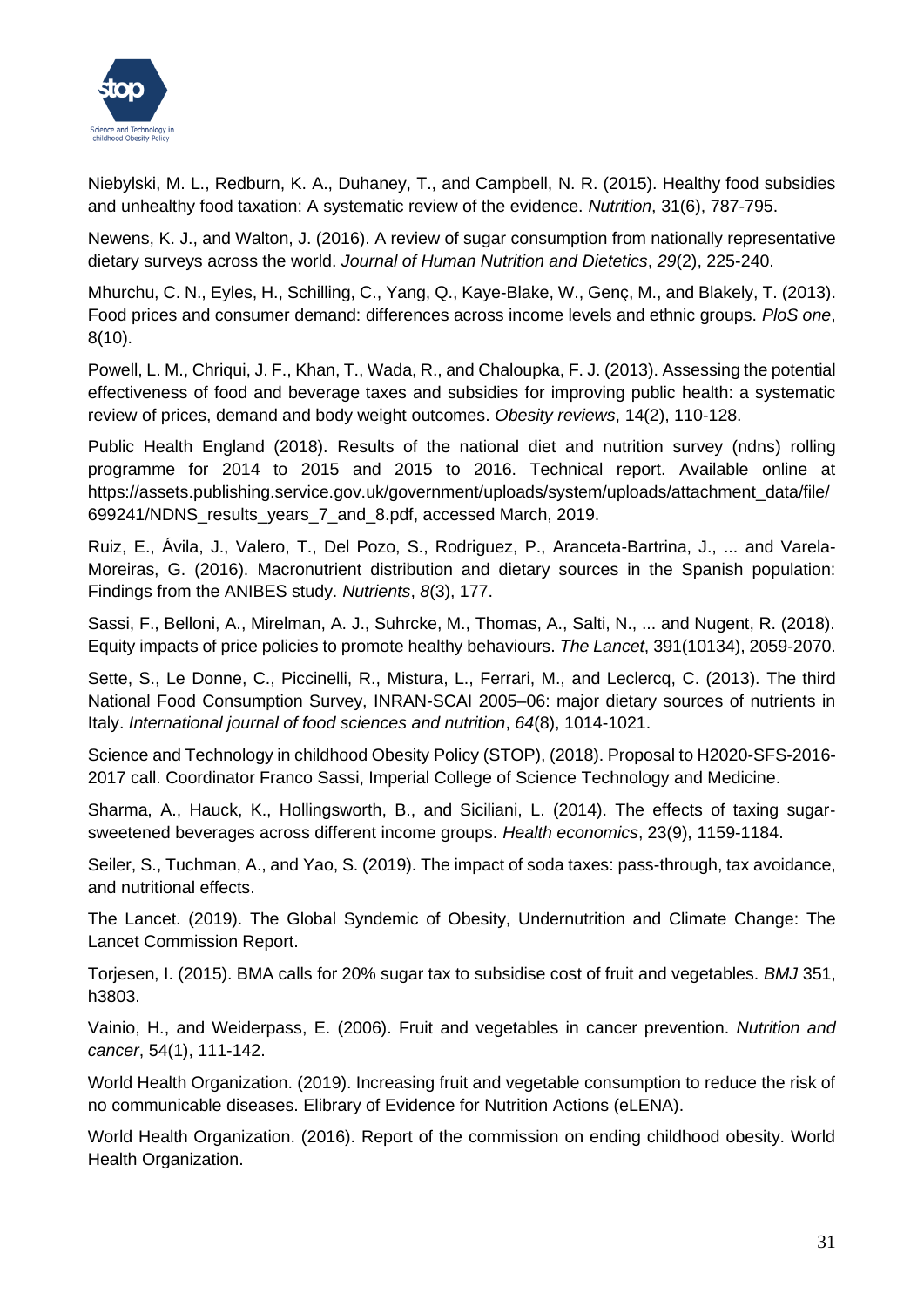

World Health Organization/ Food and Agriculture Organization. (2013). Fruit and Vegetables for Health workshop. World Health Organization.

Yngve, A., Wolf, A., Poortvliet, E., Elmadfa, I., Brug, J., Ehrenblad, B., ... and Pérez-Rodrigo, C. (2005). Fruit and vegetable intake in a sample of 11-year-old children in 9 European countries: The Pro Children Cross-sectional Survey. *Annals of nutrition and metabolism*, *49*(4), 236-245.

Zhen, C., Wohlgenant, M. K., Karns, S., and Kaufman, P. (2011). Habit formation and demand for sugar-sweetened beverages. *American Journal of Agricultural Economics*, 93(1), 175-193.

Zhen, C., Finkelstein, E.A., Nonnemaker, J.M., Karns, S.A., Todd, J.E. (2014). Predicting the effects of sugar-sweetened beverage taxes on food and beverage demand in a large demand system. *American Journal of Agricultural Economics,* (96), 1-25.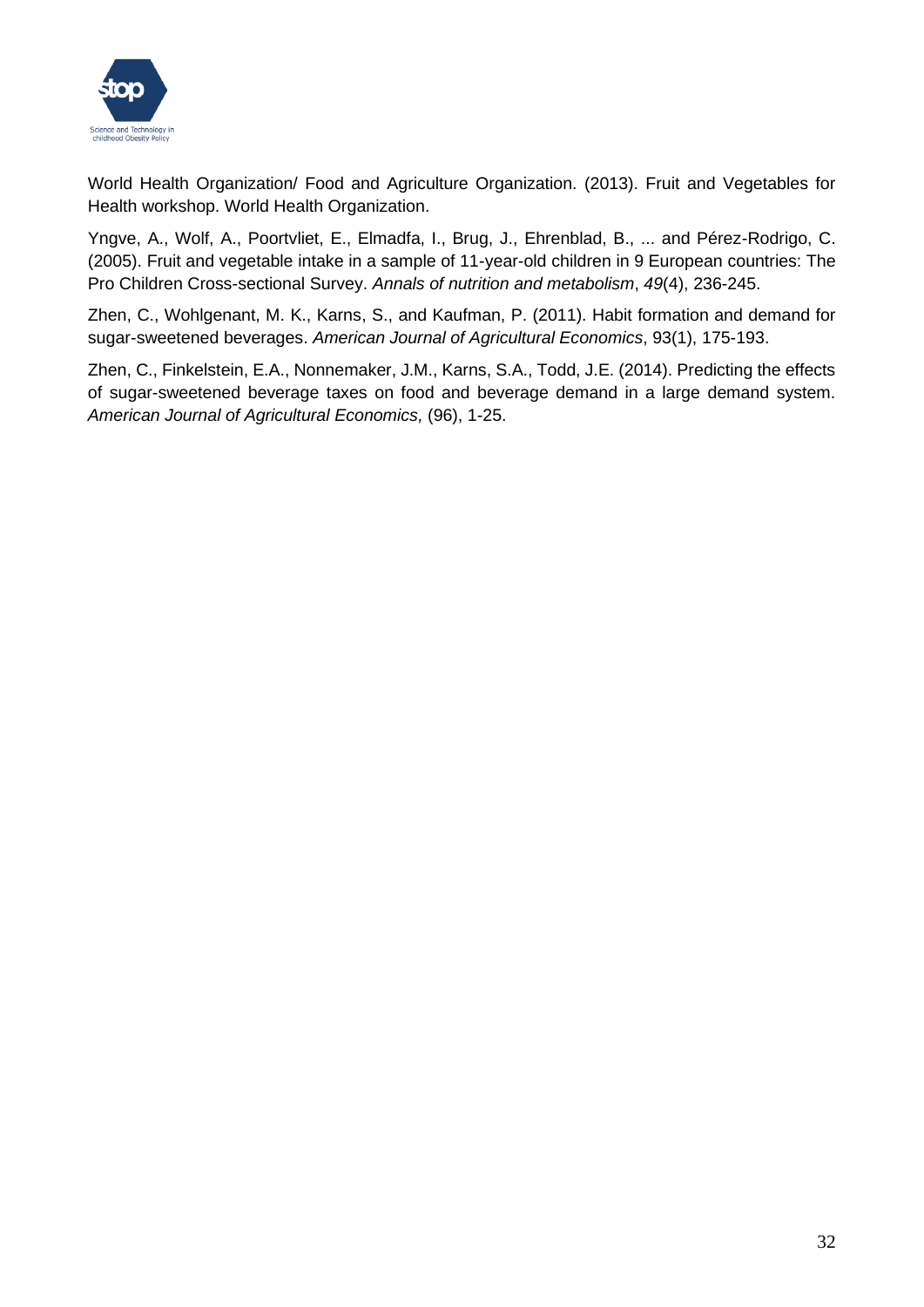

### <span id="page-32-1"></span><span id="page-32-0"></span>**6. Annex**

### **6.1 Demand System Estimation**

We estimate the 17-food-group demand system using the quadratic extension of Deaton and Muellbauer's (1980) Almost Ideal Demand System by Banks, Blundell, and Lewbel (1997), for France. In particular, for each household, the budget share for food group  $i, i = 1, ..., I$ , is given by

$$
w_i = \alpha_i + \gamma_i \mathbf{p} + \beta_i (x - \alpha(\mathbf{p}, \theta)) + \mu_i \frac{(x - \alpha(\mathbf{p}, \theta))^2}{b(\mathbf{p}, \theta)} + u_i \tag{1}
$$

with

$$
\alpha(\mathbf{p}, \boldsymbol{\theta}) = \alpha_0 + \boldsymbol{\alpha p} + \frac{1}{2} \boldsymbol{p}' \boldsymbol{\Gamma} \boldsymbol{p}
$$

$$
b(\mathbf{p}, \boldsymbol{\theta}) = \exp(\beta \boldsymbol{p})
$$

where x is the log total household food expenditures and  $p$  is the log price vector;  $\theta$  is the set of all parameters; and  $u_i$  is the disturbance term. Vector variables are boldfaced.

The uncompensated price elasticities are given as the following (Lecocq and Robin 2015):

$$
\epsilon_{ij} = \frac{\varepsilon_{ij}}{w_i - \delta_{ij}} \tag{2}
$$

where

$$
\varepsilon_{ij} = \gamma_{ij} - \varepsilon_i (\alpha_j + \gamma_j \mathbf{p}) - \mu_i \beta_j \frac{\left(x - \alpha(\mathbf{p}, \boldsymbol{\theta})\right)^2}{b(\mathbf{p}, \boldsymbol{\theta})}
$$

$$
\varepsilon_i = \beta_i + 2\tau_i \frac{\left(x - \alpha(\mathbf{p}, \boldsymbol{\theta})\right)}{b(\mathbf{p}, \boldsymbol{\theta})}
$$

and  $\delta_{ij}$  is the Kronecker delta.

Under the assumption of weak separability of preferences, when a shock is introduced to a price of a food in the system, the shock affects the prices and quantities of the foods in the system, but not those of outside. However, the way households choose to react to price shock could be correlated to quantities demanded through channels other than captured by the controls in our model. It is also possible that our model could be capturing systematic variation between product characteristics and price that is driven by supply and not by demand. This could render potentially endogenous price. We mitigate these concerns by including in our model multiple demographic controls and by including market-time controls, respectively. Specifically, the parameter  $\alpha_i$  is modeled as a linear form  $\alpha_i = \alpha_{i0} + Z_h$ , where  $Z_h$  is a vector of household characteristics. We use a number of household-level time-varying variables, such as the household size, income level, marital/couple status and car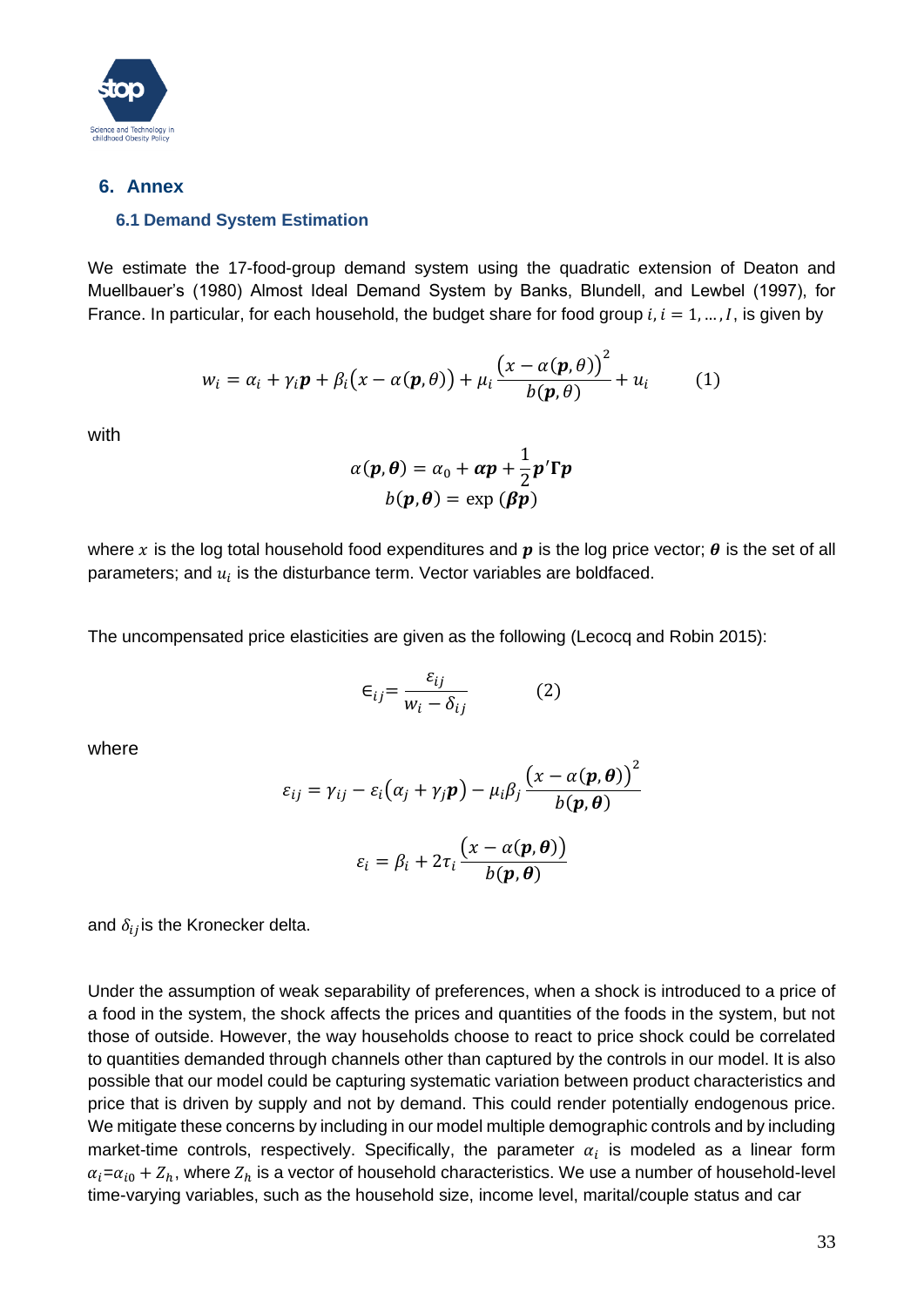

ownership, as well as individual characteristics of the main shopper – gender, age and education level, to capture as much of the systematic component of food choices as possible.

Foods, in a broad sense, are perhaps the most frequent purchases made by households due to daily consumption and generally perishable nature. More disaggregated food groups, however, are purchased periodically, giving rise to empirical problems of seasonality and missingness in price due to non-purchase. To avoid either, we proceed with aggregating the purchase data annually. For the same reason, we retain only households with at least 10 months of observations per calendar year. As a result, there are 68,468 household-year observations from 18,164 distinct households. The mean unit values and budget shares appear in *Panel a* in Table A. Quite predictably, the food groups of fish and seafood and meats command the highest prices, while the food categories of focal interest in this study – SSB and vegetables are at the opposite end of the price distribution. The budget shares for SSB and vegetables are 0.04 and 0.07, respectively. Regarding demographics, 68.46% of household head are married or live in couple, with a household size of 2.49 persons and 91.08% of the households have at least one car. The mean monthly household income is 2,717 euros. The absolute majority – 85.62%, of the main shoppers are women at an average age of 52.28 year old. To represent the spatial distribution of the sample households, we constructed a region/market indicator binary variables that are an interaction of the 12 administrative regions in the country and an indicator variable of urbanization level of the residence area of each household. The descriptions and simple summary statistics of the variables are reported in Table A, *Panel b*.

Furthermore, we adopt an identification policy that exploits the differential within the prices household pay. For this reason, rather than using the unit values as the price in (1), we construct a variation of the Fisher Ideal price index as developed by follow Zhen et al. (2014):

$$
p_{ijt} = \sqrt{\frac{\sum_{I \in D} \sum_{m \in M, i \in I, t \in T} p_{ijt} q_{ijt}}{\sum_{I \in D} \sum_{m \in M, i \in I, t \in T} \overline{p}_{imt} q_{ijt}}} \times \frac{\sum_{I \in D} \sum_{m \in M, i \in I, t \in T} p_{ijt} \overline{q}_{imt}}{\sum_{I \in D} \sum_{m \in M, i \in I, t \in T} \overline{p}_{imt} \overline{q}_{imt}}
$$

where  $p_{iit}$  and  $q_{iit}$  are the price and quantity of product i, at time t, purchased by household j, and  $\overline{p}_{imt}$  is the market average price for the product i.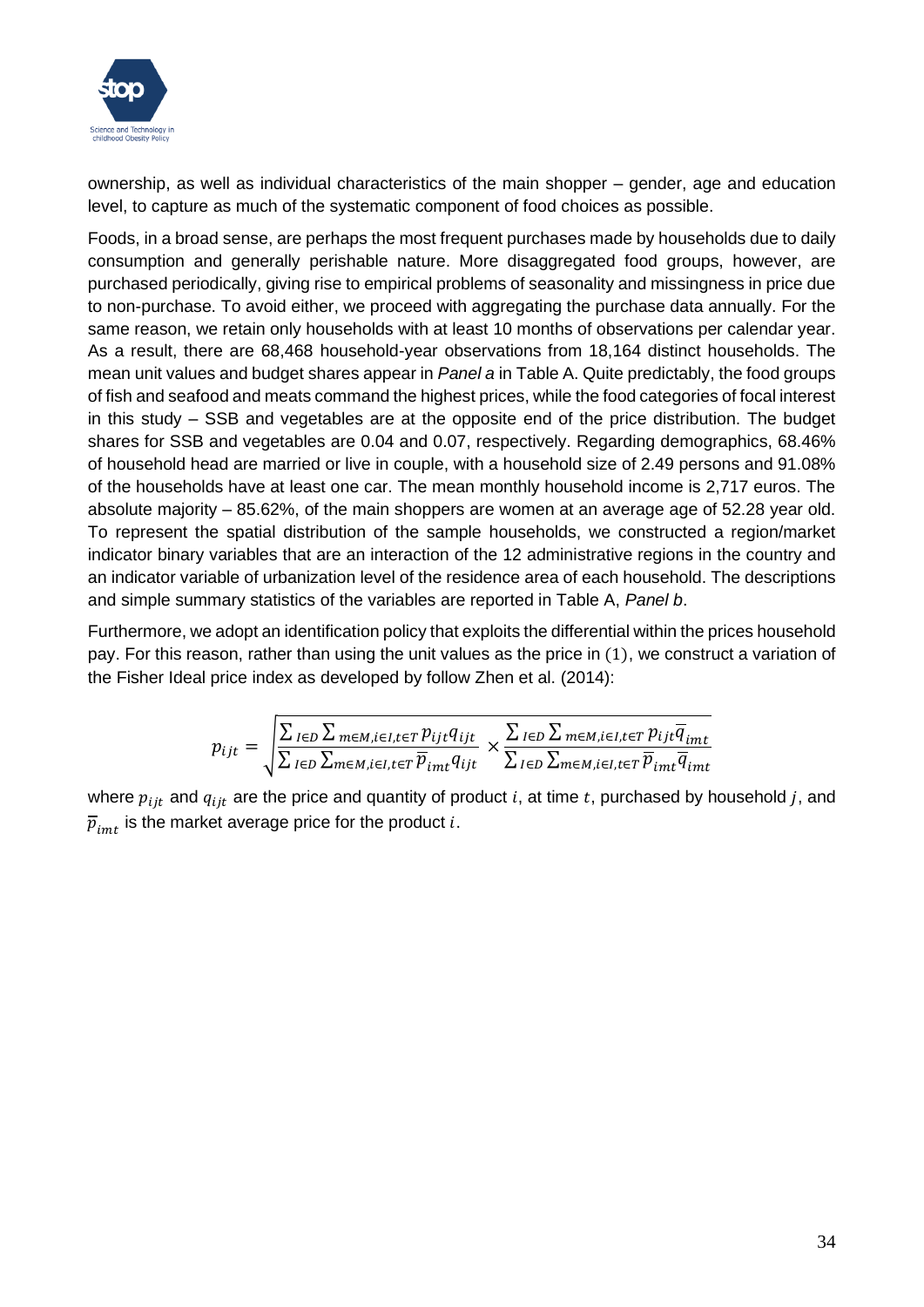

|              | Table A. Variable Descriptions and Summary Statistics, French Kantar Panel 2009-2016.                        |       |         |
|--------------|--------------------------------------------------------------------------------------------------------------|-------|---------|
| Variable     | Description                                                                                                  | Mean  | St. Dev |
| Panel a      |                                                                                                              |       |         |
| $UV_1$       | Unit value for grains and grain-based products                                                               | 4.10  | 1.42    |
| $UV_2$       | Unit value for meats                                                                                         | 10.35 | 3.82    |
| $UV_3$       | Unit value for poultry                                                                                       | 8.58  | 3.32    |
| $UV_4$       | Unit value for sausages and processed meats                                                                  | 12.51 | 4.54    |
| $UV_5$       | Unit value for fish and seafood                                                                              | 11.52 | 4.89    |
| $UV_6$       | Unit value for dairy products                                                                                | 3.00  | 1.56    |
| $UV_7$       | Unit value for eggs and egg products                                                                         | 3.34  | 1.29    |
| $UV_8$       | Unit value for oils and fats                                                                                 | 4.63  | 1.44    |
| $UV_9$       | Unit value for fruit, fruit products and fruit juices and nuts                                               | 2.40  | 1.02    |
| $UV_10$      | Unit value for vegetables and vegetable products                                                             | 2.34  | 0.91    |
| $UV_111$     | Unit value for starchy roots, tubers and products thereof, sugar plants;<br>legumes, and oilseeds            | 1.47  | 0.85    |
| $UV_12$      | Unit value for sugar and similar, confectionery and water-based sweet<br>desserts                            | 4.94  | 2.02    |
| $UV_13$      | Unit value for seasoning, sauces and condiments; additives                                                   | 6.12  | 3.84    |
| $UV_14$      | Unit value for coffee, cocoa, tea and infusions; water                                                       | 2.37  | 4.46    |
| $UV_15$      | Unit value for soft drinks                                                                                   | 1.46  | 0.81    |
| $UV_16$      | Unit value for alcoholic beverages                                                                           | 5.24  | 3.45    |
| <b>UV_17</b> | Unit value for composite dishes                                                                              | 6.05  | 2.33    |
| $w_1$        | Budget share for grains and grain-based products                                                             | 0.09  | 0.05    |
| $W_2$        | Budget share for meats                                                                                       | 0.08  | 0.05    |
| $W_3$        | Budget share for poultry                                                                                     | 0.04  | 0.03    |
| $W_4$        | Budget share for sausages and processed meats                                                                | 0.06  | 0.03    |
| $W_5$        | Budget share for fish and seafood                                                                            | 0.06  | 0.04    |
| $W_6$        | Budget share for dairy products                                                                              | 0.14  | 0.05    |
| $W_7$        | Budget share for eggs and egg products                                                                       | 0.01  | 0.01    |
| $W_8$        | Budget share for oils and fats                                                                               | 0.02  | 0.01    |
| $W_9$        | Budget share for fruit, fruit products and fruit juices and nuts                                             | 0.06  | 0.04    |
| $W_1$ 10     | Budget share for vegetables and vegetable products                                                           | 0.07  | 0.04    |
| $W_1$ 11     | Budget share for starchy roots, tubers and products thereof, sugar plants;                                   | 0.01  | 0.01    |
| $W_1$ 12     | legumes, and oilseeds<br>Budget share for sugar and similar, confectionery and water-based sweet<br>desserts | 0.08  | 0.04    |
| $W_1$ 13     | Budget share for seasoning, sauces and condiments; additives                                                 | 0.05  | 0.02    |
| w_14         | Budget share for coffee, cocoa, tea and infusions; water                                                     | 0.04  | 0.03    |
| $w_1$ 15     | Budget share for soft drinks                                                                                 | 0.04  | 0.03    |
| $w_16$       | Budget share for alcoholic beverages                                                                         | 0.08  | 0.08    |
| $w_1$ 17     | Budget share for composite dishes                                                                            | 0.07  | 0.05    |
|              |                                                                                                              |       |         |

#### *Panel b*

| Couple        | Binary variable $=$ 1 if the main shopper lives in couple | 0.6846  | 0.4647  |
|---------------|-----------------------------------------------------------|---------|---------|
| <b>HHSize</b> | Number of persons living in the household                 | 2.4862  | 1.3770  |
| Female        | Binary variable $= 1$ if the main shopper is female       | 0.8562  | 0.3509  |
| Age           | Age of the main shopper, in years                         | 52.28   | 15.64   |
| Income        | The midpoint of the household income category             | 2716.83 | 1376.72 |